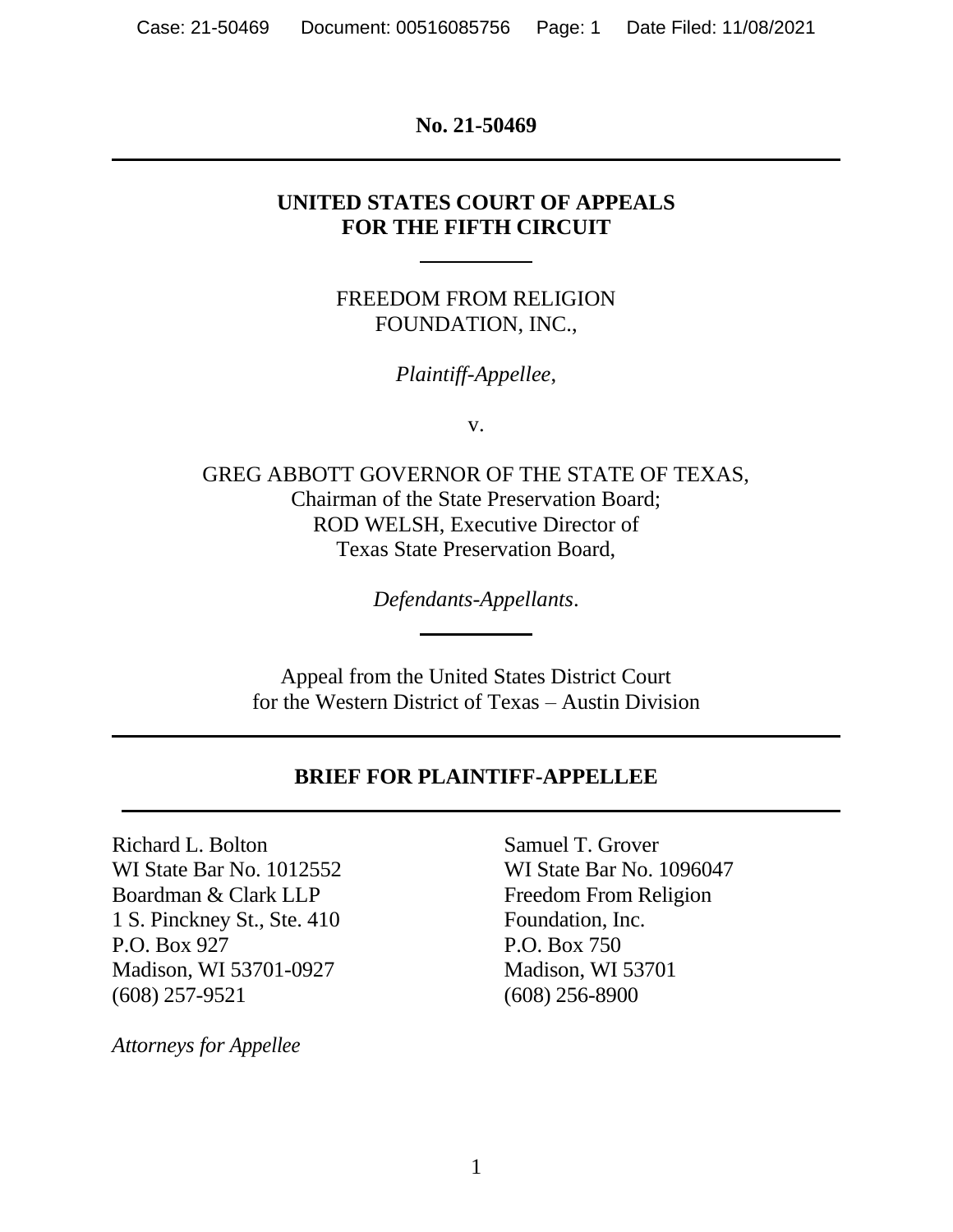## **CERTIFICATE OF INTERESTED PERSONS**

## FREEDOM FROM RELIGION FOUNDATION, INC.,

Plaintiff-Appellee,

v. No. 21-50469

GOVERNOR GREG ABBOTT, Chairman of The State Preservation Board; ROD WELSH, Executive Director of Texas State Preservation Board,

Defendants-Appellants.

The undersigned counsel of record certifies that the following listed persons

and entities as described in the fourth sentence of Rule 28.2.1 have an interest in

the out-come of this case. These representations are made in order that the judges

of this Court may evaluate possible disqualification or recusal.

**Defendants / Appellants:**  Governor Greg Abbott Executive Director Rod Welsh

### **Counsel for Defendants / Appellants:**

Ken Paxton Brent Webster Judd E. Stone II Lanora C. Pettit William F. Cole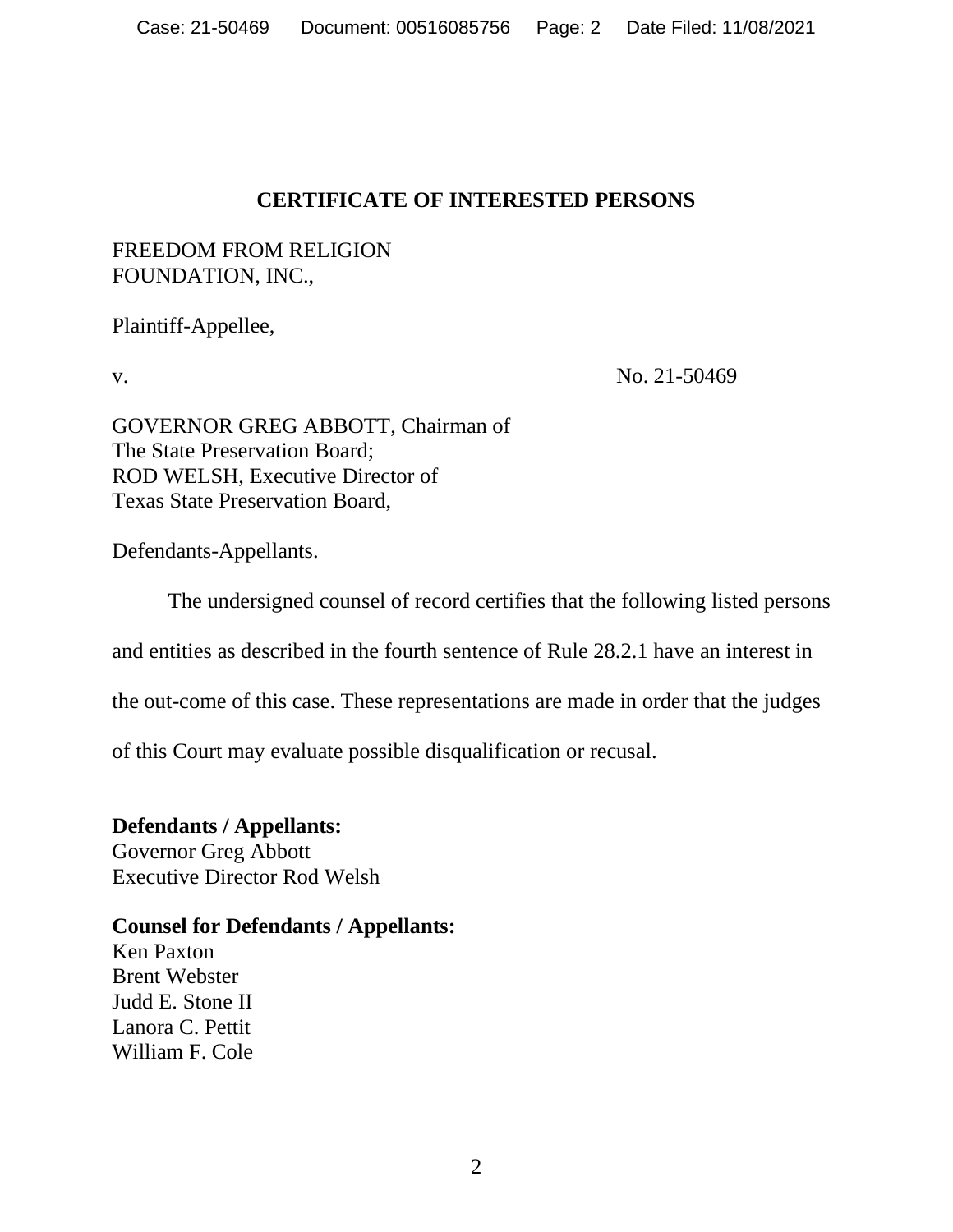## **Plaintiff / Appellee:**

Freedom From Religion Foundation, Inc.

## **Counsel for Plaintiff / Appellee:**

Richard L. Bolton Boardman & Clark, LLP P.O. Box 927 Madison, Wisconsin 53701-0927

Daniel H. Byrne Fritz, Byrne, Head & Gilstrap, P.L.L.C. 221 W. 6th Street, Suite 960 Austin, Texas 78701

Samuel Troxell Grover Freedom From Religion Foundation P.O. Box 750 Madison, Wisconsin 53701

*/s/ Richard L. Bolton*

Richard L. Bolton Attorneys for Appellee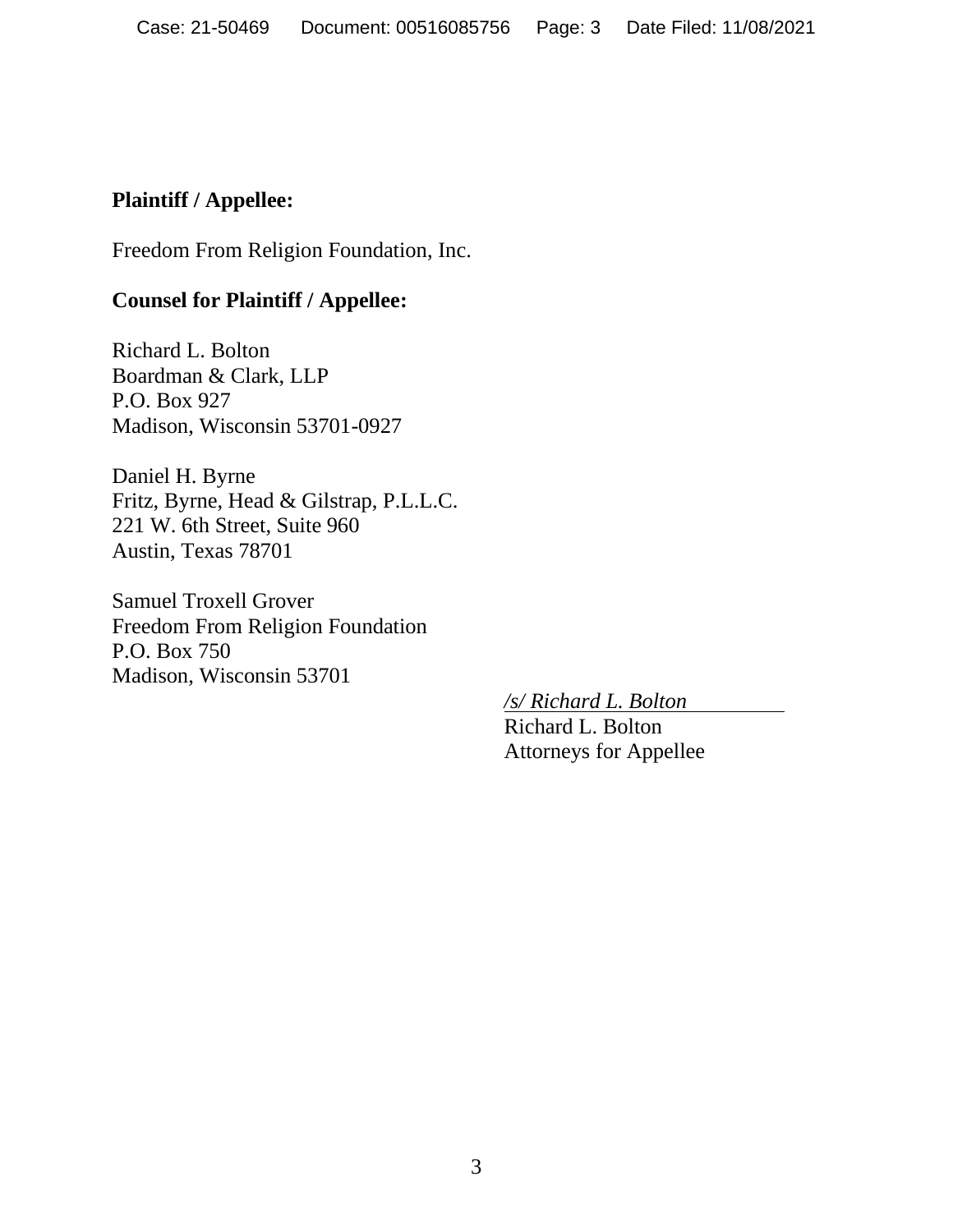# **TABLE OF CONTENTS**

| I.<br>State Removal of FFRF's Display and Further Censorship 13<br>$\Pi$ .<br>III.                                                                                                                                                                                                                                                                                                                                                                                                                                                                  |
|-----------------------------------------------------------------------------------------------------------------------------------------------------------------------------------------------------------------------------------------------------------------------------------------------------------------------------------------------------------------------------------------------------------------------------------------------------------------------------------------------------------------------------------------------------|
|                                                                                                                                                                                                                                                                                                                                                                                                                                                                                                                                                     |
|                                                                                                                                                                                                                                                                                                                                                                                                                                                                                                                                                     |
| The Revised Rule does not moot this case because it does not eliminate<br>I.<br>The Government Speech Doctrine is a narrow exception to<br>A.<br>viewpoint neutrality with a specific functional purpose21<br>B <sub>1</sub><br>The Revised Rule does not meaningfully change how the State<br>$C_{\cdot}$<br>The State has failed to make it "absolutely clear" that the challenged<br>II.<br>The State's other arguments fail because this case is not moot: there is<br>III.<br>an ongoing violation of federal law that can be remedied through |
|                                                                                                                                                                                                                                                                                                                                                                                                                                                                                                                                                     |
|                                                                                                                                                                                                                                                                                                                                                                                                                                                                                                                                                     |
|                                                                                                                                                                                                                                                                                                                                                                                                                                                                                                                                                     |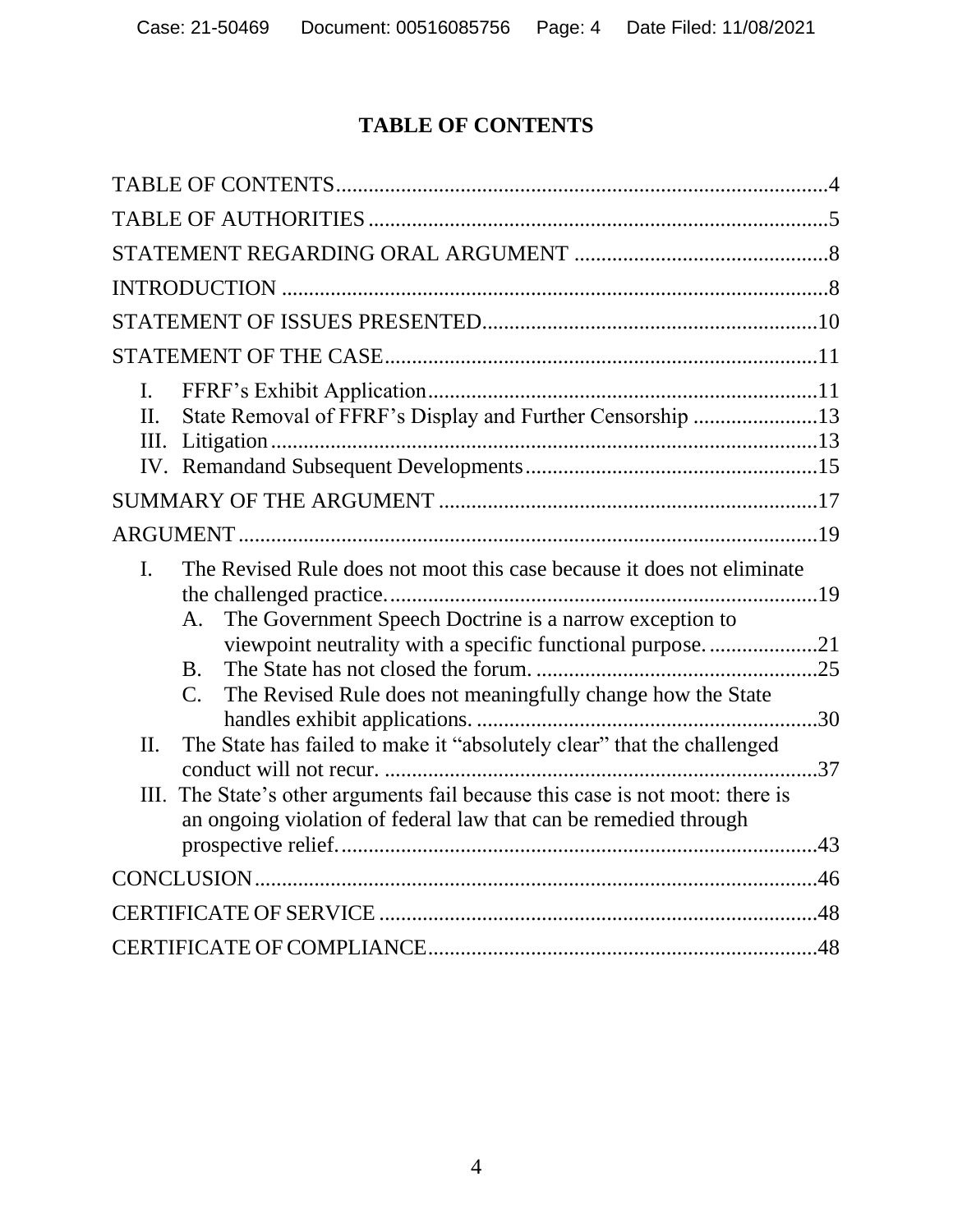# **TABLE OF AUTHORITIES**

# *Federal Cases*

| Abbott,                                                           |                 |
|-------------------------------------------------------------------|-----------------|
| 955 F.3d 417 (5th Cir. Apr. 3, 2020)  14, 15, 40, 41, 42, 43, 44  |                 |
| Adarand Constructors, Inc. v. Slater,                             |                 |
|                                                                   |                 |
| Am. Freedom Defense Initiative v. Wash. Metro Area Transit Auth., |                 |
|                                                                   |                 |
| <b>Associated General Contractors,</b>                            |                 |
|                                                                   |                 |
| Bd. of Regents of the Univ. of Wis. System v. Southworth,         |                 |
|                                                                   |                 |
| Capitol Square Advisory Bd. v. Pinette,                           |                 |
|                                                                   |                 |
| Capitol Square Review & Advisory Bd. v. Pinette,                  |                 |
|                                                                   |                 |
| Environmental Conservation Organization v. City of Dallas,        |                 |
|                                                                   |                 |
| Fantasy Ranch, Inc. v. City of Arlington,                         |                 |
|                                                                   |                 |
| First Unitarian Church v. Salt Lake City Corp.,                   |                 |
|                                                                   |                 |
| Fontenot v. McCraw,                                               |                 |
|                                                                   |                 |
| Forsyth Cty. v. Nationalist Movement,                             |                 |
|                                                                   |                 |
| Grossbaum v. Indianapolis-Marion County Building Authority,       |                 |
|                                                                   |                 |
| Higher Soc'y of Ind. v. Tippecanoe Cty.,                          |                 |
|                                                                   | $\therefore$ 35 |
| Horton v. City of St. Augustine,                                  |                 |
|                                                                   |                 |
| Iancu v. Brunetti,                                                |                 |
|                                                                   |                 |
|                                                                   |                 |
| Johanns vs. Livestock Marketing Ass'n,                            |                 |
|                                                                   |                 |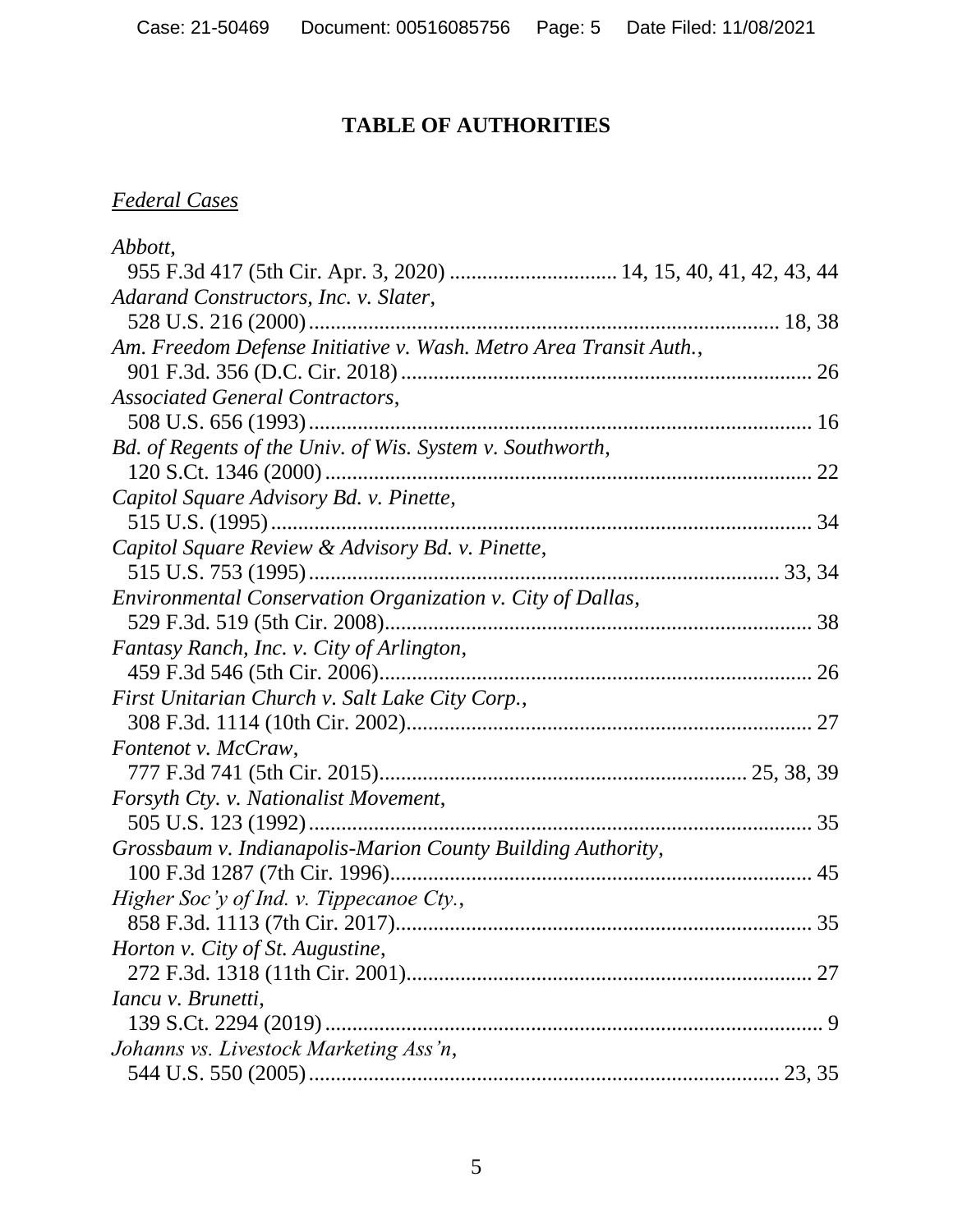| Knox v. SEIU,                                                       |  |
|---------------------------------------------------------------------|--|
|                                                                     |  |
| Legal Services Corporation v. Velazquez,                            |  |
|                                                                     |  |
| Linton by Arnold v. Comm'r of Health & Environment, State of Tenn., |  |
|                                                                     |  |
| Matal v. Tam,                                                       |  |
|                                                                     |  |
| Miller v. City of Cincinnati,                                       |  |
|                                                                     |  |
| Opulent Life Church v. City of Holly Springs,                       |  |
|                                                                     |  |
| Pennsylvania v. Wheeling & Belmont Bridge Co.,                      |  |
|                                                                     |  |
| Planned Parenthood of Hidalgo Cty. v. Suehs,                        |  |
|                                                                     |  |
| Pleasant Grove City v. Summum,                                      |  |
|                                                                     |  |
| Pleasant Grove,                                                     |  |
|                                                                     |  |
| Polaris Amphitheater Concerts, Inc. v. City of Westerville,         |  |
|                                                                     |  |
| Rosenberger v. Rector & Visitors of Univ. of Va.,                   |  |
|                                                                     |  |
| Rust [v. Sullivan,                                                  |  |
|                                                                     |  |
| Smith v. Executive Dir. of Ind. War Mem'ls Comm'n,                  |  |
|                                                                     |  |
| Sossamon v. Lone Star State of Tex.,                                |  |
|                                                                     |  |
| Speech First, Inc. v. Fenves,                                       |  |
|                                                                     |  |
| Speech Inc. v. Schlissel,                                           |  |
|                                                                     |  |
| Staley v. Harris Cty.,                                              |  |
|                                                                     |  |
| Stauffer v. Gearhart,                                               |  |
|                                                                     |  |
| Thomas v. Chicago Park District,                                    |  |
|                                                                     |  |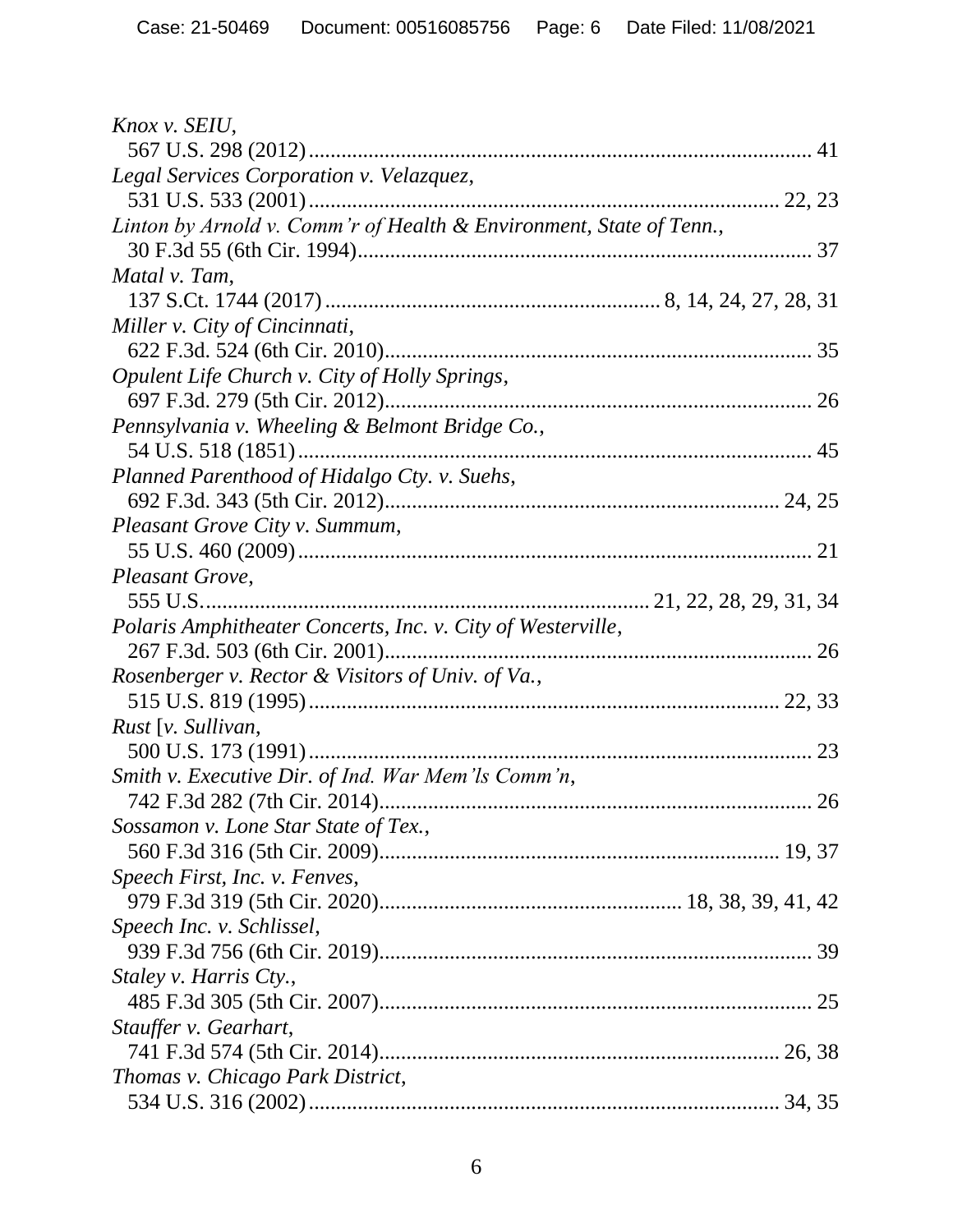| Walker v. Tex. Div. Sons of Confederate Veterans, Inc., |  |
|---------------------------------------------------------|--|
|                                                         |  |
| Wandering Dago, Inc. v. Destito,                        |  |
|                                                         |  |
| Yarls v. Bunton,                                        |  |
|                                                         |  |

# *Federal Rules*

# *State Regulations*

|--|--|--|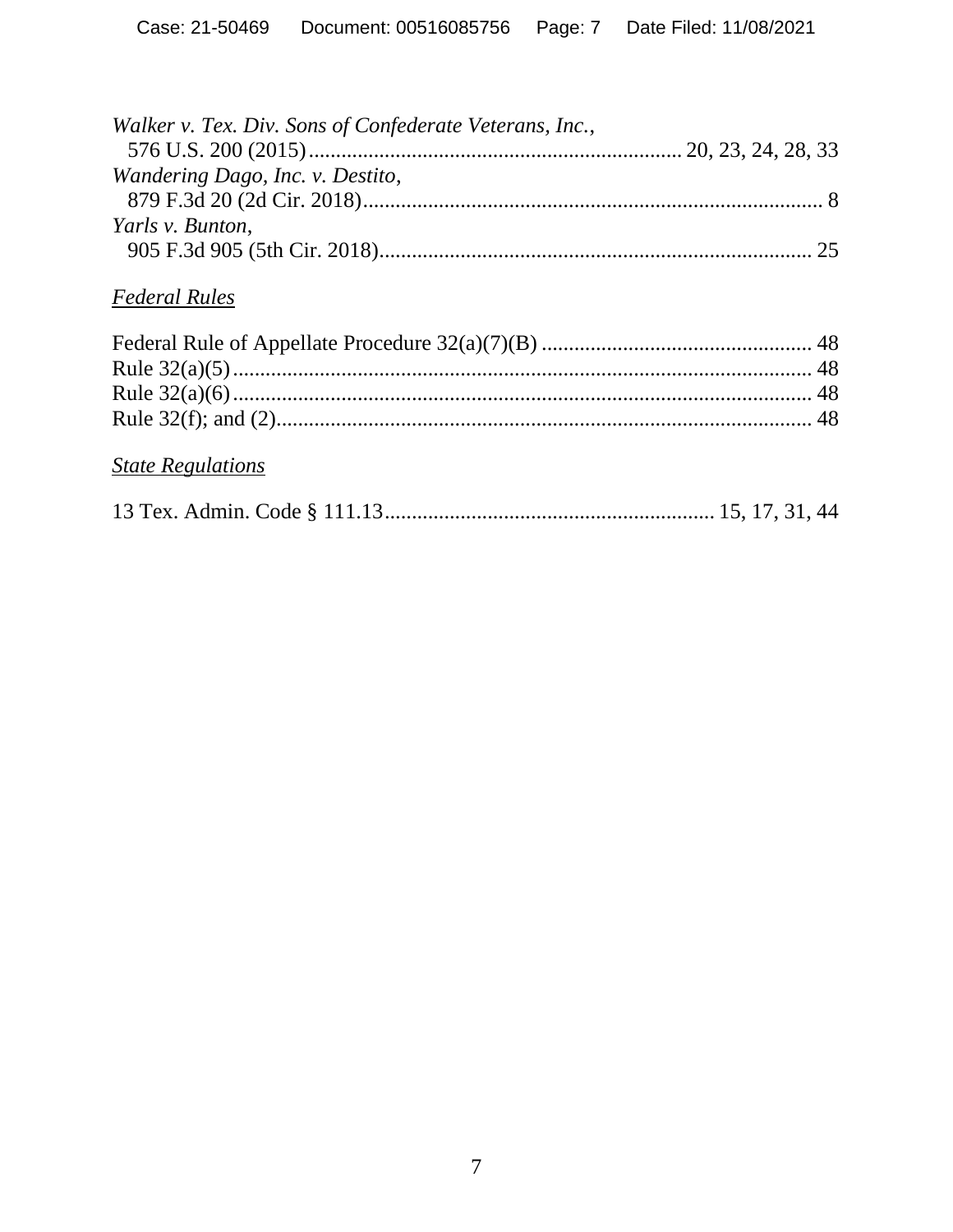#### **STATEMENT REGARDING ORAL ARGUMENT**

The Appellee, Freedom From Religion Foundation, Inc. ("FFRF"), believes that oral argument may be beneficial to the Court's consideration of issues related to the government speech doctrine.

#### **INTRODUCTION**

Governor Abbott and the Executive Director of the State Preservation Board<sup>1</sup> urge the Court to recognize a dangerous precedent by their argument that the State can continue to engage in viewpoint discrimination by merely "adopting" private speech as government speech. The State's broad conception of government speech, where the government has no specific message, allows and invites government entities with disparate perspectives to prefer and to silence private speech based upon the viewpoint of the speaker. For that reason, the Supreme Court has emphasized that Government Speech precedents should be extended only with great caution lest "private speech" could be passed off as "Government Speech" and "silenced by simply affixing a government seal of approval." *Matal v. Tam*, 137 S.Ct. 1744, 1758 (2017). The Supreme Court further emphasized in *Matal* that the Government Speech Doctrine is "susceptible to dangerous misuse." *Id.*; *see also Wandering Dago, Inc. v. Destito*, 879 F.3d 20, 35 (2d Cir. 2018). "At

<sup>&</sup>lt;sup>1</sup> The Governor of Texas, the State Preservation Board, and their respective agents and representatives are referred to collectively as the "State" herein, with individual actors identified by name as needed.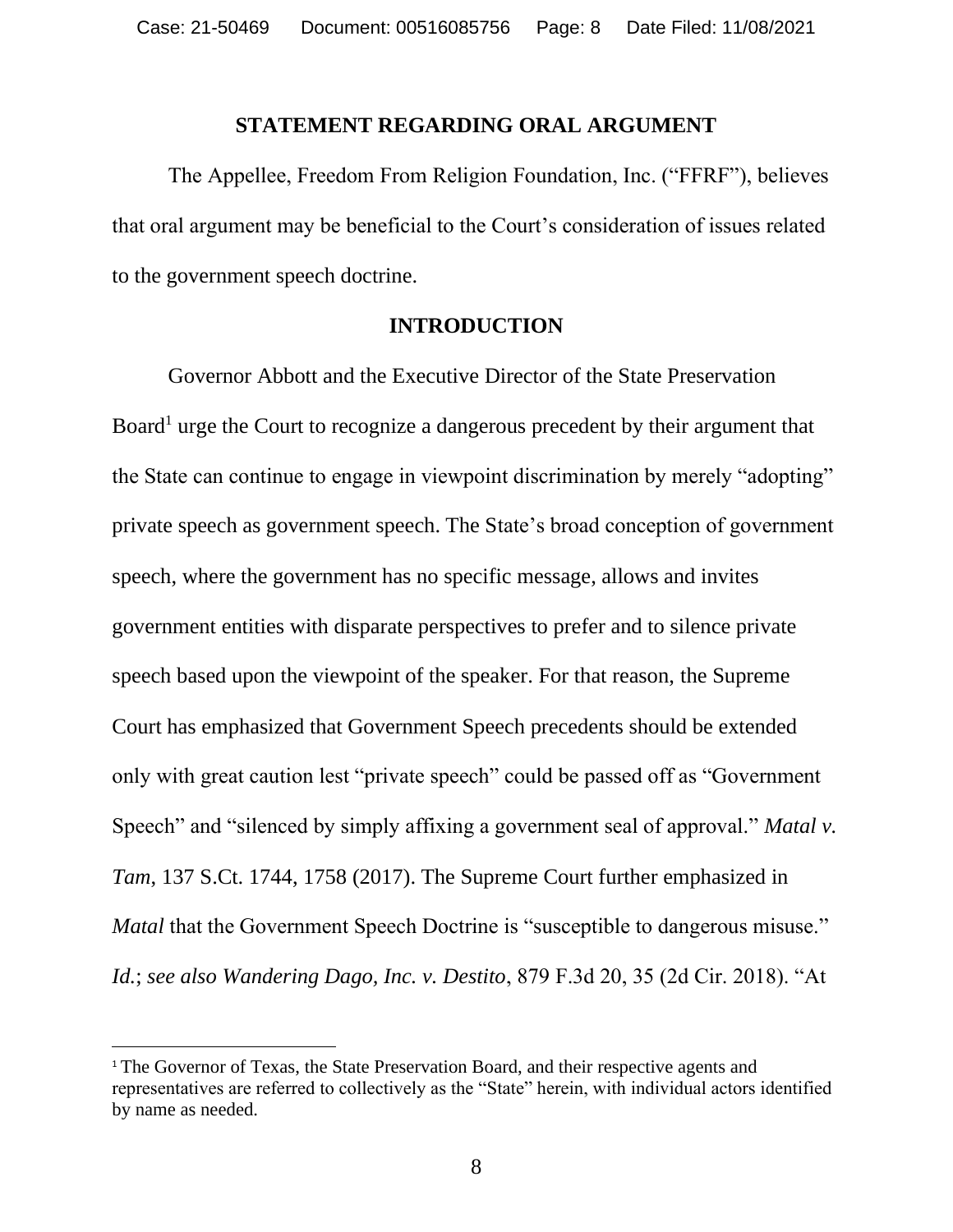a time when free speech is under attack, it is especially important for this Court to remain firm on the principle that the First Amendment does not tolerate viewpoint discrimination." *Iancu v. Brunetti*, 139 S.Ct. 2294, 2302–03 (2019) (Alito, J., concurring).

Here, the State claims to have mooted FFRF's action more than five years after this dispute began, after losing in the district court and after this Court remanded the case for the issuance of prospective relief to FFRF. The State, however, does not claim to have ended its adjudicated practice of viewpoint discrimination. Instead, Appellants claim to have transformed a longstanding forum for private speech into a venue in which they can continue to discriminate at will, with no substantive change to the challenged practice.

The supposed transformation of an established public forum constitutes eleventh hour litigation posturing without any evidence of actual substantive changes in usage of the public spaces of the Texas State Capitol building. The Appellants' gambit seeks to vitiate the First Amendment protections of speech in public forums by *ipse dixit* declaration that preferred private speech has become government speech, while they continue to operate the Texas Capitol's public forum exactly as they did previously. Upon reviewing the State Preservation Board's revised rule for exhibit applications, the district court held that the minor alterations contained therein did not alter the nature of the limited public forum *at*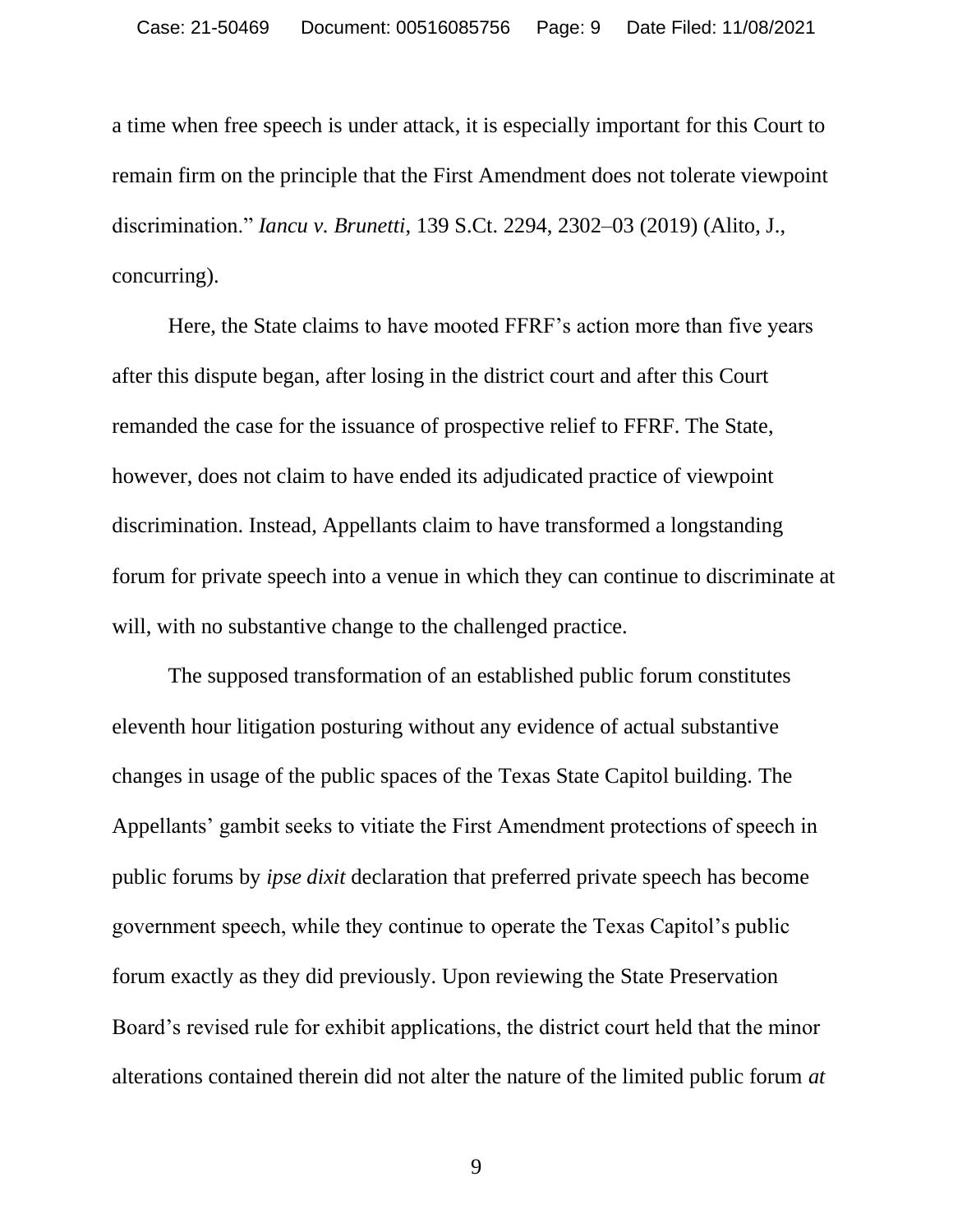*all*. Thus, the State continues to run a limited public forum for displaying exhibits in the Texas Capitol. The continued exclusion of FFRF's exhibit from that forum remains a live controversy and an ongoing violation of the Foundation's free speech rights.

#### **STATEMENT OF ISSUES PRESENTED**

1. Whether the State of Texas has carried its heavy burden to demonstrate that this case became moot when the State Preservation Board adopted rule modifications that retained its ability to censor displays proposed by private groups in the exhibit areas of the Texas Capitol.

2. Whether the State Preservation Board's amendment to the rule regarding applications to display exhibits in the Texas State Capitol's exhibit spaces is effective to transform private speech ipse dixit into government speech.

3. Whether the State has credibly proved that Governor Abbott and the Executive Director of the State preservation Board will not arbitrarily engage in viewpoint discrimination against FFRF in the future.

4. If this case is not moot, whether sovereign immunity or another jurisdictional requirement nevertheless bars the entry of prospective relief.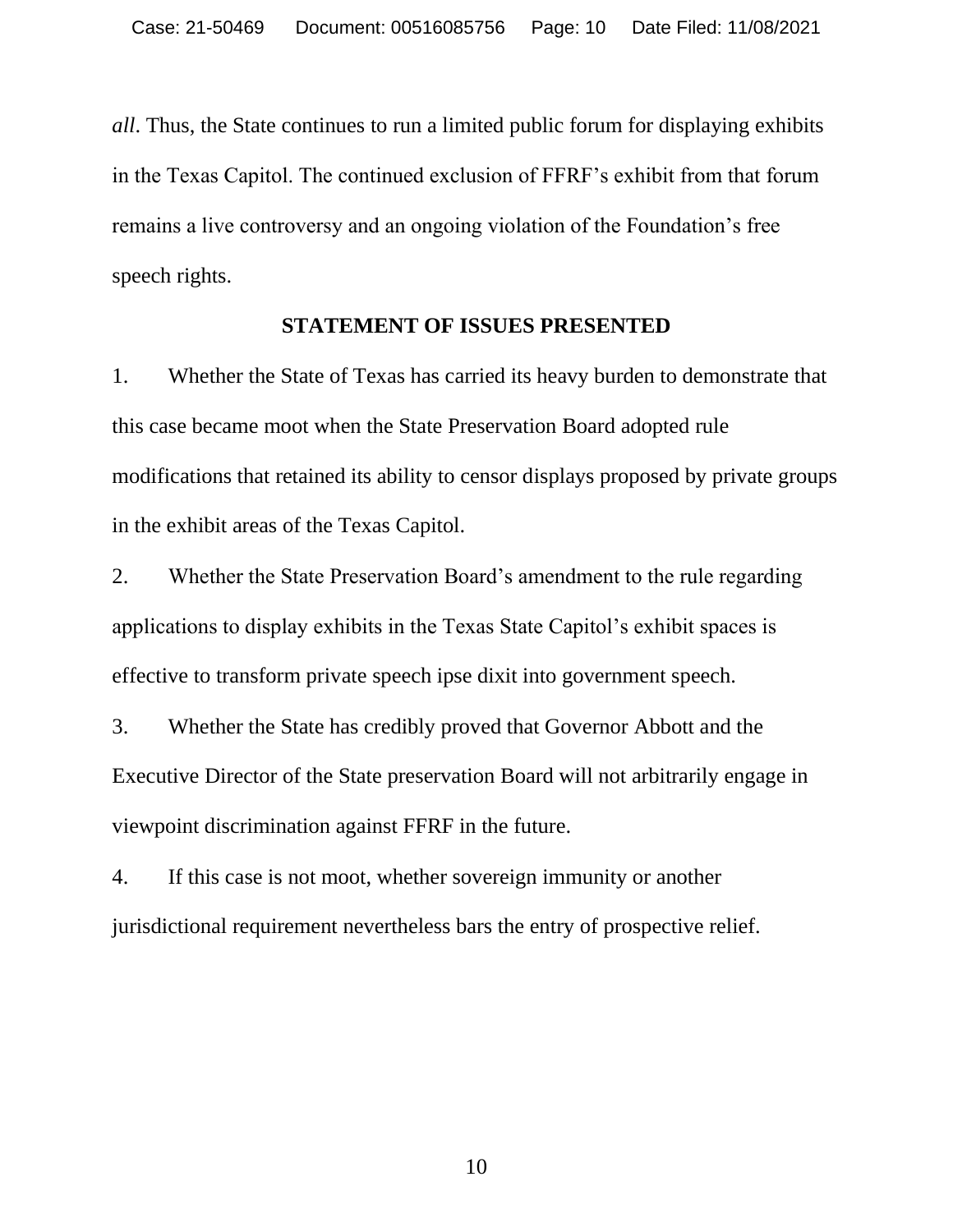#### **STATEMENT OF THE CASE**

#### **I. FFRF's Exhibit Application**

FFRF is a non-profit membership organization that advocates for the separation of state and church and educates on matters of non-theism. *See*  ROA.357 at ¶3. FFRF has more than 30,000 members, with members in every state of the United States, including more than 1,000 members living in the State of Texas. *See id.* at ¶4. In December of 2014, FFRF became aware that a Christian Nativity scene was being displayed in the Texas State Capitol. *See* ROA.358 at ¶6. Media reports about the nativity scene in the Texas State Capitol indicated that this was the first time such a religious display was exhibited in the Capitol, *see id.* at ¶7, and that a private organization sponsored the nativity scene in order to combat the "War on Christmas." *Id.* at ¶10. These reports piqued FFRF's interest in the possibility of placing its own exhibit there. *See id.* at ¶7.

In 2015, FFRF sought a Texas legislator to be the "State Official Sponsor" for its own exhibit of "a temporary display in the Ground Floor Rotunda that celebrates freethought and the United States as the first among nations to formally embrace the separation of state and church." ROA.362 at ¶27. FFRF explained that its proposed exhibit was an effort "to celebrate the views of Texans who are part of a religious minority or have no religion at all," *id.* at ¶28, and was meant to diversify the limited expression of the stand-alone Christian nativity displayed in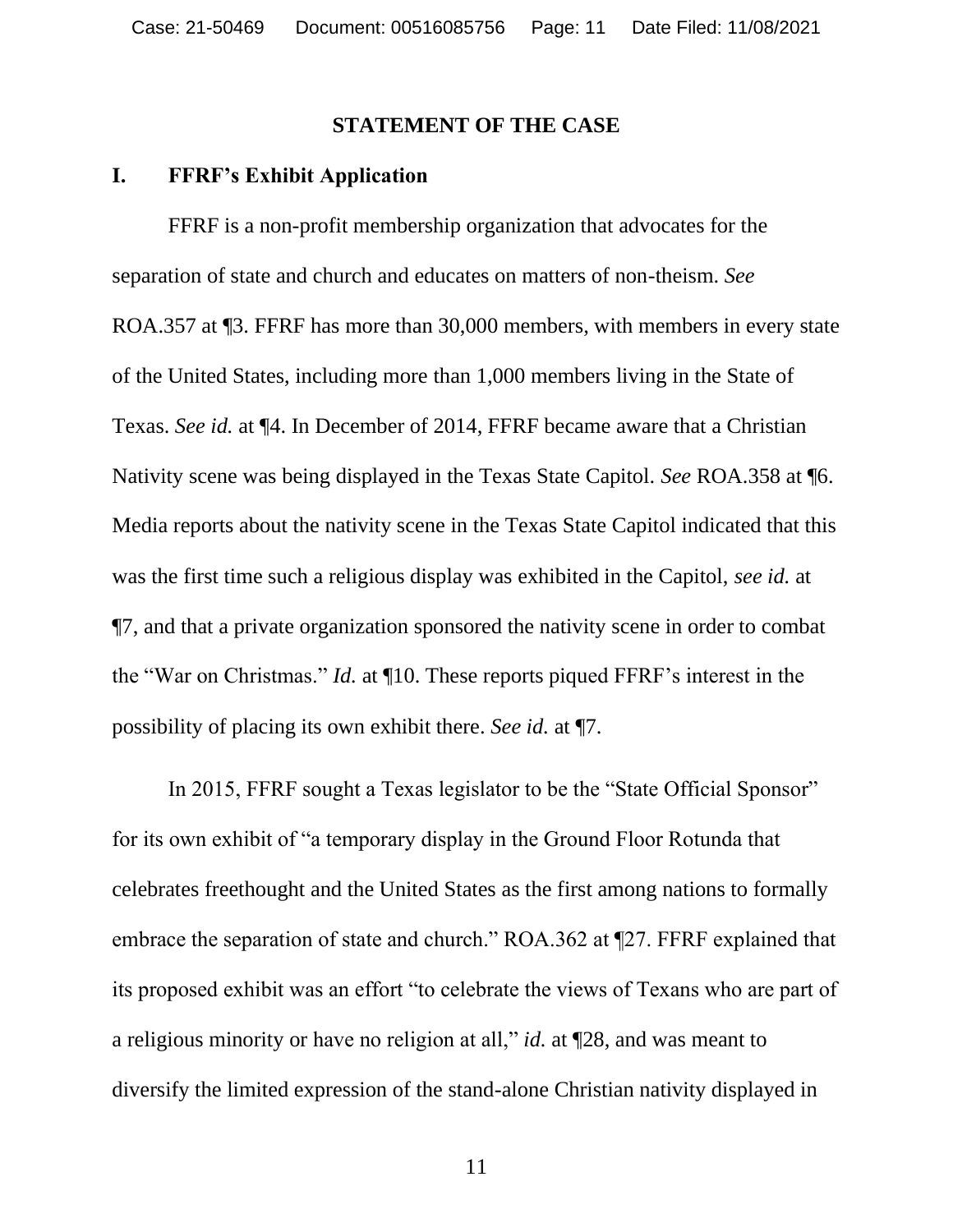2014. *See id.* at ¶29. The record does not support the State's claim that FFRF submitted its exhibit application "in hopes of provoking an Establishment Clause violation." Appellant's Br. at 6 (citing ROA.1862). Rather, FFRF hoped to participate equally in the State's limited public forum, while also recognizing, based upon its experience, that "[q]uite often . . . a government entity claims to have created a public forum for displays, but that when a display that's not from the majority is proposed, suddenly the government is unwilling to follow through with the very idea of a public forum, which is that anyone gets to participate, including those with minority points of view." ROA.1862.

The State Preservation Board—via its Capitol Events and Exhibit Coordinator, Robert Davis—expressly noted that the 2014 Christian nativity scene had included a disclaimer of state involvement and requested FFRF to "post a similarly worded sign accompanying your display, mentioning the sponsor, and that it was privately funded and displayed." ROA.360. FFRF complied with this request and the Board approved FFRF's exhibit application on August 6, 2015, after determining that the Foundation had met all of the requirements for displaying exhibits in the Capitol. *See* ROA.362 at ¶31. The Board, incidentally, also approved a stand-alone display of a Christian nativity scene in 2015, which was displayed without premature removal by State officials. *See* ROA.361 at ¶20.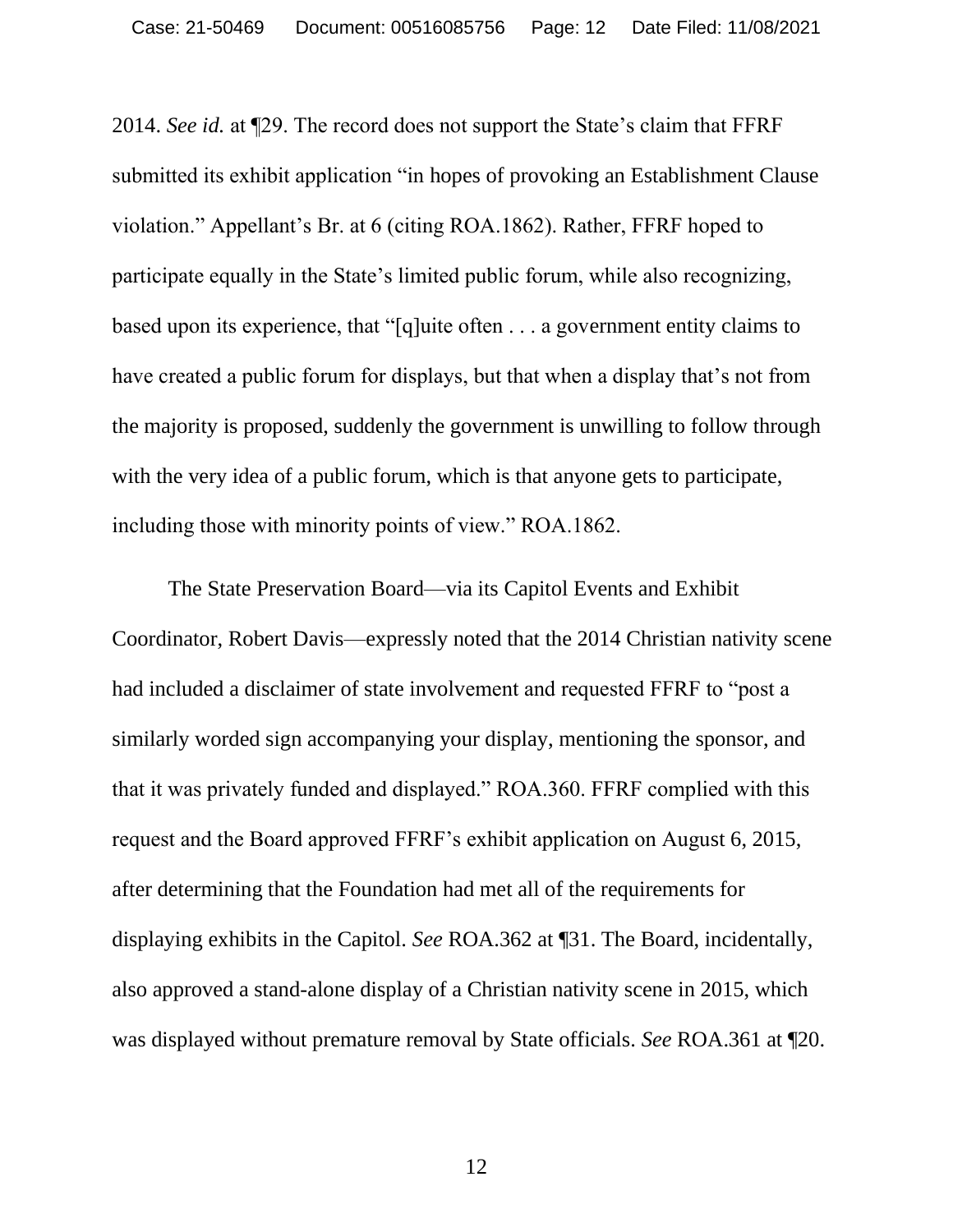On December 18, 2015, Texas members of FFRF gathered in the Texas Capitol's Ground Floor Rotunda and put FFRF's display in place. *See* ROA.362 at ¶32. No known disruptions, incidents, controversy, or complaints ensued after FFRF's exhibit went on display in the State Capitol, except for the objection of Governor Abbott. *See* ROA.363 at ¶35.

#### **II. State Removal of FFRF's Display and Further Censorship**

On or about December 22, 2015, Governor Abbott, "as Chairman of the State Preservation Board," wrote to then-acting Executive Director of the State Preservation Board, John Sneed, to demand that Sneed "remove [FFRF's] display from the Capitol immediately." ROA.401–03 Governor Abbott claimed that FFRF's display failed to meet the Board's criteria for exhibit approval, because the display "does not educate," does not promote public morals and the general welfare, constitutes "tasteless sarcasm," is "intentionally designed to belittle and offend," and "undermines rather than promotes and public purpose." *Id.* The Foundation's exhibit was then removed at Governor Abbott's request, and he boasted about getting it removed on social media. *See* ROA.1733.

#### **III. Litigation**

FFRF sued the State in the Western District of Texas for violating its First Amendment rights. In an October 13, 2017 order, the district court issued summary judgment in FFRF's favor on its free speech claim against the State, *see*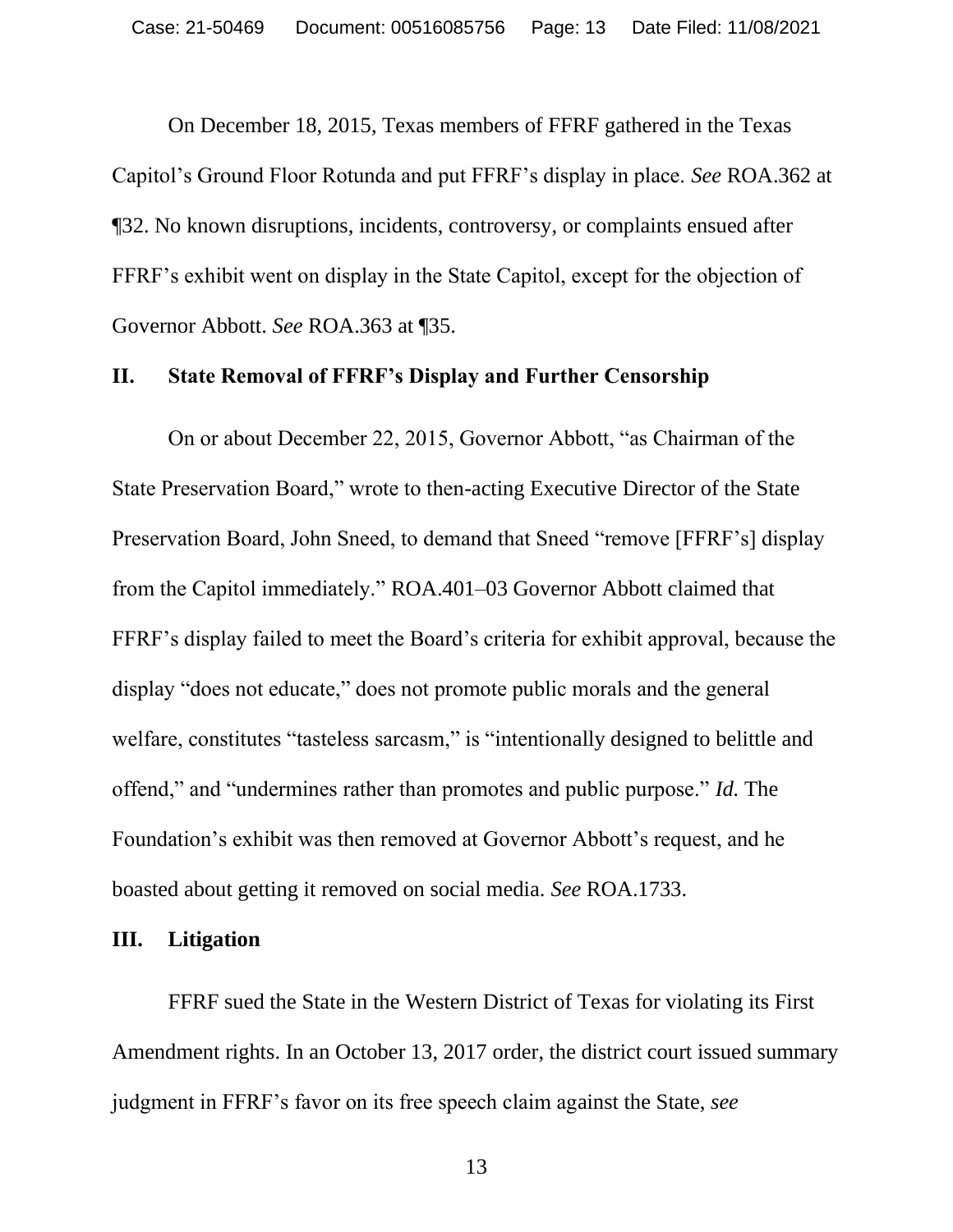ROA.2030, and ultimately granted FFRF declaratory relief on that claim, stating in part that "Defendants violated FFRF's First Amendment rights and engaged in viewpoint discrimination as a matter of law when the FFRF's exhibit was removed from the Texas Capitol building under the circumstances of this case." ROA.2031.

The State appealed that order. *See* ROA.2118. On appeal the State argued that the declaratory relief issued by the district court violated the State's sovereign immunity for two reasons: (1) the declaratory judgment issued by the district court was solely retrospective, and (2) there was no ongoing violation of federal law because the State would comply with the Supreme Court's 2017 decision in *Matal v. Tam*, 137 S.Ct. 1744 (2017), which the State characterized as having held for the first time that a state discriminates based on viewpoint when it regulates speech based on tone. *FFRF v. Abbott*, 955 F.3d 417, 424–25 (5th Cir. Apr. 3, 2020).

As to the State's first argument, this Court held that because FFRF's complaint sought prospective relief, its free speech claim fell within the *Ex parte Young* exception to sovereign immunity. As to the State's second argument, this Court held that FFRF established an ongoing violation of federal law because: (1) "Even assuming that a sea change in the law would obligate FFRF to re-establish the ongoing nature of the violation, *Matal* did not constitute such a change," *id.* at 425, and (2) "Governor Abbott and Mr. Welsh have only presented arguments through counsel that their behavior will change post-*Matal*. Importantly, they have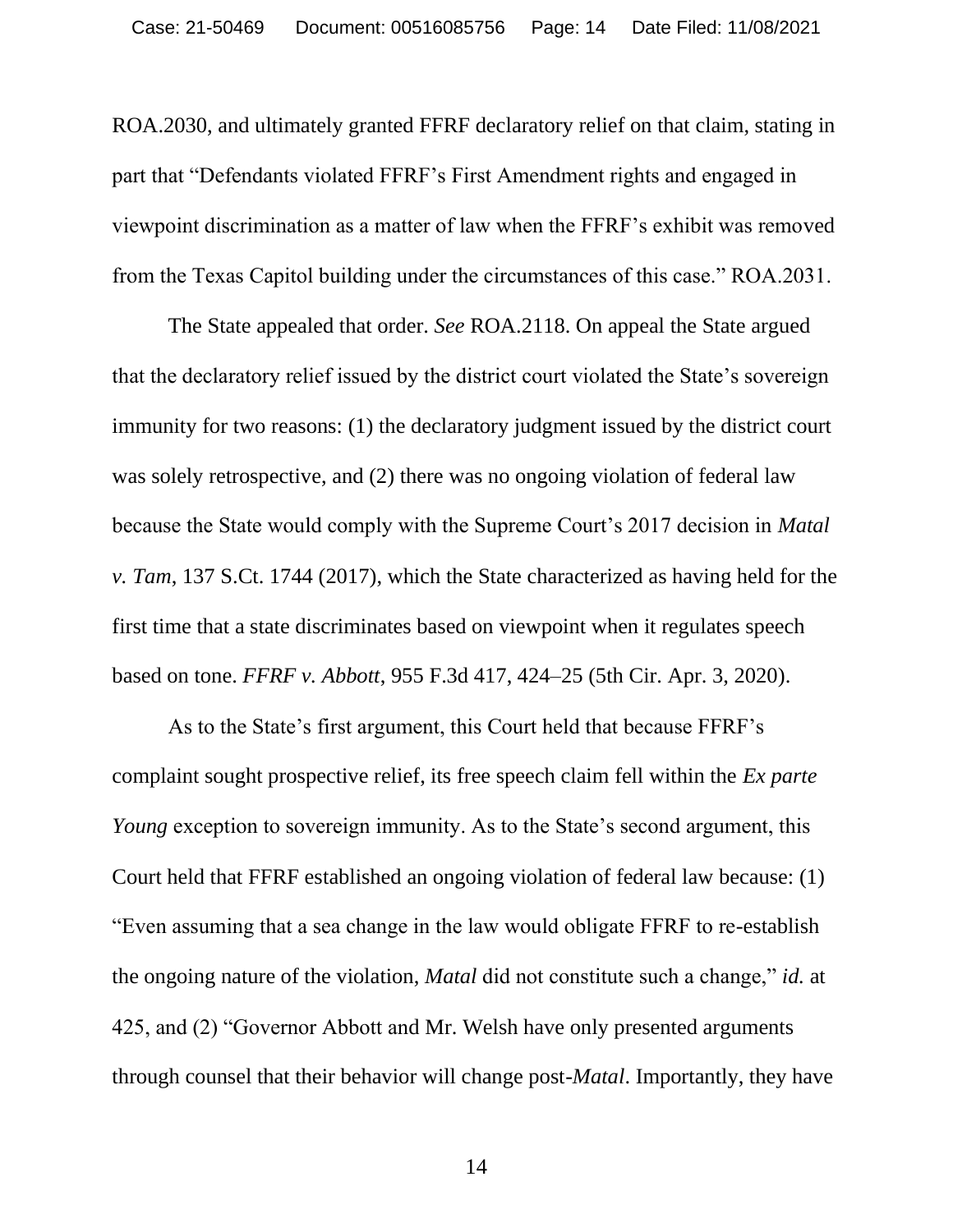not retracted their previous statement to FFRF that future applications for the relevant display will be denied." *Id.* The Court remanded the case to the district court "to enter appropriate prospective relief for FFRF." *Id.* at 426.

#### **IV. Remand and Subsequent Developments**

Following this Court's April 2020 decision, in May 2020, the State Preservation Board began considering amendments to the rule regarding exhibit applications in the Texas Capitol. The record does not reveal the Board's motivations for considering any changes to the exhibit rule. *See* ROA.2215–23 (Board records outlining proposed changes).

After the State Preservation Board initiated the process for making an administrative rule change on May 22, 2020, counsel for the Appellants did not disclose that fact to FFRF for over one month, despite conferring with FFRF's counsel on June 10 and receiving three additional communications from FFRF's counsel thereafter. *See* ROA.2252. Counsel for the Appellants "eventually advised FFRFs' counsel on June 25 that administrative rule changes had been initiated back on May 22, 2020, with a public hearing scheduled for the very next day." *Id.*

The Board ultimately adopted proposed amendments to the rule regarding exhibit applications (the "Revised Rule"), which became effective July 20, 2020. *See* 13 Tex. Admin. Code § 111.13. The State admits, "[a]s adopted, the definition of public purpose remains unchanged, except to remove the word 'morals' and to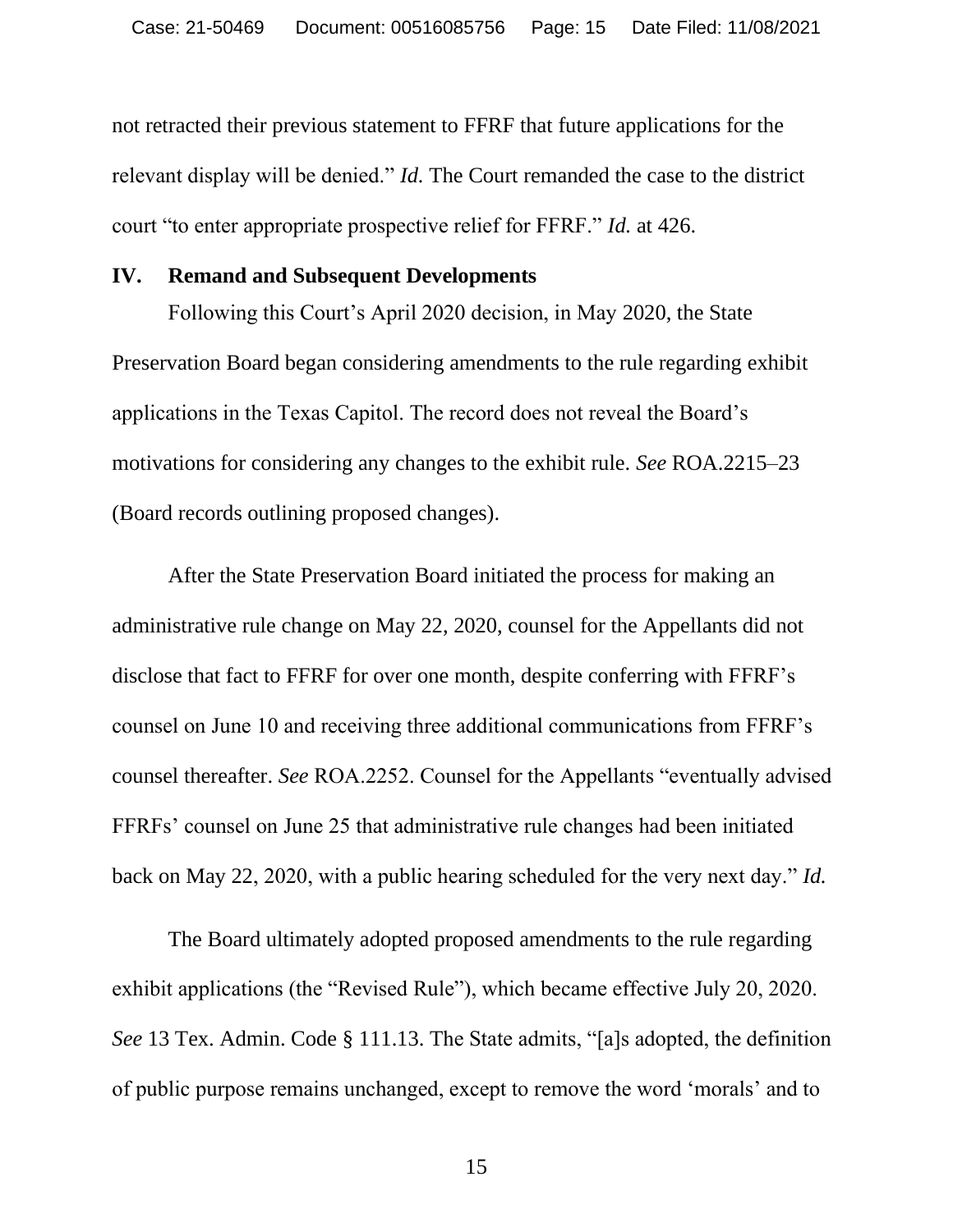add the words 'and Capitol Extension' at the end of the sentence. ROA.2218. And under the Revised Rule the Board continues to rely on the public purpose requirement to "clarif[y] what exhibits the Board will consider [displaying] in the three particular exhibit spaces in the Capitol and Capitol Extension." ROA.2218. The Revised Rule also does not preclude Governor Abbott or the Executive Director of the State Preservation Board from continuing to exclude FFRF's display from the Capitol based upon considerations of viewpoint discrimination.

On remand, after considering the potential impact of the Revised Rule on FFRF's legal challenge, the district court first concluded that the challenge was not moot:

The gravamen of the Foundation's remaining claims is that (1) Defendants engage in First Amendment viewpoint discrimination in applying the Board's rules to exclude its Exhibit and (2) the Board's rules violate the First Amendment by delegating overly broad discretion to government officials. The Revised Rule, like the revised ordinance in *Associated General Contractors*, [508 U.S. 656 (1993)] continues the challenged conduct in the same fundamental way. The Revised Rule attempts to *ipse dixit* change the First Amendment status of the Capitol exhibit area so the state may 'select messages it wishes to associate with' and avoid the constraints of the First Amendment. By attempting to adopt the exhibits as government speech, Defendants hope to remove any protections against viewpoint discrimination and gain unfettered discretion over the types of messages displayed. As in *Associated General Contractors*, there is no 'mere risk' that the state will repeat its allegedly wrongful conduct—it has shown in the Revised Rule that it has done exactly that.

ROA.2401–02. The Court then entered injunctive relief for FFRF, to ensure that

the State would not continue to discriminate against FFRF's viewpoint by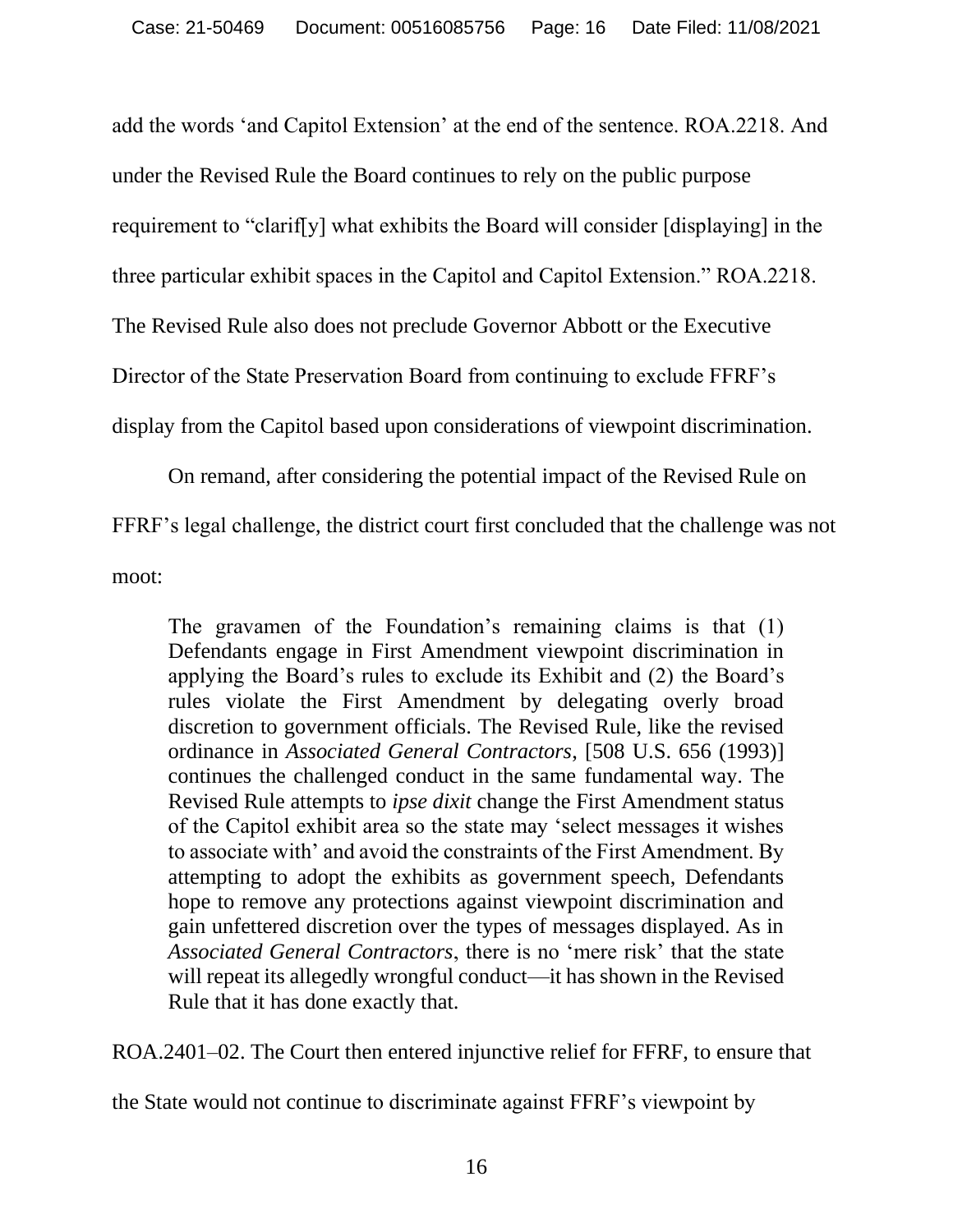excluding the Foundation's exhibit from the Capitol's limited public forum. *See*  ROA.2407–08.

#### **SUMMARY OF THE ARGUMENT**

The State of Texas engages in viewpoint discrimination when it uses the public purpose requirement in 13 Tex. Admin. Code § 111.13(a)(3) to exclude FFRF's Bill of Rights exhibit from display in the Texas Capitol. It did this for the first time in 2015, while allowing other third parties to place their own exhibits including the Christian nativity scene to which FFRF's exhibit was meant to contrast—in the Capitol's limited public forum. The State did this again in 2016, when it denied FFRF's second application for an exhibit. And it continues to discriminate today, by operating a limited public forum that is guided by a virtually identical public purpose requirement, with no additional provisions to safeguard against censorship at the whim of the Governor and the Executive Director of the State Preservation Board.

The State argues unpersuasively that FFRF's challenge to future viewpoint discrimination has become moot, due to changed circumstances. Specifically, the State claims to have closed the limited public forum through the adoption of an amendment to the rules regarding the application for placing a temporary exhibit in the Capitol's exhibition areas, which became effective on July 20, 2020 ("Revised Rule"). In reality, the Revised Rule does not end the controversy between the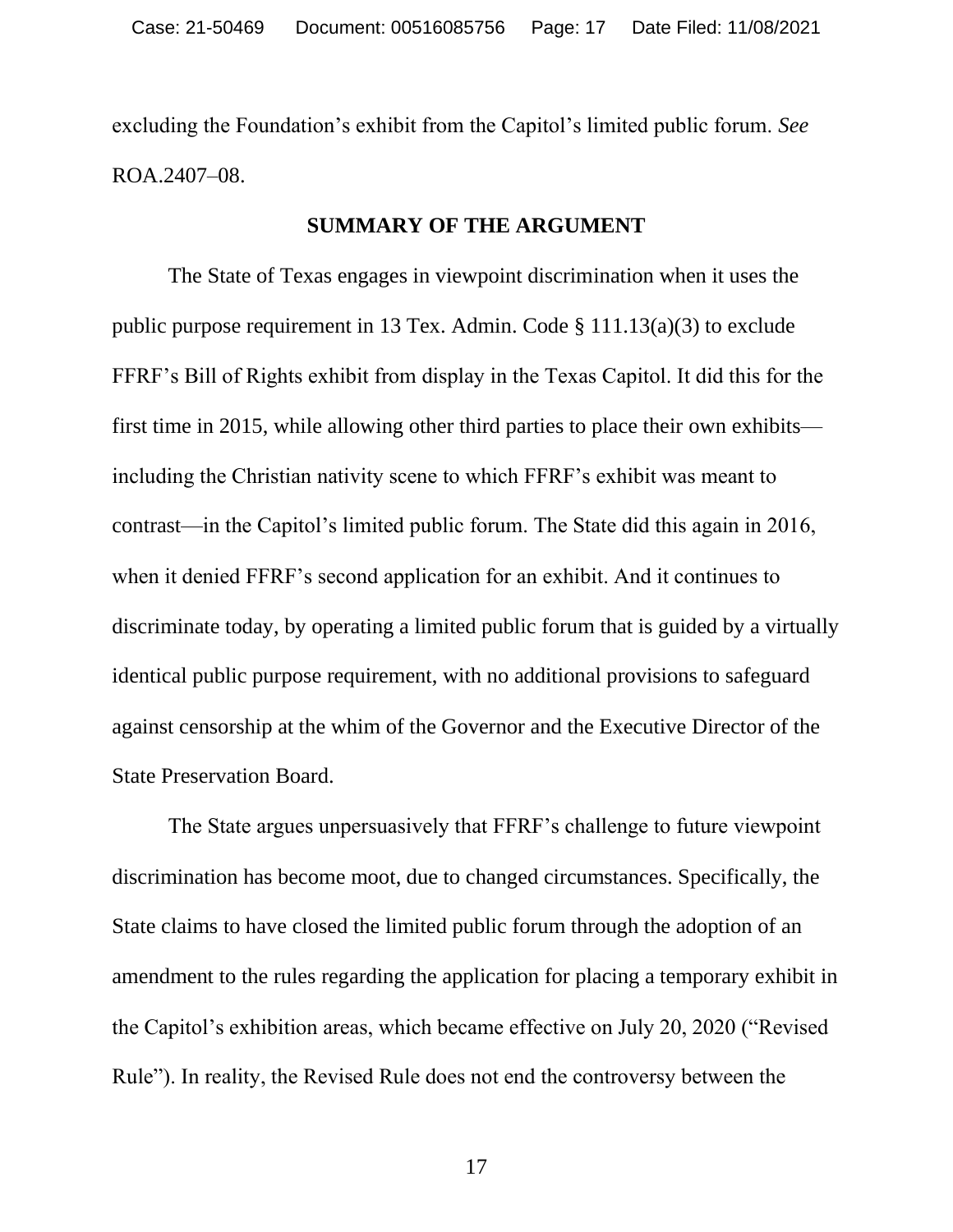parties because the State has not closed the forum at all. The State made minor alterations to the original rule and added a declaration that the State would henceforth be adopting all exhibits in the Capitol as "government speech." Because in practice the Revised Rule retains the limited public forum as it previously existed, including the public purpose requirement on which the State continues to censor FFRF's speech, the controversy at the heart of this case remains unchanged. Thus, the case is not moot. *See* Sec. I, *infra*.

The State also has not credibly restricted Governor Abbott's authority and willingness to engage in viewpoint discrimination against FFRF. Under the voluntary cessation standard for mootness, the State bears the burden to make it "*absolutely* clear that the allegedly wrongful behavior could not be reasonably expected to recur." *Speech First, Inc. v. Fenves*, 979 F.3d 319, 328 (5th Cir. 2020) (emphasis in original) (quoting *Adarand Constructors, Inc. v. Slater*, 528 U.S. 216, 222 (2000)). The State's mootness claim fails under this test because it has not made a sworn affirmative statement regarding its future intentions, or rescinded its prior statement that it will continue to discriminate; the Revised Rule still permits the Governor and the Executive Director to exclude displays based upon viewpoint; the Revised Rule was adopted purely for litigation purposes, only after this Court ordered that FFRF be awarded prospective relief; and the State continues to defend its censorship of FFRF. *See* Sec. II, *infra*.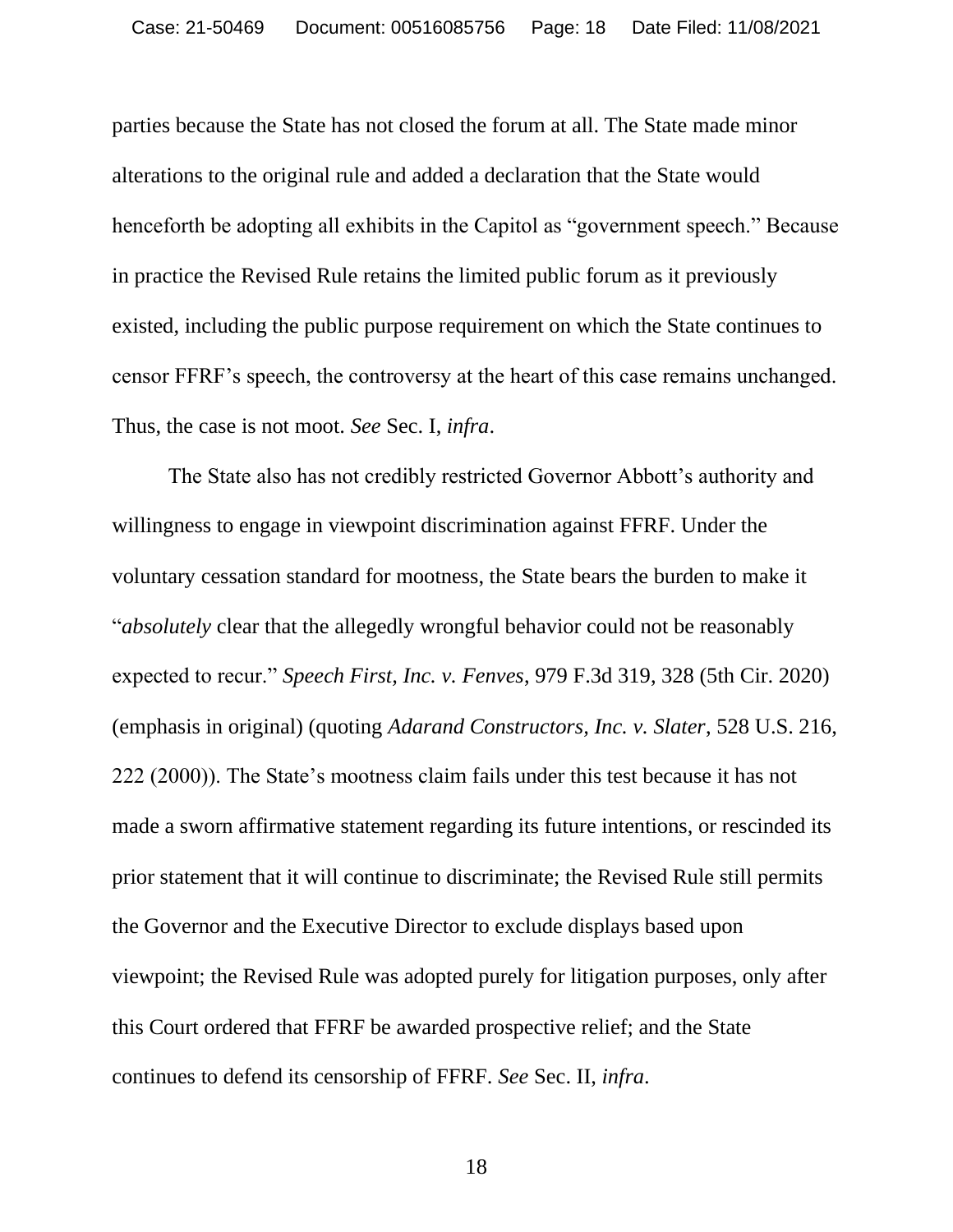The other arguments now raised by the State—regarding sovereign immunity and the lack of an ongoing violation to address through injunctive relief—are merely other ways of stating the same mootness argument. The State argues that sovereign immunity would bar relief to FFRF only because it incorrectly believes that there is no ongoing violation of federal law, due to the Revised Rule. *See* Appellant's Br. at 36. And the State argues that injunctive relief is improper "[f]or similar reasons . . . ." Appellant's Br. at 38. These claims both live or die with the mootness claim and do not represent independent grounds for granting the State relief. *See* Sec. III., *infra*.

#### **ARGUMENT**

## **I. The Revised Rule does not moot this case because it does not eliminate the challenged practice.**

The Fifth Circuit has described the mootness doctrine as follows: "*If* the controversy between [parties] has resolved to the point that they no longer qualify as 'adverse parties with sufficient legal interests to maintain the litigation,' [a court is then] without power to entertain the case." *Sossamon v. Lone Star State of Tex.*, 560 F.3d 316, 324 (5th Cir. 2009) (emphasis added). This is the "general rule." *Id.*

"This general rule is subject to several important exceptions, however. For example, the voluntary cessation [doctrine] . . . ." *Id.* This case is not moot because the State has not ended the challenged practice or closed the limited public forum for displaying third-party exhibits in the Capitol. Secondarily, even if the State had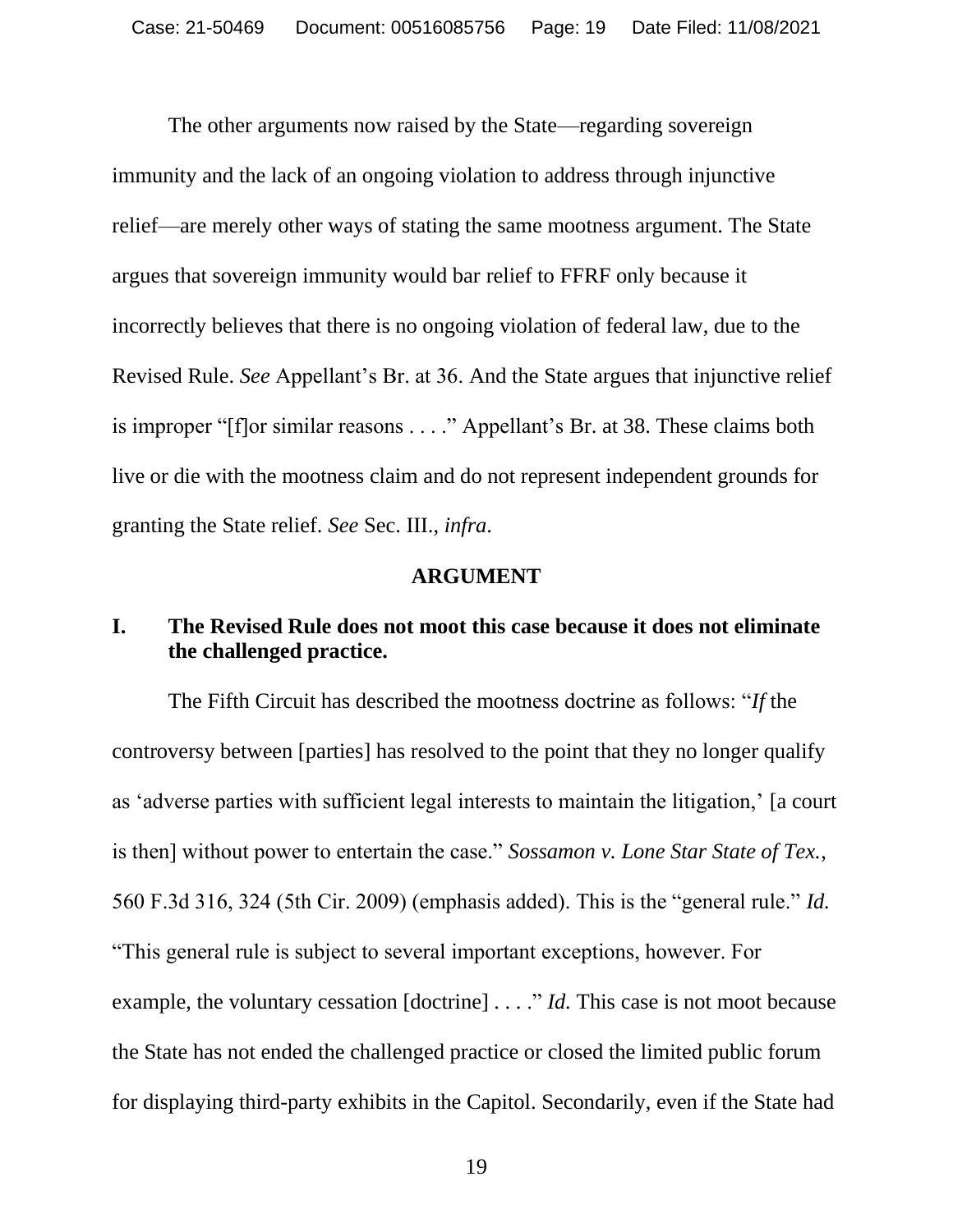closed the forum, the case would not be moot because the State has not met its burden to demonstrate that its practice will not recur. *See* Sec. II., *infra*.

Whether a challenged practice has been discontinued—such that the controversy of the case has been eliminated—is the threshold question on mootness. It is distinct from evaluating whether the cessation is permanent. It is also distinct from considering whether a government defendant has the power to make a statutory change, a question that is not at issue in this case. FFRF does not disagree that the State has the power to amend the rule regarding Capitol exhibits and the power to close the limited public forum if it so chooses. Rather, FFRF and the district court—simply point out that the State *has not done so*. The State misinterprets the district court's opinion when it claims that the court held that the Board lacked such power. *See* Appellant's Br. at 23–26. The district court's decision did not rest on any such finding. Rather, the district court held that "the Board cannot simply declare the First Amendment status of the Capitol exhibit area," but rather, it is the "substantive changes in the Revised Rule [that] determine the First Amendment status of the Capitol exhibits area." ROA.2398. And those changes did not close the forum. *See* ROA.2399–2401 (applying the three factors from *Walker v. Tex. Div. Sons of Confederate Veterans, Inc.*, 576 U.S. 200 (2015), to the Revised Rule and concluding "that the Revised Rule does not impact the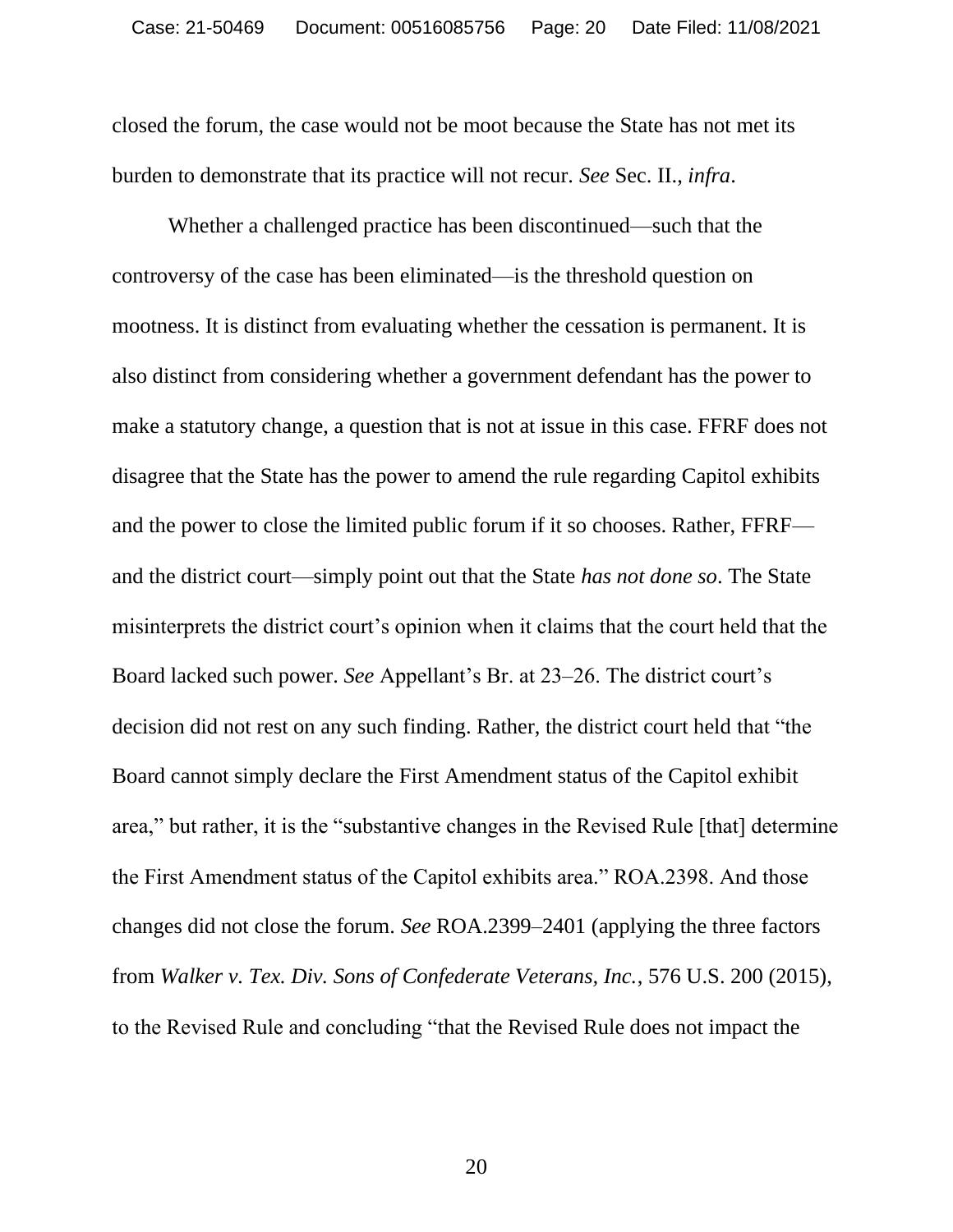court's previous finding that the Capitol exhibit area constitutes a limited public forum").

### **A. The Government Speech Doctrine is a narrow exception to viewpoint neutrality with a specific functional purpose.**

The State incorrectly treats the government speech doctrine as a matter of form, rather than substance. The government speech doctrine, however, is not intended as an abnegation or repudiation of the First Amendment's bedrock principle of viewpoint neutrality toward private speech. The underlying rationale for the government speech doctrine is that the government could not function if it did not favor or disfavor points of view in enforcing its programs and policies. *See Pleasant Grove City v. Summum*, 55 U.S. 460, 468 (2009) ("Indeed it is not easy to imagine how government could function if it lacked this freedom [to express its own views].").

At the same time, however, speech that is otherwise private does not become speech of the government merely because the government labels it as such. The government speech doctrine does not apply if a government entity has created a limited public forum for speech. *Pleasant Grove*, 555 U.S. at 470, 478–80. Forum analysis is applicable, rather than the government speech doctrine, "in situations in which government-owned property or a government program is capable of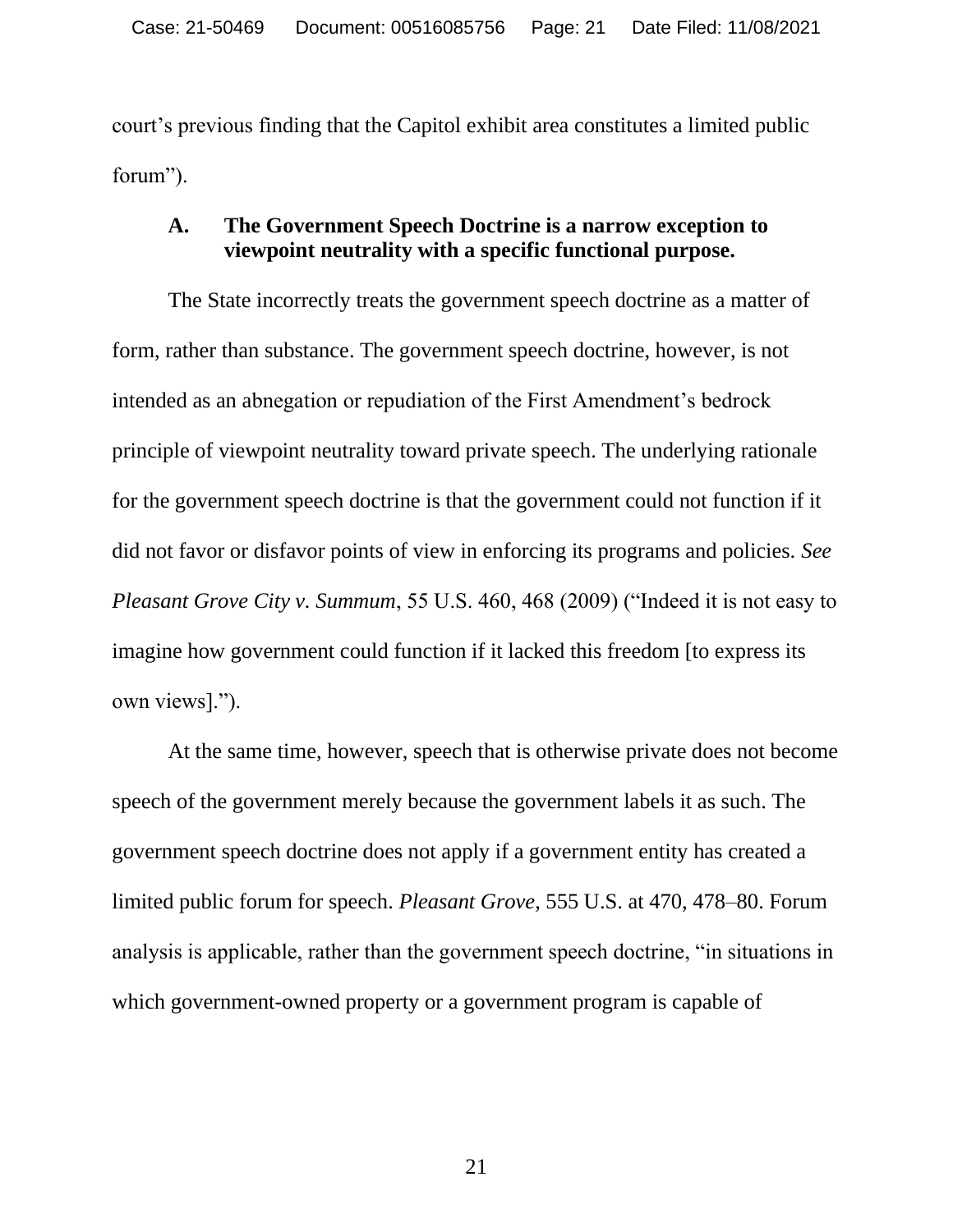accommodating a large number of public speakers without defeating the essential function of the land or the program." *Id.* at 478.

Viewpoint-based restrictions are not proper when the government does not itself speak, but instead seeks "to encourage a diversity of views from private speakers." *Rosenberger v. Rector & Visitors of Univ. of Va.*, 515 U.S. 819, 834 (1995). Prohibiting discrimination based on the viewpoint of private persons whose speech the government facilitates does not restrict the government's own speech. *Id.*

Viewpoint discrimination is not tolerated in government programs intended to facilitate the speech of private individuals. *Bd. of Regents of the Univ. of Wis. System v. Southworth*, 120 S.Ct. 1346, 1354 (2000). "The speech the University seeks to encourage in the program before us is distinguished not by discernable limits but by its vast, unexplored bounds. To insist upon asking what speech is germane would be contrary to the very goal the University seeks to pursue." *Id*. at 1355. By contrast, viewpoint neutrality is excused only "when the government speaks, for instance to promote its own policies or to advance a particular idea." *Id.*  at 1357.

The Supreme Court further discussed the distinction between government speech on the one hand, and programs to facilitate private speech on the other, in *Legal Services Corporation v. Velazquez*, 531 U.S. 533 (2001). The Court again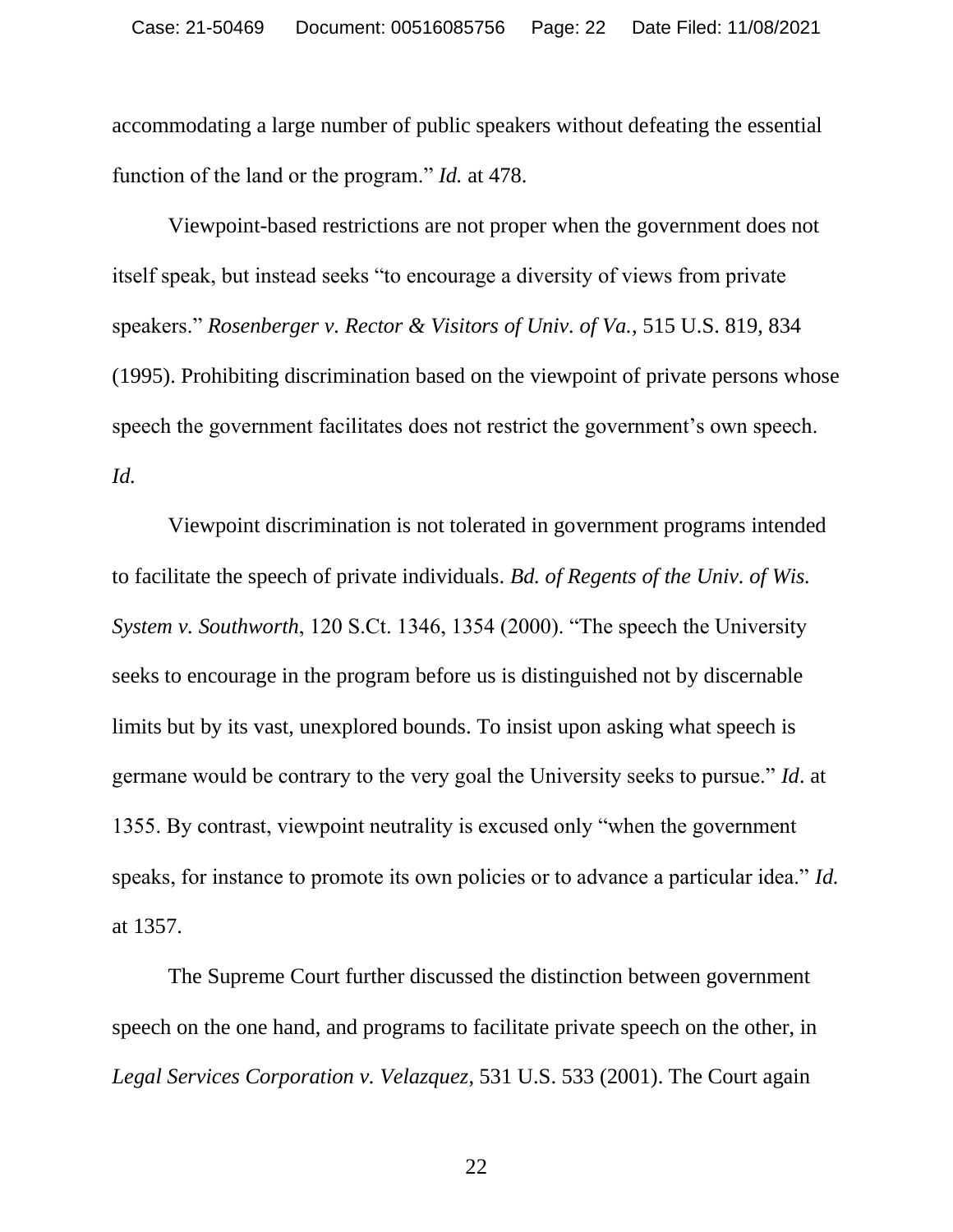recognized that viewpoint-based restrictions are not proper as to programs intended to encourage a diversity of views from private speakers. Viewpoint discrimination is barred by the First Amendment where "there is no programmatic message of the kind recognized in *Rust* [*v. Sullivan*, 500 U.S. 173 (1991)] and which sufficed there to allow the Government to specify the advice deemed necessary for its legitimate objectives." *Id*. at 548. A critical distinguishing feature of government speech, therefore, is the requirement that the message "from beginning to end" be established by the government, such as with the delineation of an "overarching message." *Johanns vs. Livestock Marketing Ass'n*, 544 U.S. 550, 560–61 (2005).

The Supreme Court again considered the private speech/government speech dichotomy in *Walker v. Texas Division, Sons of Confederate Veterans, Inc.*, 576 U.S. 200 (2015), as the district court in this case recognized. That case considered whether a specialty license plate program was subject to the prohibitions of viewpoint discrimination, or whether the State of Texas could restrict the messages of specialty plates as a matter of government speech. The Court concluded that the program was subject to the government speech doctrine, including because the licensing of automobiles was a function not historically treated as a matter of private speech in a public forum. The licensing of automobiles, instead, was, and is, associated with a government identification purpose, i.e., license plates are required by the government, and associated with the government's mandate to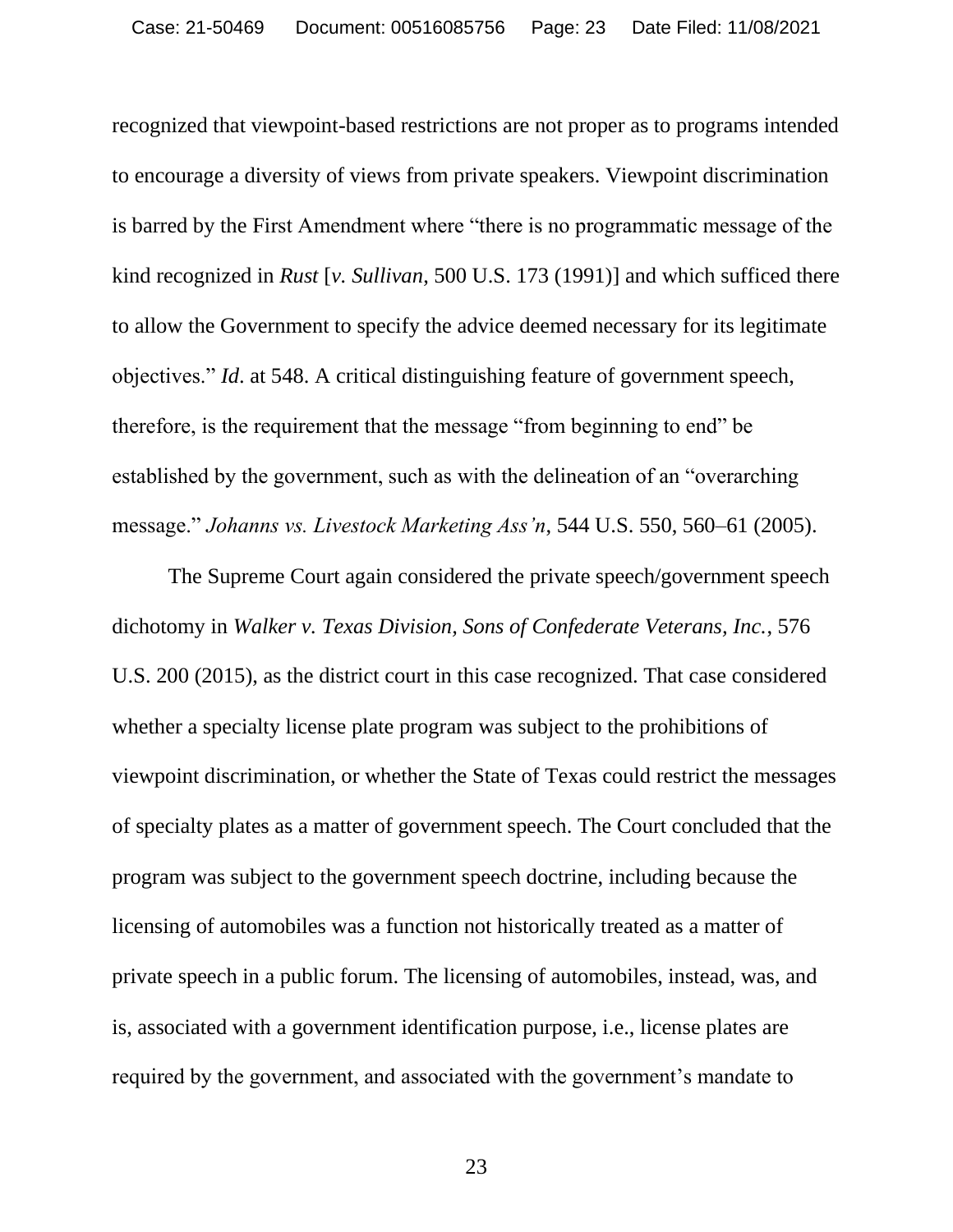visibly display plates when driving. Automobiles bear license plates, in the first instance, not as a means to facilitate private speech, but as a required means of identification while on the road.

The Supreme Court later described the *Walker* decision as marking "the outer bounds of the government speech doctrine." *Matal*, 137 S.Ct. at 1760. The Court began its analysis in *Matal* by discussing the practical problem of imposing viewpoint-neutrality when a government entity embarks on a course of action that necessarily takes a particular viewpoint and rejects others. *Id*. at 1757. The Court, nonetheless, emphasized the danger of an overbroad interpretation of the government speech doctrine, concluding with respect to trademarks that "it is farfetched to suggest that the content of a registered mark is government speech. If the federal registration of a trademark makes the mark government speech, the Federal Government is babbling prodigiously and incoherently." *Id.* Only when the government seeks to convey its own message may it take steps to ensure that the message is neither garbled nor distorted. *Planned Parenthood of Hidalgo Cty. v. Suehs*, 692 F.3d. 343, 351 (5th Cir. 2012).

A number of guiding principles emerge from the Supreme Court's decisions for assessing a government speech claim. The district court in this case correctly considered three factors informing the analysis of a government speech claim, articulated in *Walker*: (1) has the government historically used the medium of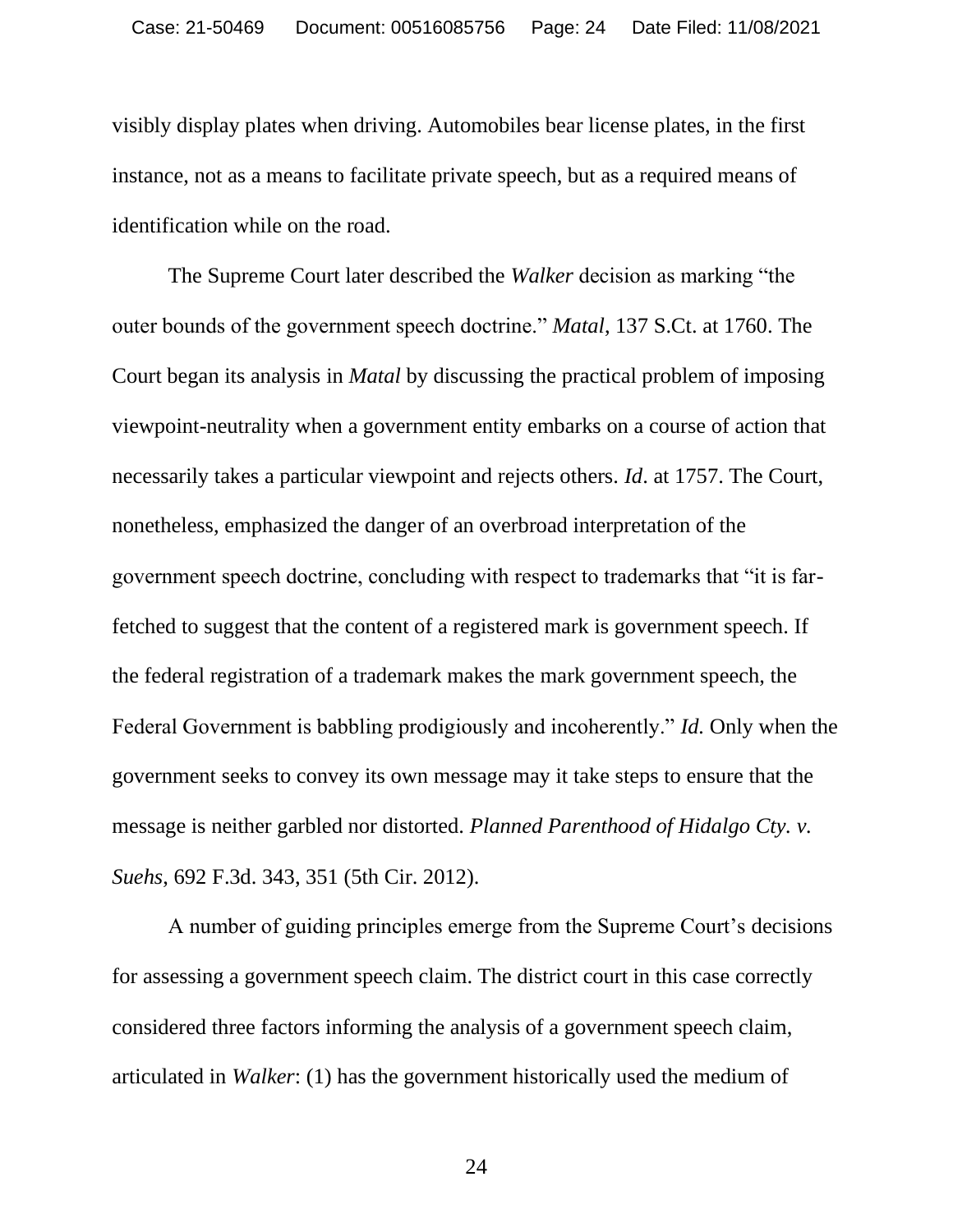speech to convey a message on the government's behalf; (2) would a reasonable observer interpret this speech as conveying a message on the government's behalf; and (3) has the government retained control and final authority over the content of the message from beginning to end. *See* ROA.2399–2401. Applying these principles to the case at hand, the district court correctly concluded that the State has not established a transformation of the exhibition areas of the State Capitol building. *Id.* The exhibition areas of the Capitol remain a limited public forum under the State Preservation Board's program, rather than a venue of strictly government speech.

#### **B. The State has not closed the forum.**

To moot a case due to changed circumstances, the change must have "*eliminate*[d] the actual controversy" at issue. *Fontenot v. McCraw*, 777 F.3d 741, 747 (5th Cir. 2015). A challenge to the display of a monument, for instance, may become moot if the monument is removed from display. *See Staley v. Harris Cty.*, 485 F.3d 305, 309 (5th Cir. 2007) (*en banc*). Likewise, an agency's practice that exists due to insufficient resources may be deemed to have ceased for mootness purposes if new funding causes the agency to abandon that practice. *See Yarls v. Bunton*, 905 F.3d 905, 907–08 (5th Cir. 2018) (mooting challenge to agency's practice of placing indigent, non-capital defendants on waitlists because, thanks to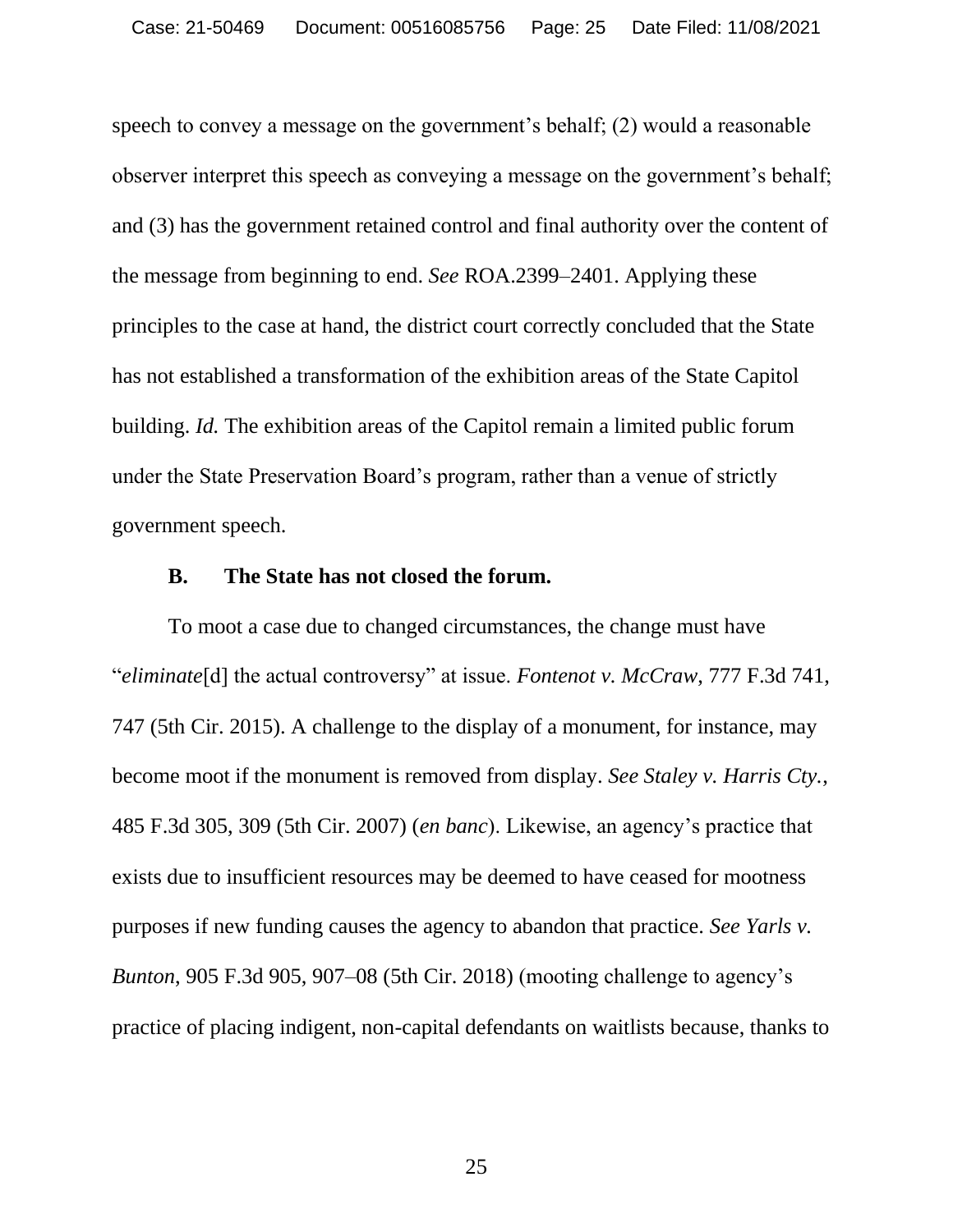an influx of funding, "[c]urrent waitlists in the districts for non-capital defendants are non-existent").

In the case of a statutory change, the change must "*discontinue* a challenged practice" in order to moot a case. *Fantasy Ranch, Inc. v. City of Arlington*, 459 F.3d 546, 564 (5th Cir. 2006) (emphasis added). A challenge to a rule may become moot if a defendant replaces that rule "with a new version of the rule that corrects the deficiencies [of which the plaintiff complained]." *Stauffer v. Gearhart*, 741 F.3d 574, 582 (5th Cir. 2014). Conversely, when a defendant has made legislative changes that continue the harmful conduct, the case is not moot. *See Opulent Life Church v. City of Holly Springs*, 697 F.3d. 279, 286 (5th Cir. 2012) ("Instead of imposing special burdens on Opulent Life before it can occupy its leased property, Holly Springs has doubled down and banned Opulent Life from the property altogether. . . . [T]he case is not moot."); *Am. Freedom Defense Initiative v. Wash. Metro Area Transit Auth.*, 901 F.3d. 356, 362 (D.C. Cir. 2018) (ruling that a fundamentally unchanged policy, differing only in minor respects, does not moot case); *Smith v. Executive Dir. of Ind. War Mem'ls Comm'n*, 742 F.3d 282, 287–88 (7th Cir. 2014) (holding a case is not mooted if a substantially similar policy has been instituted with merely superficial exchanges); *Polaris Amphitheater Concerts, Inc. v. City of Westerville*, 267 F.3d. 503, 507–08 (6th Cir. 2001) (finding an amendment that does not remove language that gives rise to constitutional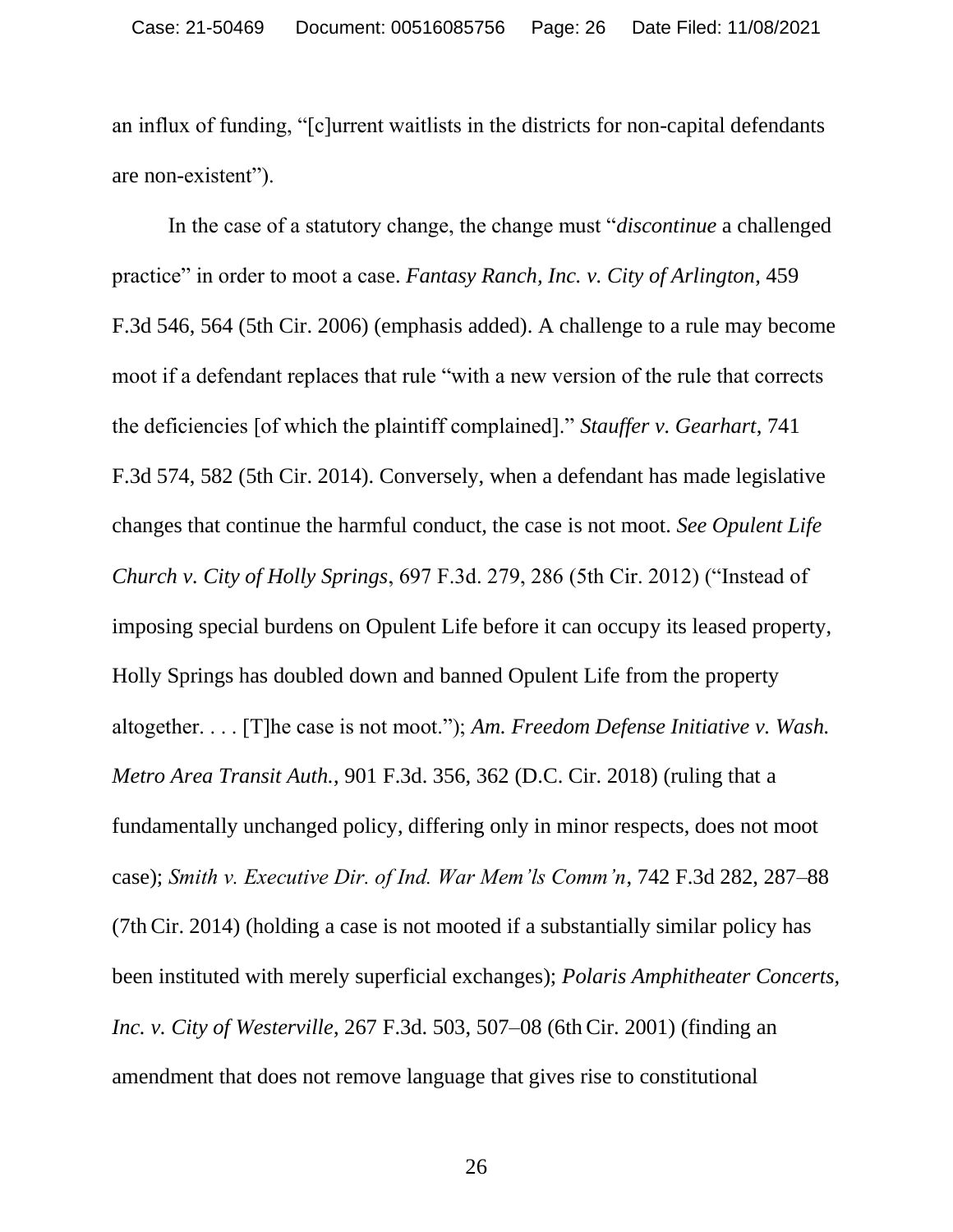challenge does not moot a case); *Horton v. City of St. Augustine*, 272 F.3d. 1318, 1326 (11th Cir. 2001) (holding that post-judgment legislative alterations do not moot a case if they leave challenged features substantially undisturbed).

As the district court held, in this case the State has failed to demonstrate that the challenged practice has ceased *at all* and thus, the State has failed to demonstrate mootness. The State asserts that the practice challenged in this case has ended because the Revised Rule declares that exhibits in the Capitol are now "government speech." *See* Appellant's Br. at 13 ("[T]he rule now expressly adopts any exhibit approved for display on the Capitol grounds as government speech."). And this, the State argues, is enough to close the forum. *See id.* at 19 ("[N]o limited public forum  $=$  no live case of controversy  $=$  no jurisdiction."). But "government speech" is a legal classification, and whether a government's existing practice constitutes a limited public forum is a determination to be made by the judiciary, not by a state's executive branch. *See, e.g.*, *First Unitarian Church v. Salt Lake City Corp.*, 308 F.3d. 1114, 1124 (10th Cir. 2002) ("The government cannot simply declare the First Amendment status of property regardless of its nature and its public use."). In treating the "government speech" *label* as a cure to censorship, the State has once again failed to internalize the lessons from *Matal v. Tam*, where the Supreme Court warned of this precise abuse of government authority. The Court wrote, "while the government-speech doctrine is important—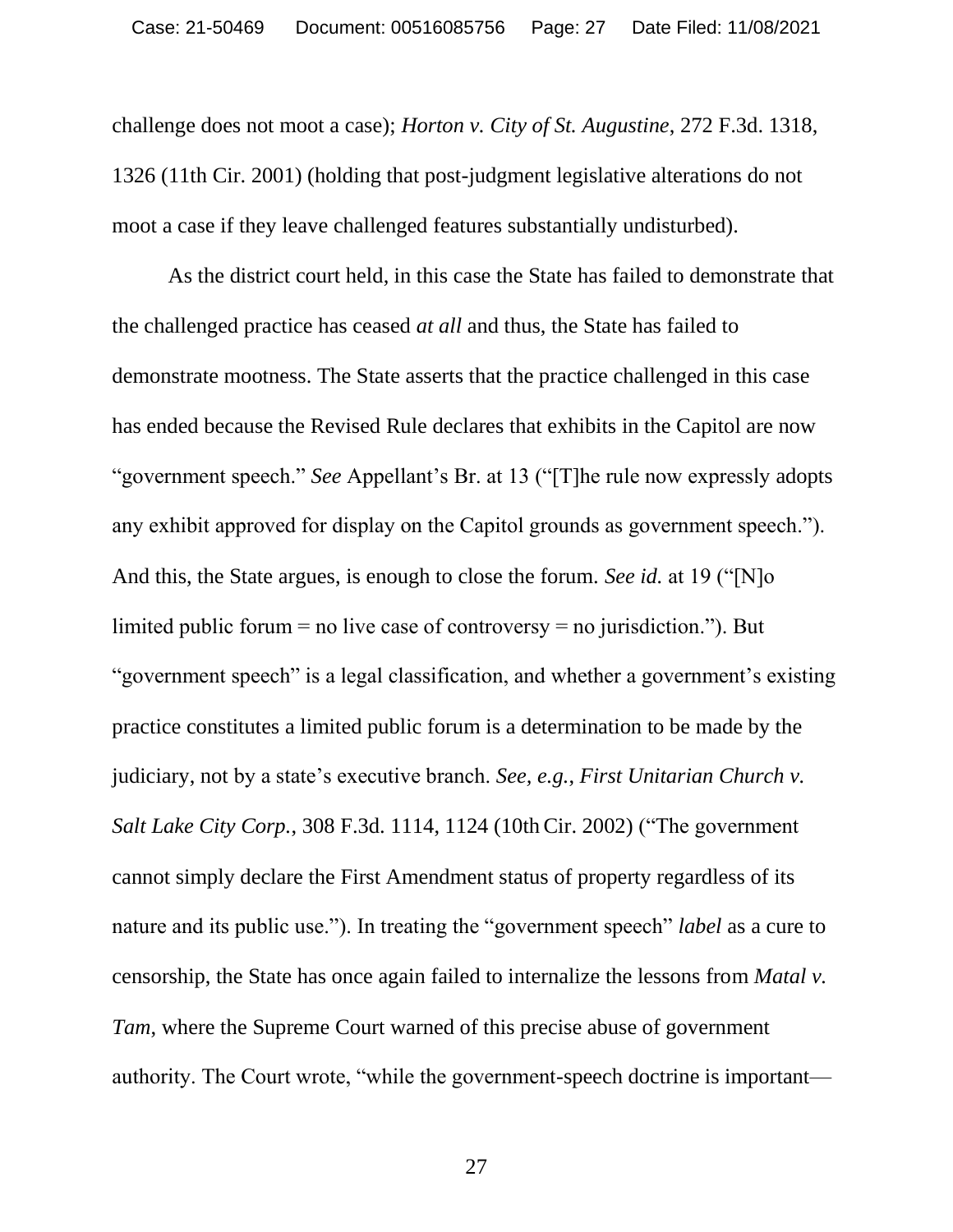indeed, essential—it is a doctrine that is susceptible to dangerous misuse. If private speech could be passed off as government speech by simply affixing a government seal of approval, government could silence or muffle the expression of disfavored viewpoints." 137 S.Ct. at 1758.

Instead of simply accepting the State's declaration that it has adopted all third-party exhibits as "government speech," the district court analyzed the Revised Rule under the *Walker* factors, *see* 576 U.S. at 209–10 (identifying three factors), and found that the State had not actually closed the Capitol's limited public forum. First, the court noted that "[t]he Revised Rule does not affect the first factor in the *Walker* analysis, as the Capitol exhibit area's history has not changed;" "the Texas government ha[s] not historically used the Capitol exhibits area to speak." ROA.2399. The State does not dispute this finding, but laments that "because history can *never* be altered, adopting the district court's view would make it nearly impossible for a government body to close a limited public forum." Appellant's Br. at 33. But that is not so. To close the forum the State could simply stop displaying exhibits in the Capitol; it could stop accepting applications for exhibits; or it could erect permanent monuments in the exhibit areas, which are a medium that is legally distinct from temporary exhibits. *See Pleasant Grove City v. Summum*, 555 U.S. 460, 470–71 (2009) (noting that "a request by a private group . . . to erect a cross for a period of 16 days on public property that had been opened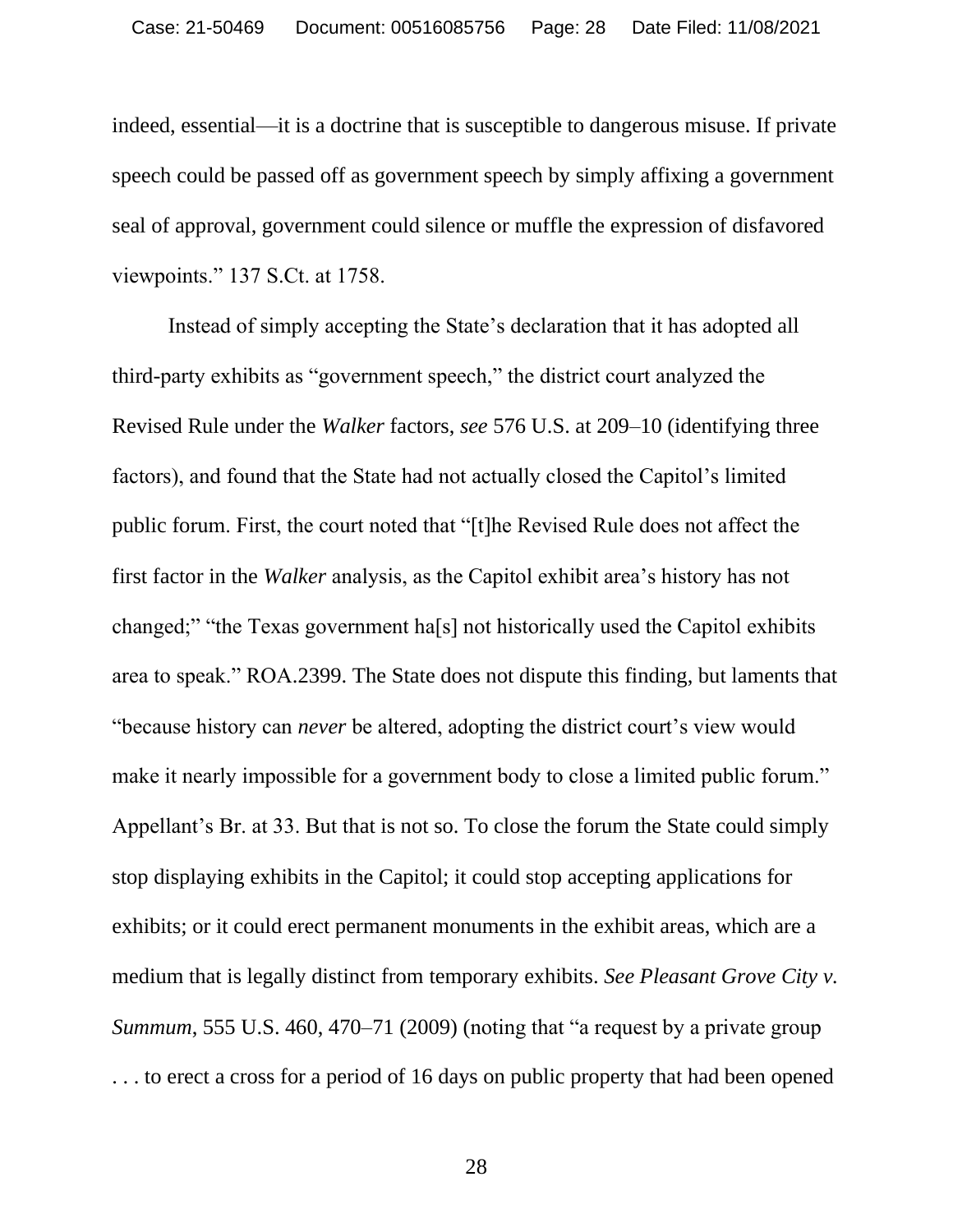up for similar temporary displays" was "a very different situation" than the erection of a permanent monument). This would immediately change the nature of the Capitol exhibits area and, over time, would undoubtedly change its relevant history as well.

Under the second *Walker* factor, the district court concluded that "a reasonable person would not find that the Capitol exhibits are the voice of the government" and that this remained true despite the Revised Rule stating that the government expressly adopts the exhibits as government speech. ROA.2399–2400. A reasonable observer cannot be expected to "reference the Texas Administrative Code" when viewing exhibits in the Capitol, ROA.2399, and the requirement under the Revised Rule that an exhibit include a statement "indicating the approval of the office of the State Preservation Board" "merely indicates that the Board has consented to the display of a message that is not its own." ROA.2400. Plus, FFRF previously complied with the State's request that it list its legislative sponsor on its exhibit in 2015, *id.*, and the State nevertheless censored FFRF's display. The fact that that requirement is now codified does not alter the analysis under *Walker*. *Id.*

Under the third *Walker* factor, the State "continues to retain final approval authority over the exhibits in the Capitol exhibit area," as it did in 2015. ROA.2401. This factor thus remains unchanged. The only difference under the Revised Rule appears to be the State's willingness to concede that it will, in fact,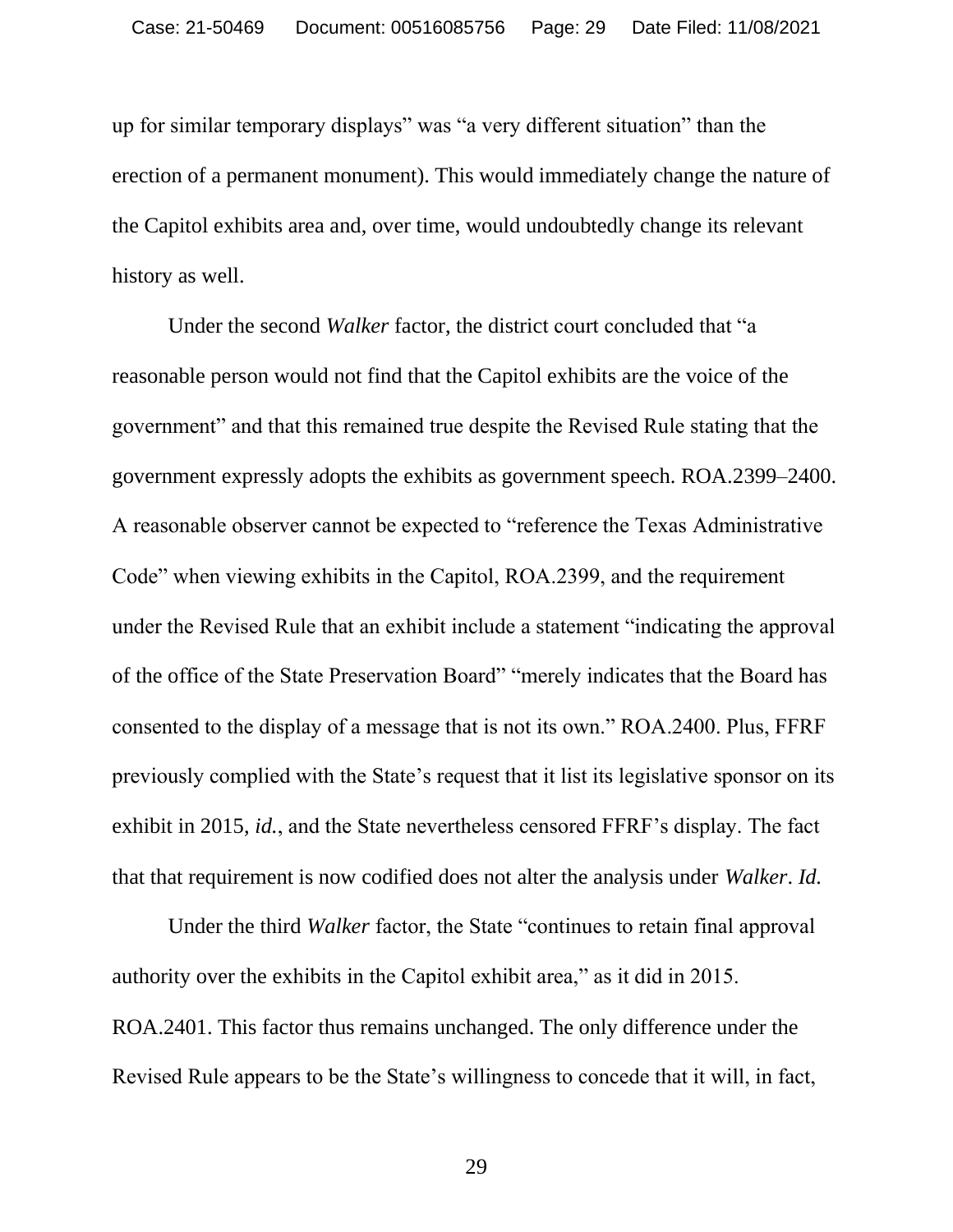censor speech it finds undesirable. As the district court observed, "The Revised Rule attempts to *ipse dixit* change the First Amendment status of the Capitol exhibit area so the state may 'select messages it wishes to associate with' and avoid the constraints of the First Amendment. By attempting to adopt the exhibits as government speech, Defendants hope to remove any protections against viewpoint discrimination and gain unfettered discretion over the types of messages displayed." ROA.2402.

### **C. The Revised Rule does not meaningfully change how the State handles exhibit applications.**

The practice that FFRF has challenged in this case—the State's practice of displaying third-party exhibits in the Texas Capitol's exhibit space and its use of the "public purpose" requirement to supervise use of that space as a limited public forum—remains in place, including the ultimate opportunity for Governor Abbott and the Executive Director of the Preservation Board to arbitrarily exclude disfavored speech from the Capitol exhibition areas. The record demonstrates that even under the Revised Rule, the State has displayed all manner of third-party exhibits in the Capitol, many of which communicate messages that cannot reasonably be interpreted as government speech. Recent exhibits have included "numerous pro-Marijuana decriminalization exhibits from a coalition called Texans for Responsible Marijuana Policy, which includes both private nonprofits and two political parties." ROA.2306. The State cannot reasonably argue that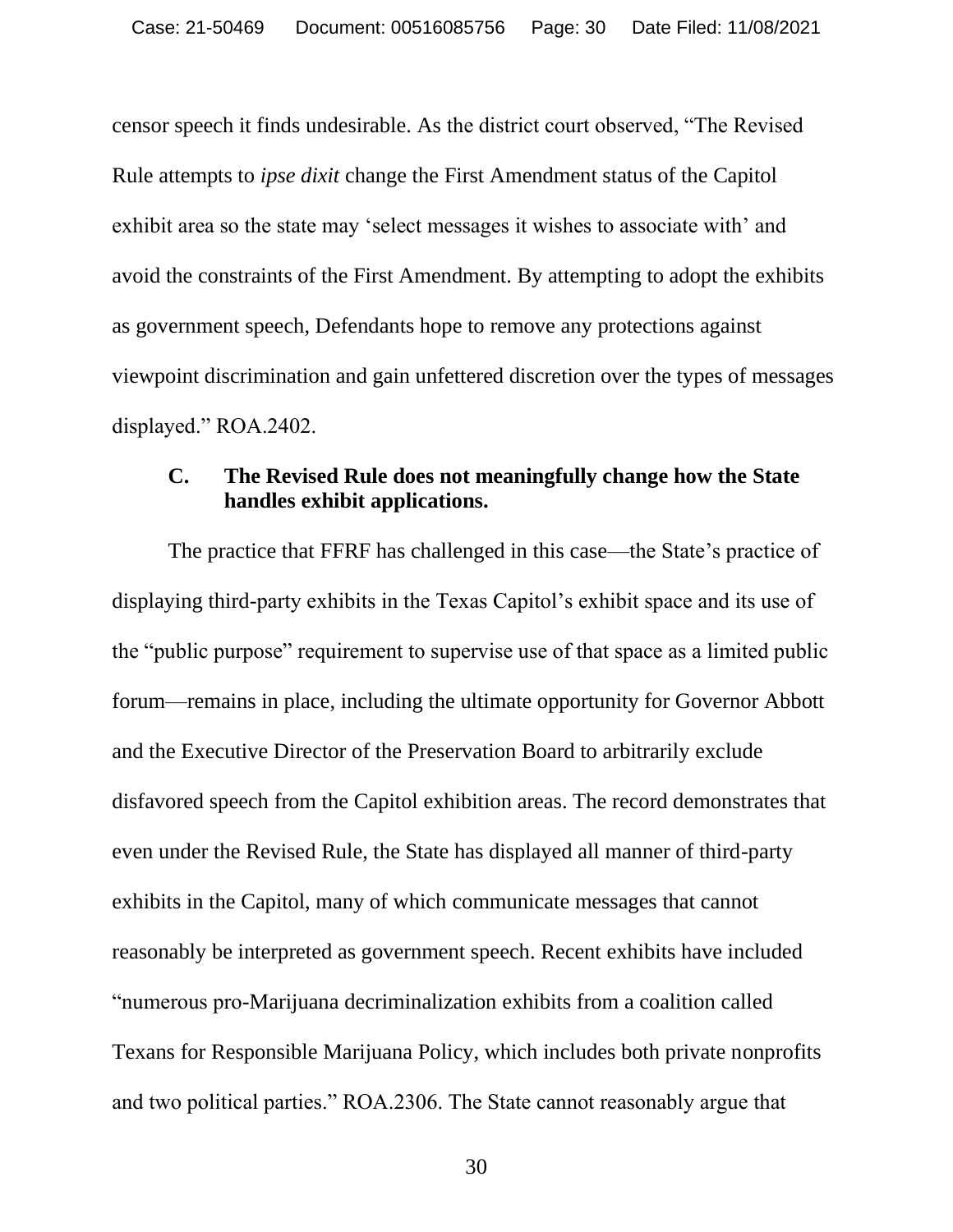exhibits meant to encourage the State to change its laws concerning the legality of marijuana are government speech. Other private nonprofit organizations have also placed exhibits, "including the Texas Criminal Justice Coalition and the Texas Healthcare & Bioscience Institute and the American Foundation for Suicide Prevention," *id.*, and many others. *See* ROA.2315–25. These recent exhibits, approved under the Revised Rule, definitively refute the State's government speech claim. If such exhibits were considered government speech, then the State would be "babbling prodigiously and incoherently." *Matal*, 137 S.Ct. at 1758.

The State continues to display third-party exhibits in the Capitol and nothing in the Revised Rule prevents the State from continuing to censor speech it finds undesirable. Under the Revised Rule the State admits that it will continue to rely on the public purpose requirement to make decisions on what exhibits will be approved. *See* Appellant's Br. at 12 (citing 13 Tex. Admin Code § 111.13(d)(2). And the State admits that the public purpose requirement itself "is very similar to the definition in 2015," on which the State relied when illegally censoring FFRF's speech. *Id.* In short, the Revised Rule appears designed to allow the State to continue operating its exhibits policy exactly as it did in 2015, except with a newly minted justification for allowing speech the State finds desirable while excluding speech with which it disagrees. Or, as the district court put it, "[b]y attempting to adopt the exhibits as government speech, Defendants hope to remove any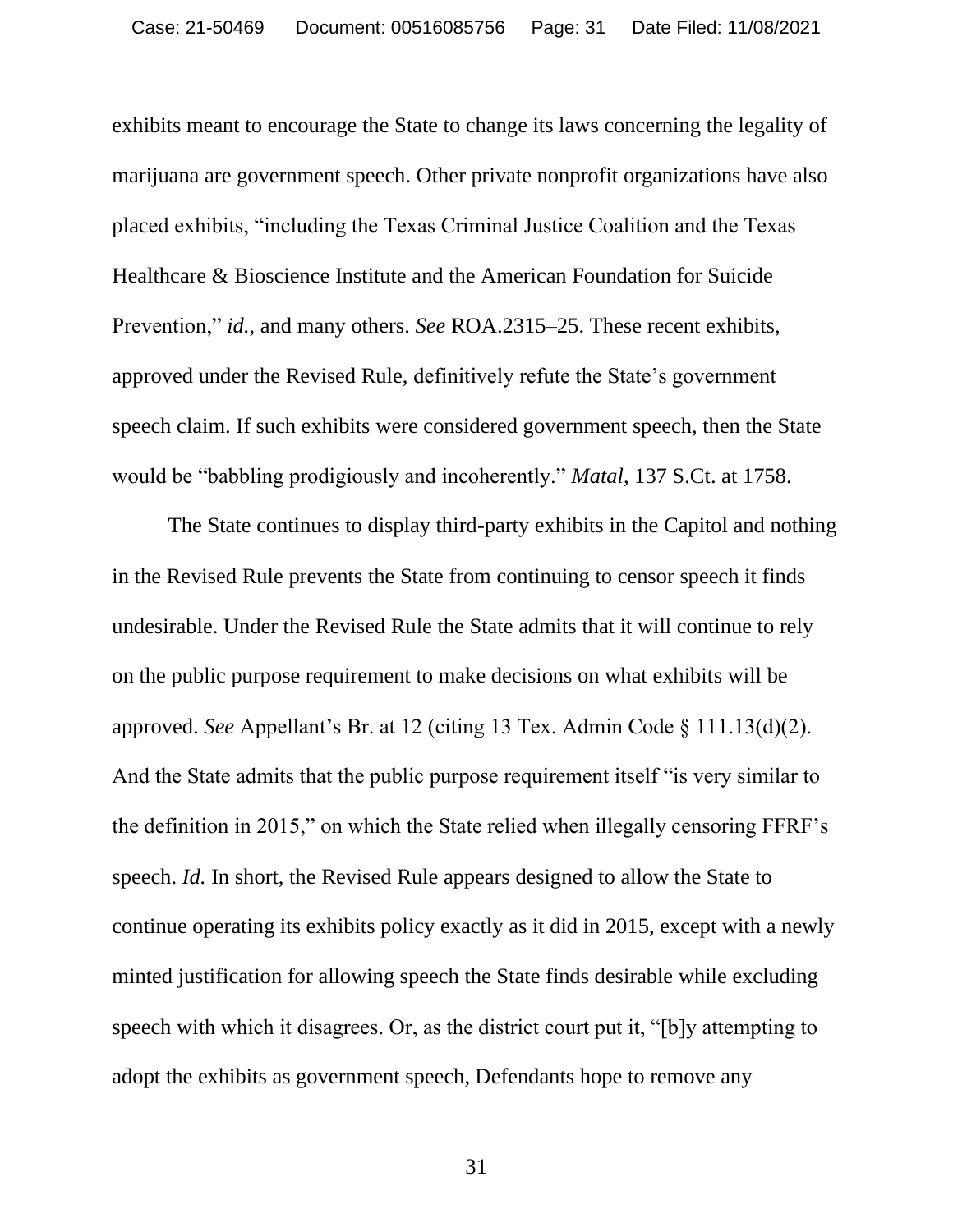protections against viewpoint discrimination and gain unfettered discretion over the types of messages displayed." ROA.2402.

The State's attempt to adopt the speech of private exhibitors as its own, whatever the expression may be, as long as it is "appropriate as government" speech," substantively misapprehends the concept of government speech. In particular, the State is completely silent as to the message that it, as the government, seeks to express. Without such communicative intent, there is no government speech. Here, any official government message by the State Preservation Board is missing, and far too attenuated to evade FFRF's First Amendment protections.

The reality remains the same as it was before the State's adoption of the Revised Rule. The State Preservation Board is not engaging in government speech, but continues to facilitate private speech. That was previously the case, and nothing in the Board's Revised Rule changes that reality. There was no government message before, and none is created by the Board's nominal changes to its rule. Hence, the need to engage in viewpoint discrimination is not necessary in order for the Board to function.

The State's inability to identify a government message is not surprising as the exhibition areas of the State Capitol building have historically been used as a public forum for private expression, as the district court correctly recognized. The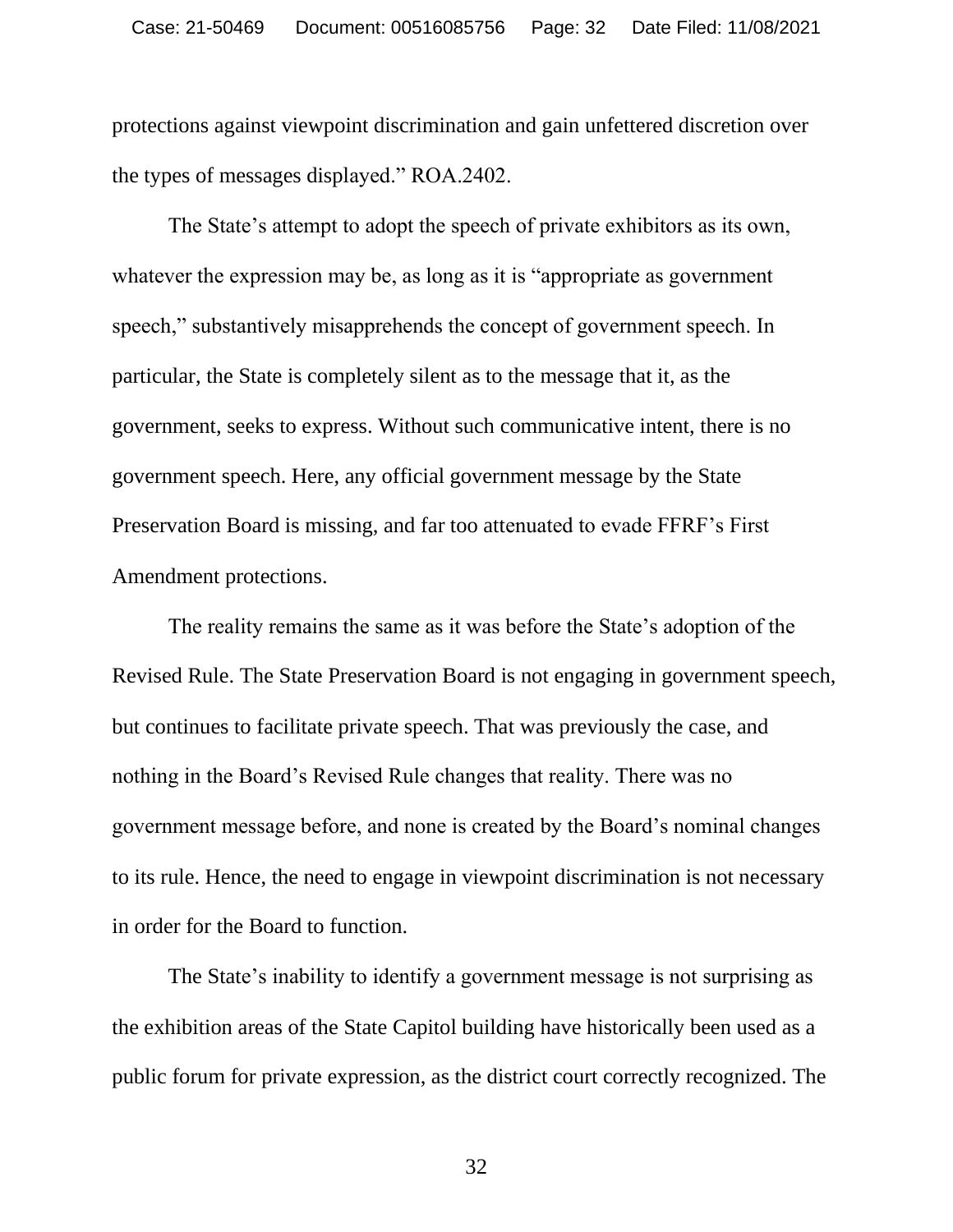Court in this matter, in fact, reached exactly this conclusion, the merits of which the State did not challenge on appeal. That ruling is now conclusively the law of the case. Thus, the State's argument that the first *Walker* consideration does not weigh in favor of either party is incorrect. The exhibition areas of the State Capitol have historically served as a limited public forum for private speech.

The State, in fact, advanced no evidence to meet its burden to show that the Preservation Board has historically used the medium of speech in exhibition areas of the State Capitol building to convey a message on the government's behalf. The hundreds of diverse exhibits that have already been displayed in the State Capitol further support the conclusion that the Preservation Board has not used exhibition areas as a medium for communicating a government message.

Furthermore, the State has not carried its burden to show that exhibits in the State Capitol building are closely identified in the public mind with the state government. By definition, speech in a limited public forum occurs on government property with government approval. A limited forum "exists where the government has reserved a forum for certain groups or for the discussion of certain topics." *Walker*, 135 S.Ct. at 2250 (citing *Rosenberger*, 515 U.S. at 829). Proximity and endorsement in a limited public forum, therefore, are more normative than exceptional. *See Capitol Square Review & Advisory Bd. v. Pinette*, 515 U.S. 753 (1995) (holding that a religious display next to the state house in Columbus, Ohio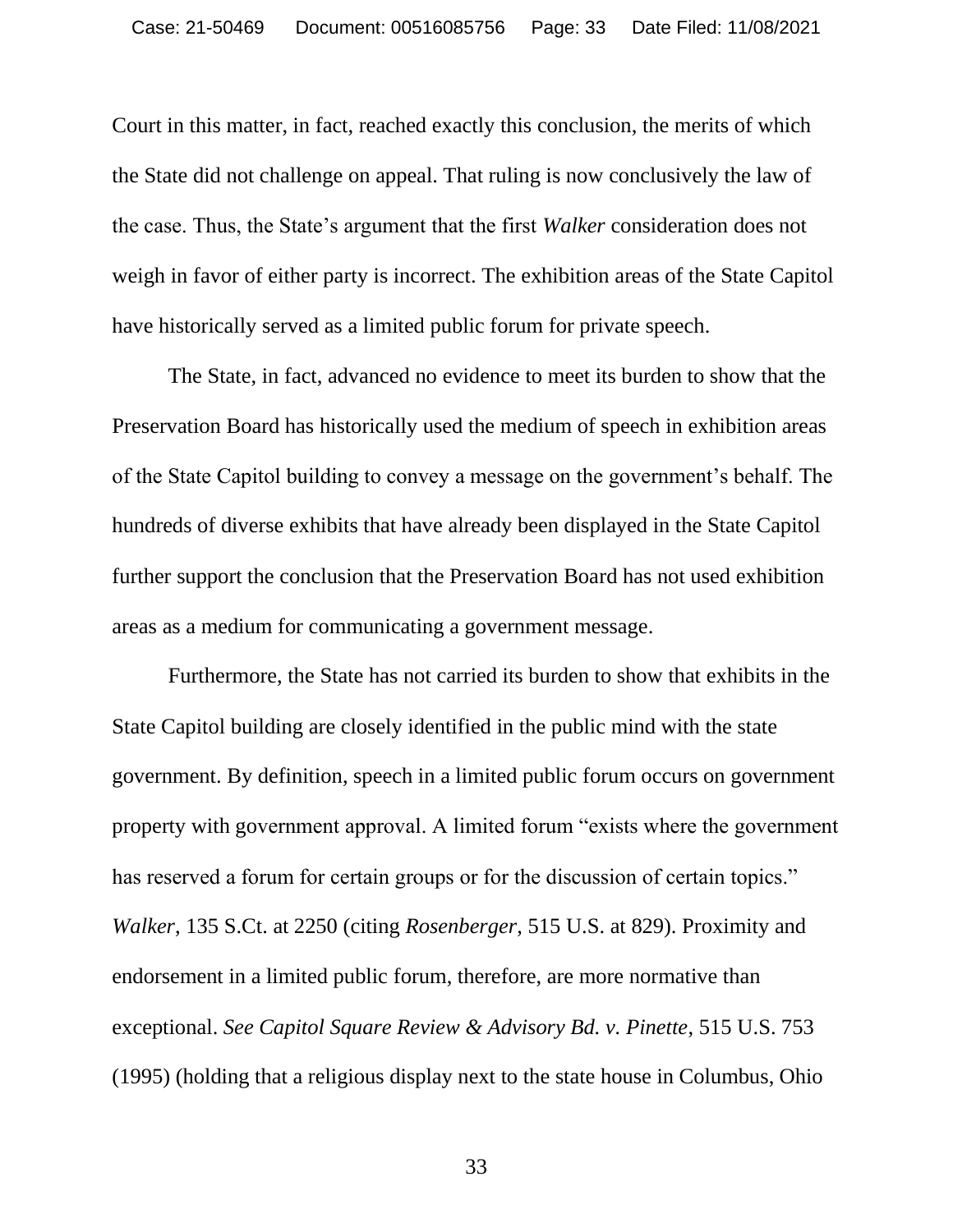constituted private expression despite private parties needing to apply for permission in order to display their messages). Administrative regulations made the state house square available in *Pinette* "for use by the public . . . for free discussion of public questions, or for activities of a broad public purpose" and gave the Capitol Square Review and Advisory Board responsibility for regulating public access. To use the square, a group had to fill out an official application form and meet several criteria, yet the Court concluded that the religious display at issue did not constitute government speech. *Id.* at 757–58, 765-66.

In *Summum*, 555 U.S. 460, the Supreme Court further recognized that temporary displays, such as in *Pinette*, may constitute private speech precisely because of their temporary nature, while permanent monuments pose a completely different problem. The Court explained the distinction as follows:

Respondent compares the present case to *Capitol Square Advisory Bd. v. Pinette*, 515 U.S. 573 (1995), but that case involved a very different situation—a request by a private group, the Ku Klux Klan, to erect a cross for a period of 16 days on public property that had been opened up for similar temporary displays, including a Christmas tree and a Menorah. See *id*. at 758. Although some public parks can accommodate and be made generally available for temporary private displays, the same is rarely true for permanent monuments.

555 U.S. at 480 (citations truncated). Requiring approval to use government

property, in short, is fully consistent with the existence of a public forum. It is not

transformative of private discourse into government speech. In *Thomas v. Chicago* 

*Park District*, 534 U.S. 316 (2002), for example, the Supreme Court ruled that a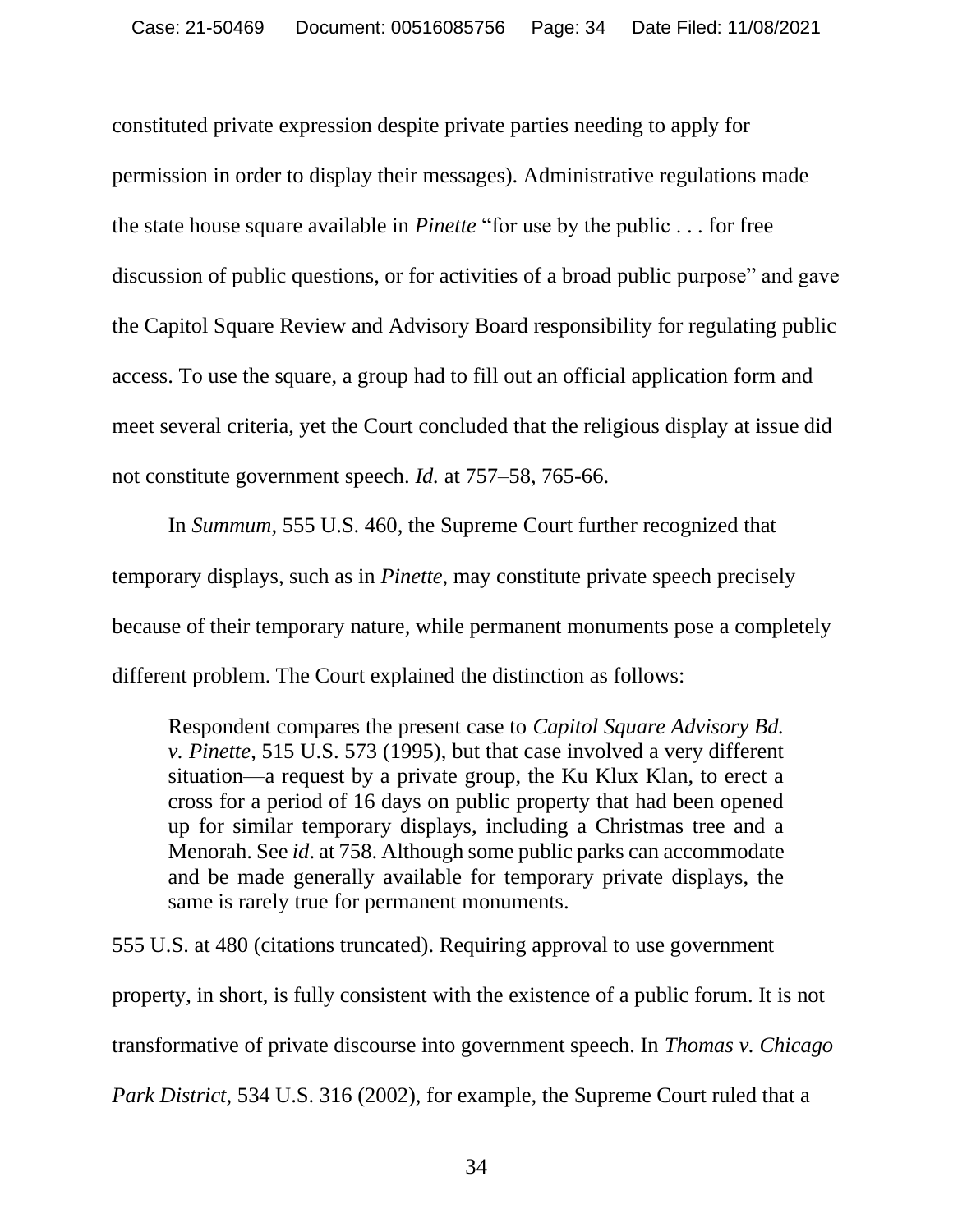park-permitting ordinance did not convert private speakers into public speakers, and noted that "even content-neutral time, place and manner restrictions can be applied in such a manner as to stifle free expression." *Id*. at 323 (*citing Forsyth Cty. v. Nationalist Movement*, 505 U.S. 123, 131 (1992)). In the present case, moreover, nothing in the Preservation Board's amended rules prevents private parties who create exhibits from including signage and explanatory language about the purpose of the exhibit, the creator(s) of the exhibit, etc., which further undermines the State's argument that the public will closely identify exhibits with the State.

The Preservation Board's "adoption" of approved exhibits also does not transform private speech into government speech. The direct control factor in the government speech analysis is intended to correlate with the conception of the expressed message. The control is measured, therefore, "from beginning to end." *Johanns*, 544 U.S. at 560. Here, adoption of private speech, after-the-fact, is not the same as conception.

Direct government control in the government speech context also is not met simply by requiring that an approved government official sponsor or sign-off on an exhibit. *See Higher Soc'y of Ind. v. Tippecanoe Cty.*, 858 F.3d. 1113 (7th Cir. 2017) (applying the *Walker* factors and holding that sponsored events held on courthouse grounds by private parties were still private speech); *Miller v. City of*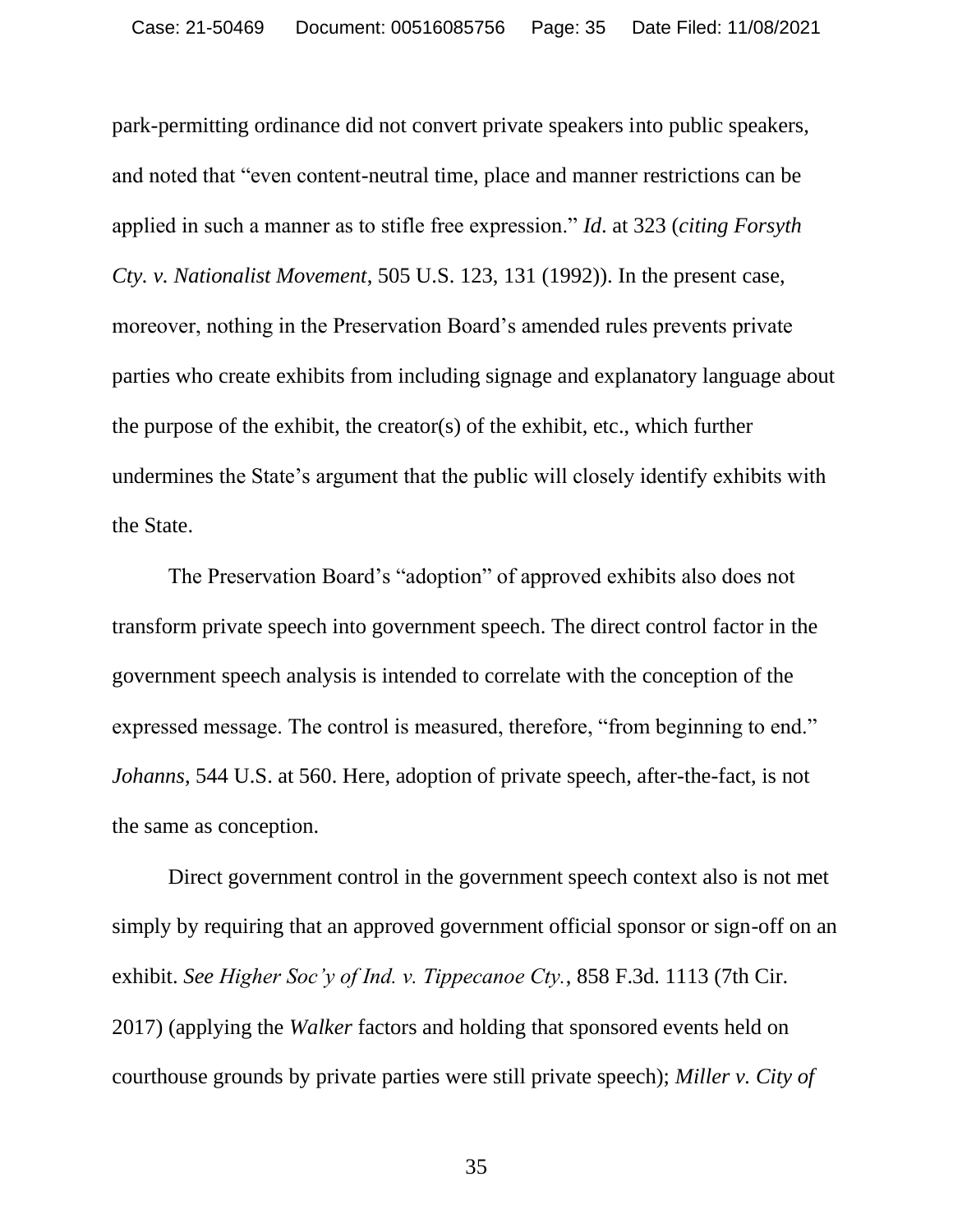*Cincinnati*, 622 F.3d. 524 (6th Cir. 2010) (applying *Walker* factors and finding that rally or press conference held in city hall by private groups did not constitute government speech).

Sponsorship by an approved official also is not equivalent to direct control over an exhibit's message, nor is a sponsorship requirement enough to transform private speech into government speech. The Preservation Board is not thereby the originator of the many expressions conveyed by the innumerable exhibits displayed in the Capitol. The various and diverse exhibits, such as student art exhibitions, are simply not "from beginning to end" a message established by the State of Texas. The sponsorship requirement, by many elected officials, detracts from the State's own contention that exhibits in the State Capitol building convey a coherent government message. The sponsorship requirement is more aptly described as a constituency service provided by elected officials, and, in any event, it does nothing to define the government's intended message.

The Preservation Board's own final approval of exhibits also does not transform private speech into government speech. A permitting process is fully consistent with a limited public forum without transforming private speech into government speech. Nor is final approval by the Board a new feature. The same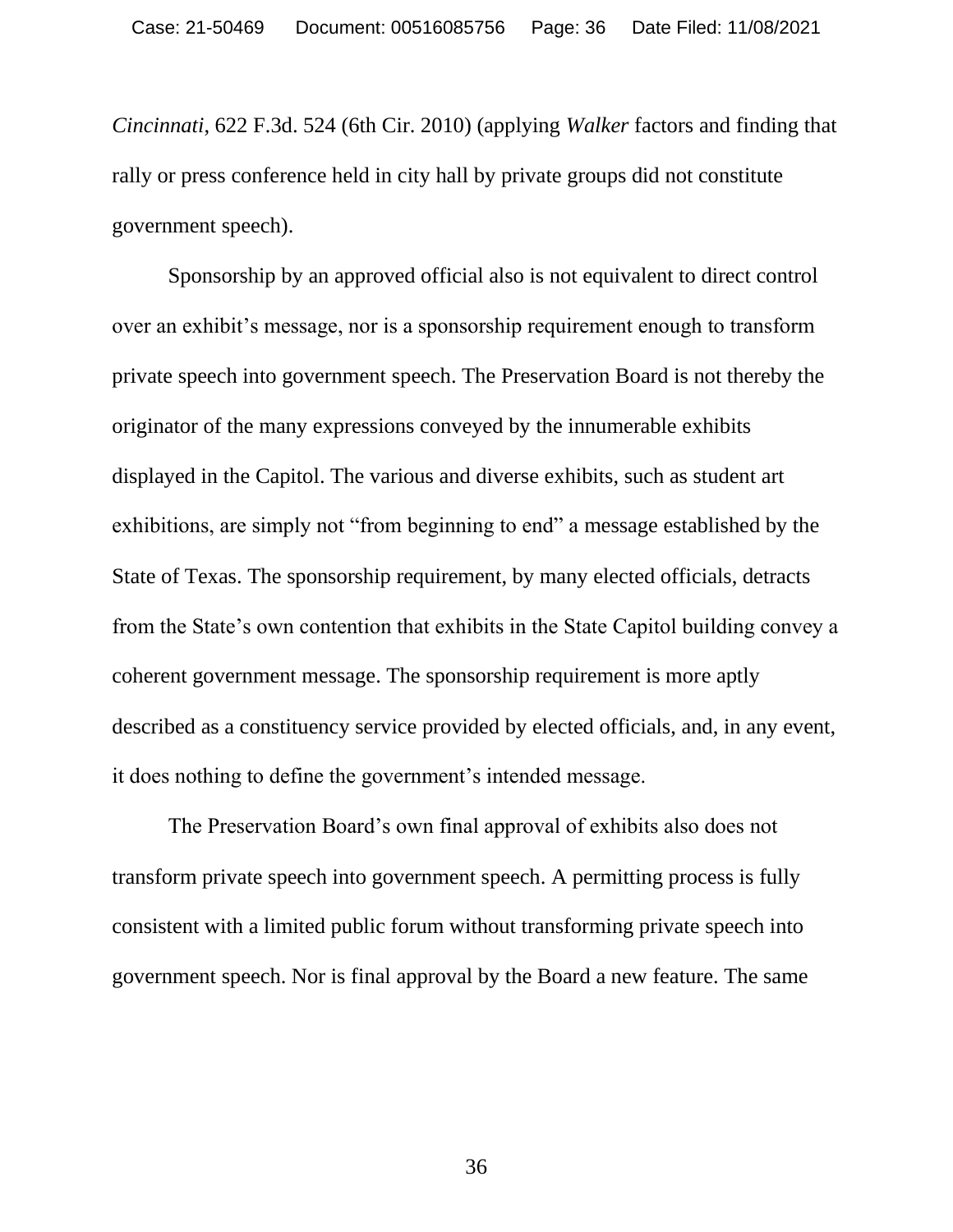requirement existed under the previous rule, which governed exhibit applications in a limited public forum.

The approval process, moreover, remains flawed in a very significant way. The Revised Rule does not eliminate the possibility that Governor Abbot and the Executive Director of the Preservation Board will continue to engage in viewpoint discrimination. The State does not argue otherwise. On the contrary, the State believes that continued viewpoint discrimination is now permissible with impunity. The State purports to have eliminated the need for viewpoint neutrality. If the First Amendment protections afforded to speech in public forums can be abolished by such fiat "adoption" of preferred speech, then the government speech doctrine will supplant public forum protections. The Supreme Court has not intended this outcome and explicitly warned against it in *Matal*.

## **II. The State has failed to make it "absolutely clear" that the challenged conduct will not recur.**

This is not a case subject to the voluntary cessation rule precisely because viewpoint discrimination remains an omnipresent threat. The voluntary cessation doctrine is an "important exception[ ]" to mootness, *Sossamon*, 560 F.3d at 324, but a court need not analyze changed circumstances under this exception if, as in this case, those changes haven't mooted the case at all. *See*, *e.g.*, *Linton by Arnold v. Comm'r of Health & Environment, State of Tenn.*, 30 F.3d 55, 57 (6th Cir. 1994) ("[T]his court is not required to determine if the cessation of the alleged unlawful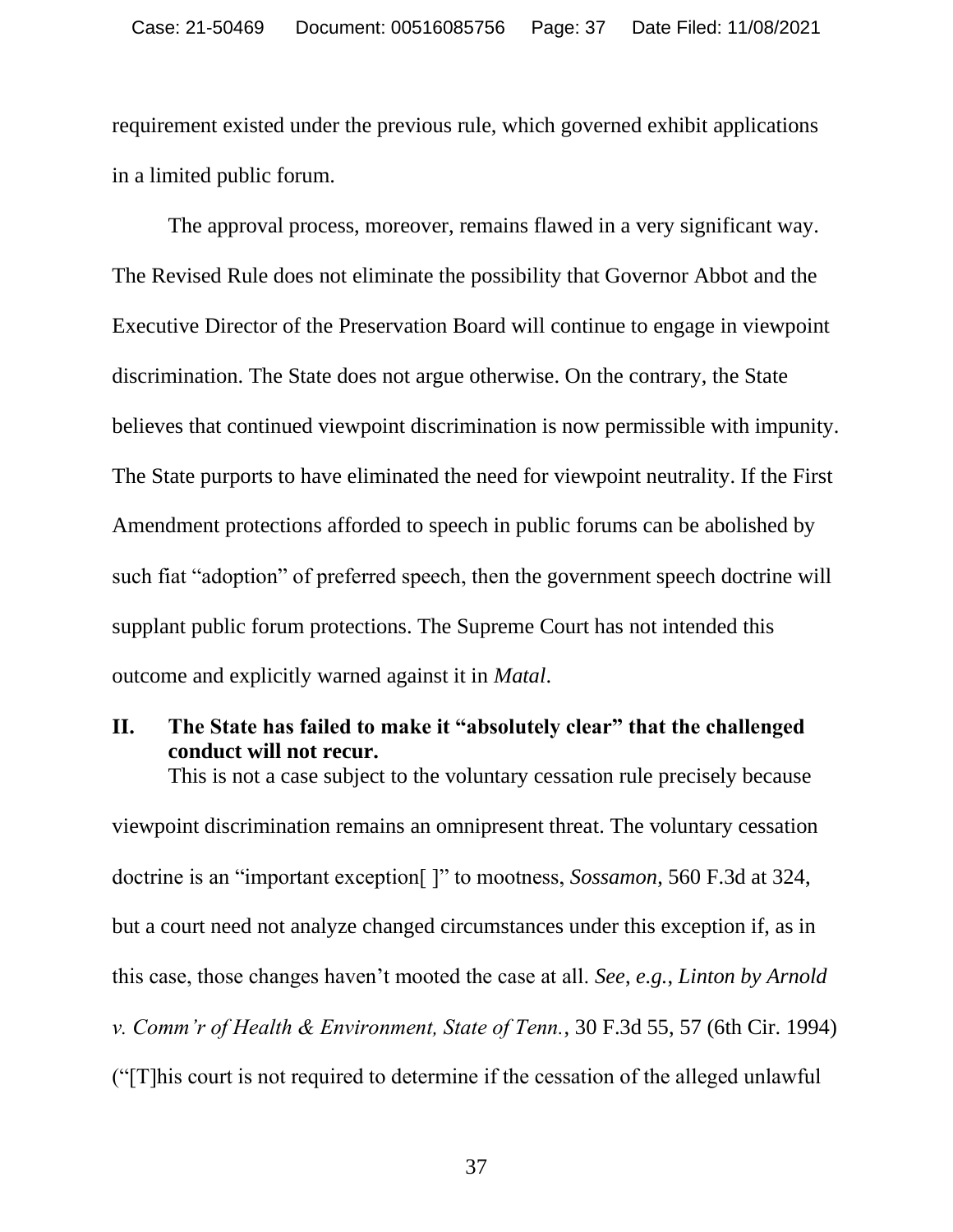activity is permanent because the modification . . . does not eliminate the injurious effects which gave rise to the intervenors' standing in the first instance."). If, however, this Court determines that the Revised Rule has ended the viewpoint discrimination at the heart of this case, FFRF's challenge still is not moot because the State has not met its burden to demonstrate that the challenged conduct could not recur.

When a defendant's voluntary conduct results in allegations of mootness, those allegations "require closer examination than allegations that happenstance or official acts of third parties have mooted the case." *Fontenot v. McCraw*, 777 F.3d. 741, 747 (5th Cir. 2015) (quoting *Environmental Conservation Organization v. City of Dallas*, 529 F.3d. 519, 528 n.4 (5th Cir. 2008)). A governmental entity may bear a "lighter burden" to "prov[e] that the challenged conduct will not recur," *Stauffer v. Gearhart*, 741 F.3d 574, 582 (5th Cir. 2014), but even when applying "some solicitude" under this "relaxed standard," the government is still required to make it "*absolutely* clear that the allegedly wrongful behavior could not be reasonably expected to recur." *Speech First, Inc. v. Fenves*, 979 F.3d 319, 328 (5th Cir. 2020) (emphasis in original) (quoting *Adarand Constructors, Inc. v. Slater*, 528 U.S. 216, 222 (2000)). This remains the government's burden to demonstrate. *Id.* In scrutinizing a defendant's actions, this Court differentiates between actions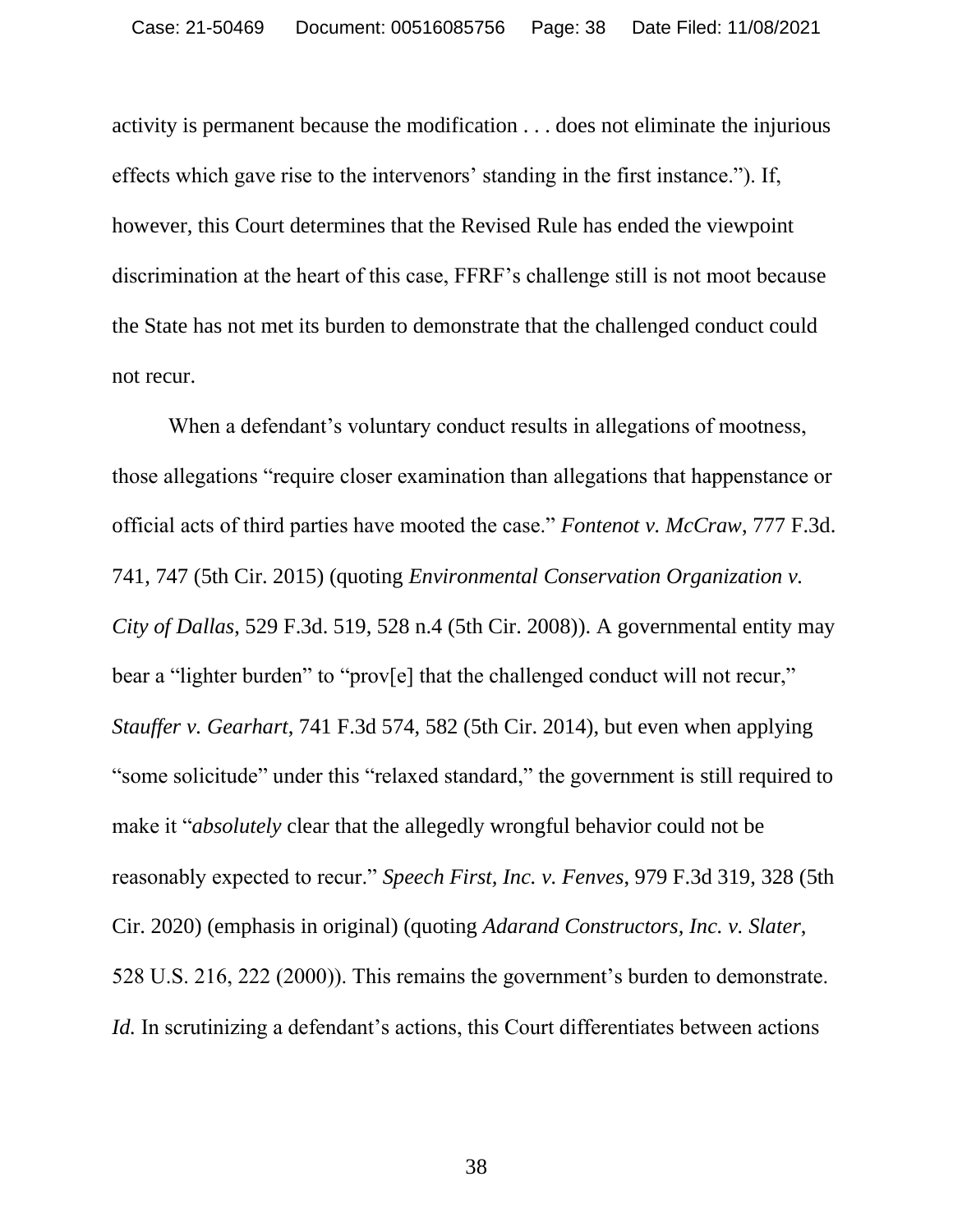that truly extinguish a controversy and actions that amount to mere "litigation posturing." *Fontenot*, 777 F.3d. at 748.

In *Fenves*, this Court considered whether a free speech challenge to a Texasrun university's policy had become moot due to a policy revision. The Court applied—"*arguendo* for purposes of [that] case"—the same "relaxed standard" for which the State now advocates. 979 F.3d at 328. In ruling that the revised policy did *not* moot the challenge, the *Fenves* court considered three factors persuasive:  $''(1)$  the absence of a controlling statement of future intention; (2) the suspicious timing of the change; and (3) the [defendant's] continued defense of the challenged policies." *Id.* (citing *Free Speech Inc. v. Schlissel*, 939 F.3d 756, 769–70 (6th Cir. 2019)). Those three factors decisively cut against the State's mootness claim in this case, even more so than they did in *Fenves*.

First, in *Fenves*, despite revising its policy for the time being, "the University ha[d] not issued a controlling statement of future intention," 979 F.3d at 328, and thus, the Court did not consider the policy to have been irreversibly changed. The Court noted that while the defendant "represents in his brief that '[t]he University has no plans to, and will not, reenact the former policies,'" he had not advanced any "sworn affirmative statement" from the university itself and there was "no evidence here that Fenves controls whether the University will restore the challenged definitions during or after his tenure." *Id.*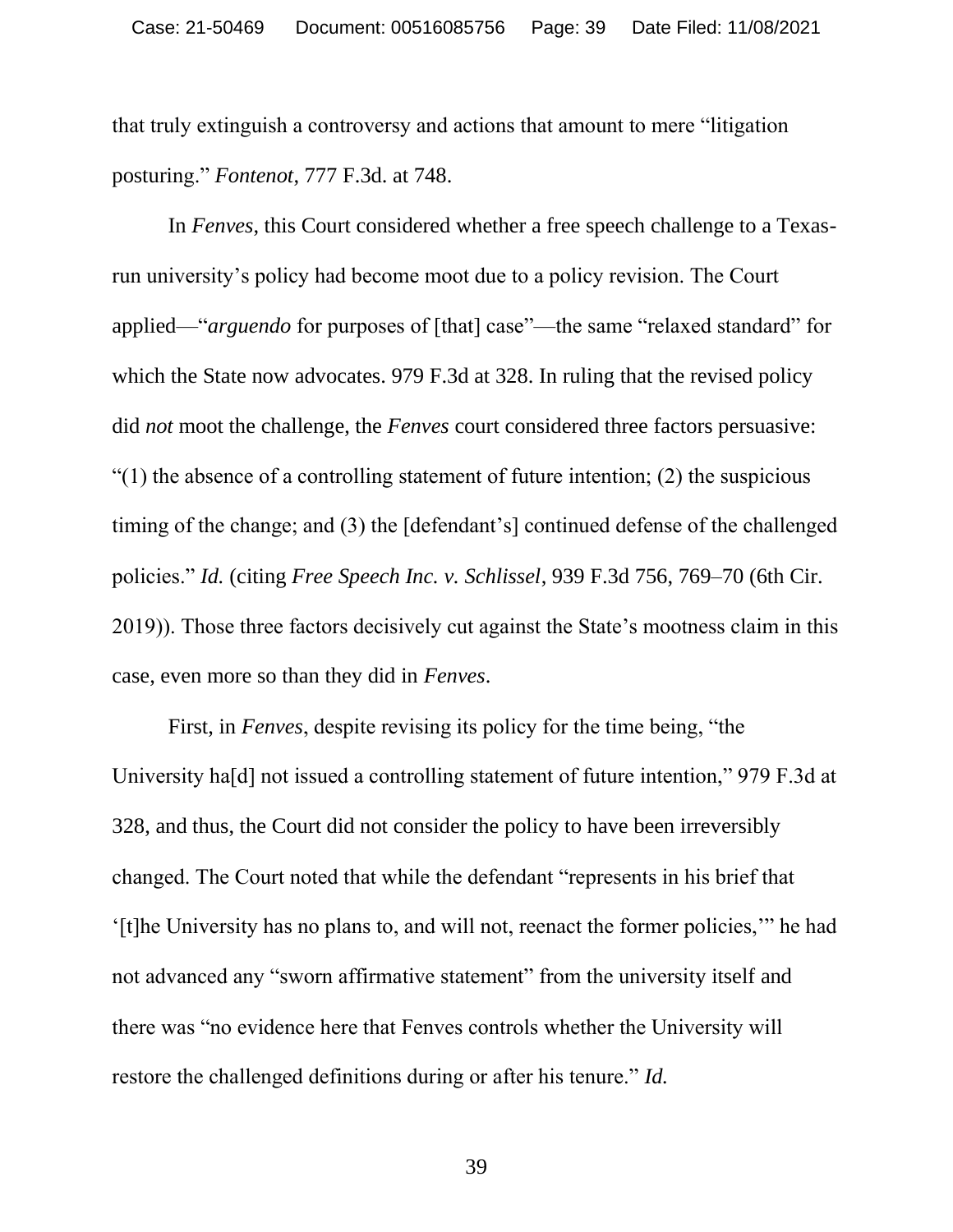In this case, where the public purpose requirement remains materially unaltered in the Revised Rule, the relevant inquiry is whether the State has made a controlling statement of future intention regarding viewpoint discrimination and its intended use of the public purpose requirement. Under *Fenves*, it decidedly has not. The State points only to statements made during the course of litigation twice in briefs and once orally—to argue that it will not abuse the public purpose requirement in the future. *See* Appellant's Br. at 37. The State has not only failed to advance any sworn statement from someone with actual authority to control the Preservation Board's actions, the Board itself affirmatively stated the opposite: "any application to display the same exhibit which was removed last year will be denied for failure to satisfy the public purpose requirement." ROA.1731. The State has never communicated to FFRF that it has changed its position on this point. *See* 955 F.3d at 425 ("Importantly, [Gov. Abbott and the Board] have not retracted their previous statement to FFRF that future applications for the relevant display will be denied. While we presume that counsel's representations on behalf of Governor Abbott and Mr. Welsh are made in good faith, our precedent requires that we view attempts to obtain a vacatur of relief 'with a jaundiced eye.'").

Second, the *Fenves* Court characterized the timing of the university's policy revisions as "suspicious," because "the University did not commence review, much less change its policies, until after the district court decision. The changes were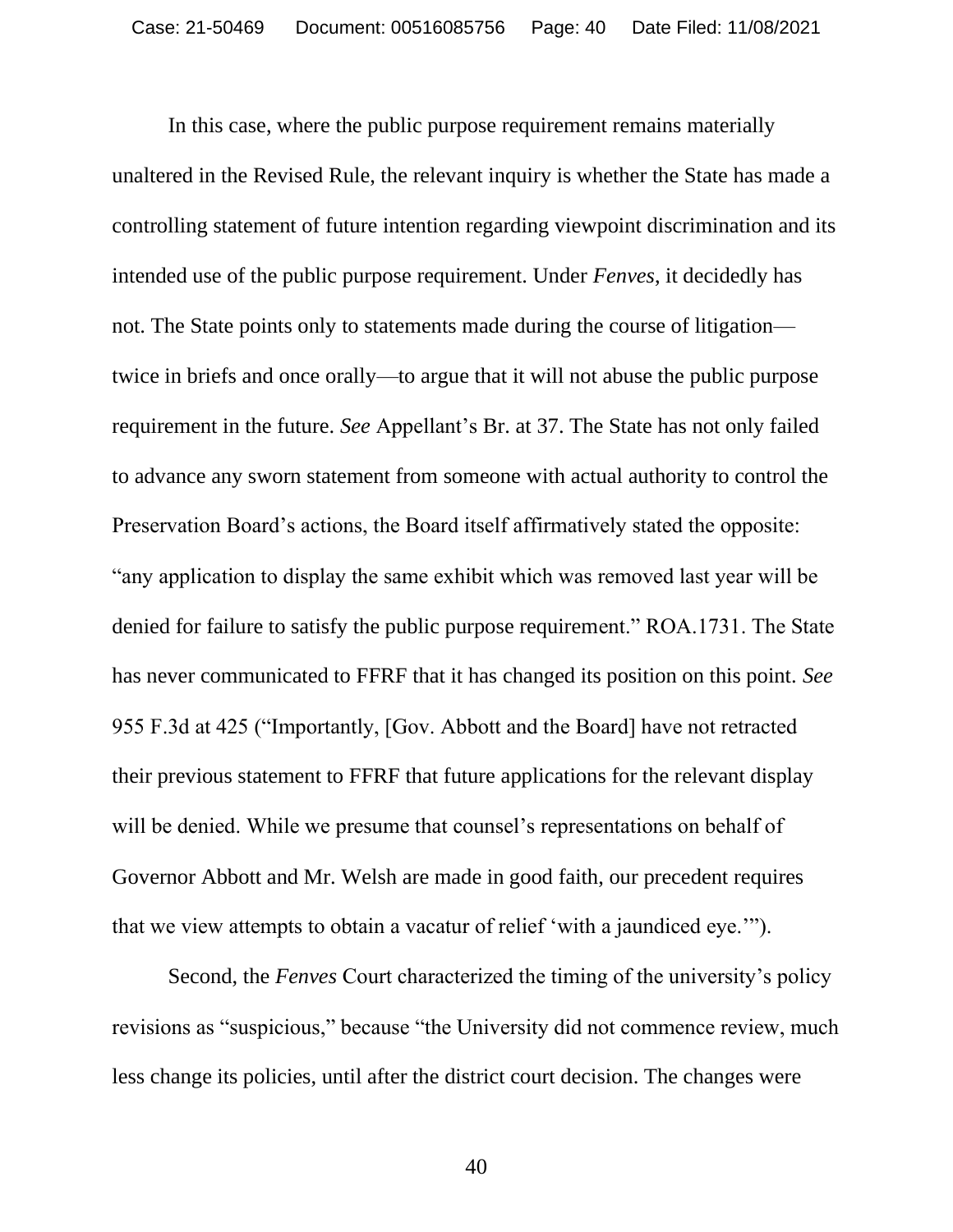first announced only in the University's appellate brief." 979 F.3d at 329 (citing *Knox v. SEIU*, 567 U.S. 298, 307 (2012) ("[M]aneuvers designed to insulate a decision from review by this Court must be viewed with a critical eye.")).

The timing of the State's adoption of the Revised Rule in this case is even more self-serving. The State did not revise its Rule when *Matal* was decided in 2017, despite its continued claim—already refuted by this Court—that that case marked a sea change in free speech jurisprudence. *Compare* Appellant's Br. at 10 ("*Matal* may have made 'clear that speech cannot be prohibited on the basis of offensiveness . . . .") *with* 955 F.3d at 425 ("*Matal* clarified the contours of the First Amendment; it did not constitute a sea change in the law."). And unlike the university in *Fenves*, the State *still* did not revise its rule after the district court entered its order declaring the practice unconstitutional. *See* ROA.1990.

It was only after this Court's remand with instruction to award FFRF prospective relief that the State sought to modify the rule for exhibit applications. Even then, after the State Preservation Board initiated the process for making an administrative rule change on May 22, 2020, counsel for the Appellants failed to disclose that fact to FFRF for over one month, despite conferring with FFRF's counsel on June 10 and receiving three additional communications from FFRF's counsel thereafter. *See* ROA.2252. Counsel for the Appellants "eventually advised FFRFs' counsel on June 25 that administrative rule changes had been initiated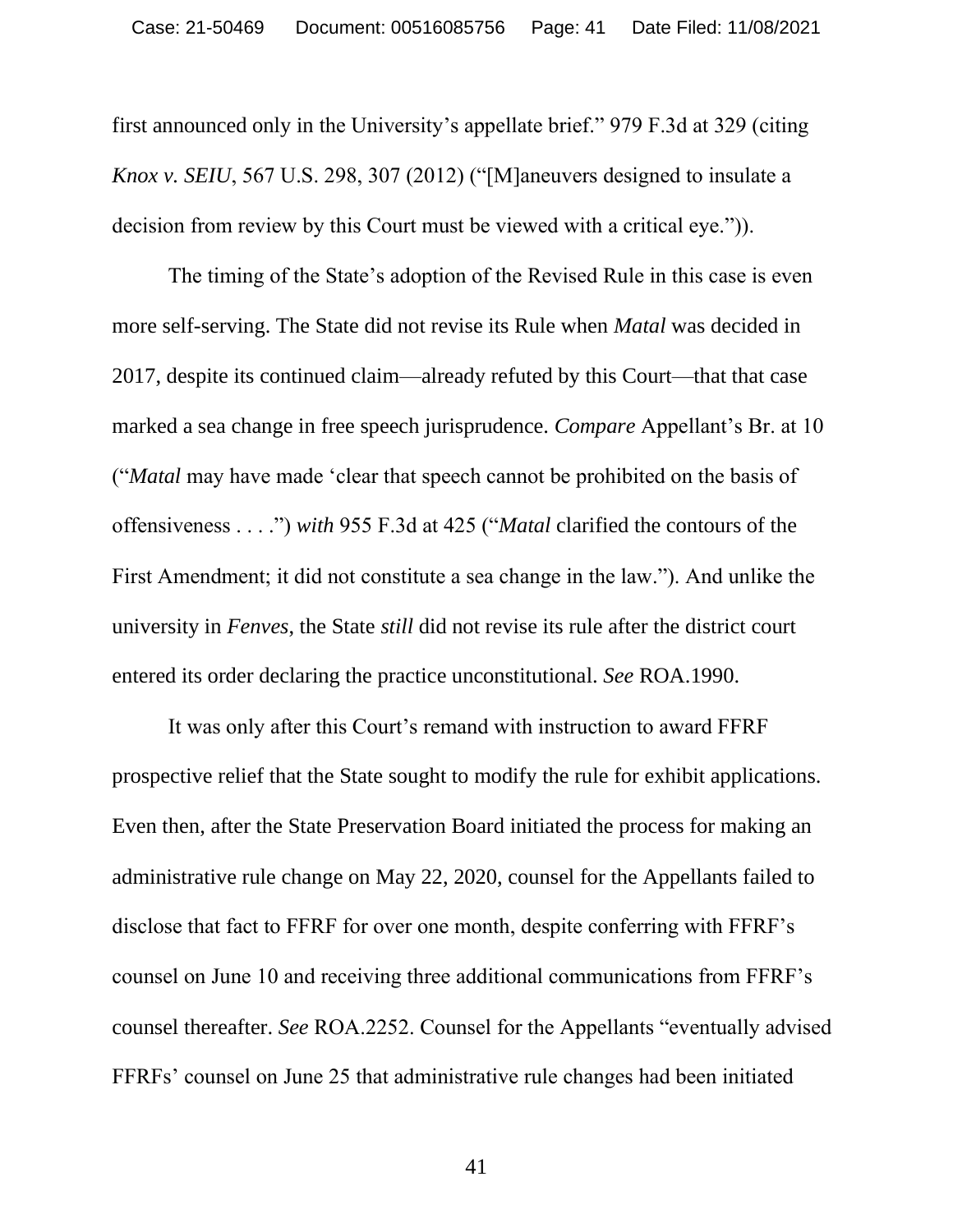back on May 22, 2020, with a public hearing scheduled for the very next day." *Id.*  Ultimately, as discussed above, the Board adopted only nominal changes to its existing rule. *See* Sec. I., *supra*.

Third, the *Fenves* Court noted that even after changing its policy, the university was "still defending the legality of its original policies." 979 F.3d at 329. This further undermined the required showing that it was "absolutely clear" that the old policies could not be revived. The State has demonstrated even less willingness to accept responsibility for its wrongdoing in the present case. Despite rulings from both the district court and this Court to the contrary, the State remains unwilling even to concede that it has been operating a limited public forum for private exhibits in the Texas Capitol. *Compare* Appellant's Br. at 21 n.5 ("Defendants reserve the right to argue at an appropriate time that the 2015 Capitol exhibit program and programs like it are *not* limited public fora.") *with* 955 F.3d at 426-29 ("clarif[ying] the appropriate application of the unbridled discretion doctrine in the context of a limited public forum, and [remanding] for the district court to apply that standard" to the Capitol Exhibition Area); *and* ROA.1986 (citing *FFRF v. Abbott*, No. 16-CA-223, 2016 WL 7388401 at \*6 ("The Capitol Exhibition Area is a Limited Forum")).

In the final analysis, the State's mootness argument fails first and foremost because the Revised Rule does nothing to prevent viewpoint discrimination by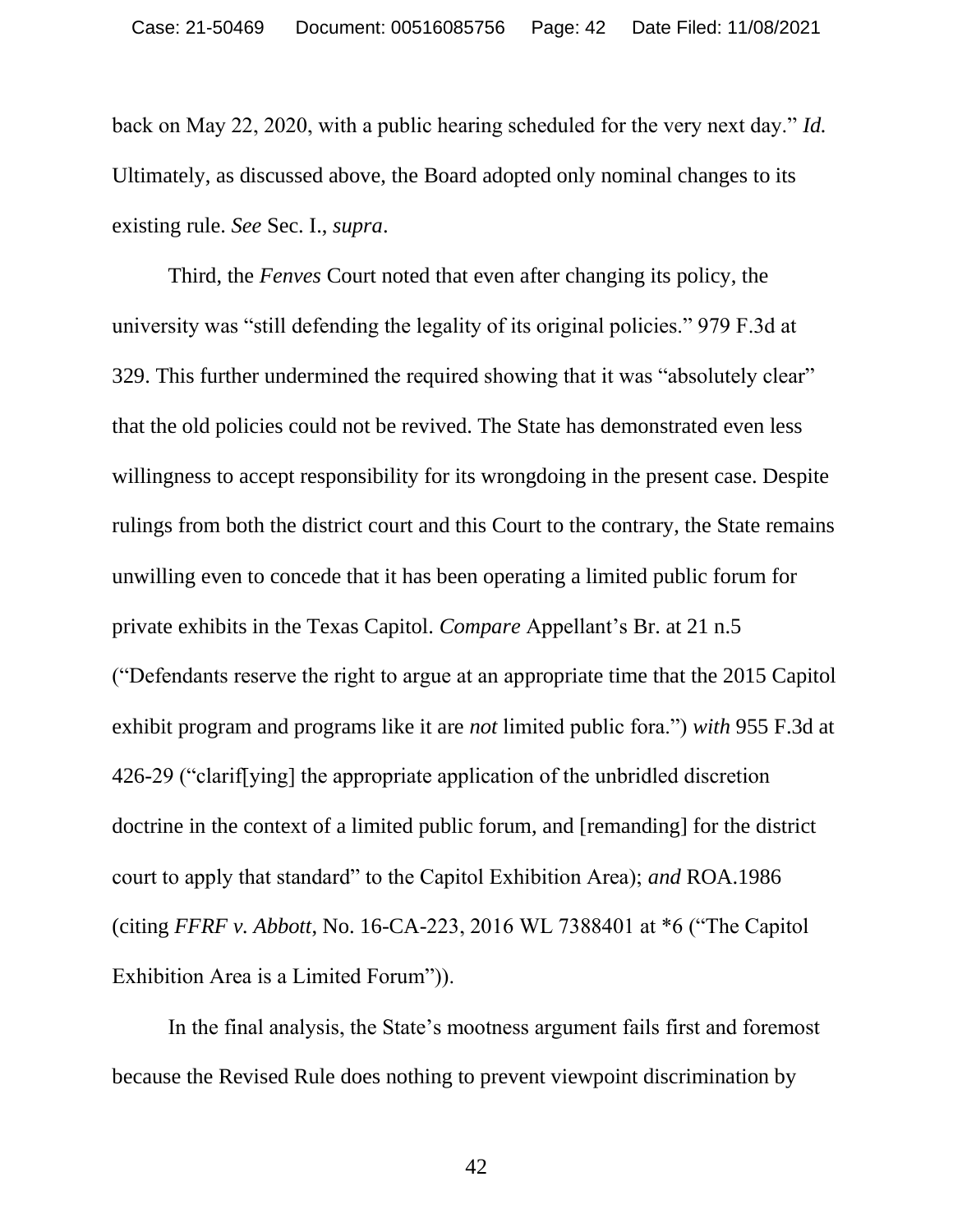Governor Abbott and the Executive Director of the Preservation Board.

Secondarily, it fails because the State has not credibly proved that the viewpoint discrimination suffered by FFRF will not recur. Instead, the State has merely attempted to justify future viewpoint discrimination, albeit without justification under the government speech doctrine.

## **III. The State's other arguments fail because this case is not moot: there is an ongoing violation of federal law that can be remedied through prospective relief.**

The State argues in the alternative that its sovereign immunity bars relief because "there can no longer be any ongoing violation of federal law." Appellant's Br. at 34. This is simply a reiteration of the mootness argument that fails for all the reasons stated above, but with an added nod toward the requirement in *Ex Parte Young* that any relief against the State be prospective. Because the harm to FFRF is ongoing, for the reasons identified above, FFRF is seeking, and has always sought, prospective relief in this case, as this Court ruled previously. *See* 955 F.3d at 421 ("FFRF sought prospective relief, and there was, and still is, a live controversy between the parties."). FFRF has never abandoned that position and need not periodically renew its demand during the pendency of disputed litigation.

The State has not cited any authority for its claim that FFRF needs to reapply to display its exhibit for a third time in order to reestablish the ongoing nature of the violation. *See* Appellant's Br. at 37–38. The State rejected FFRF's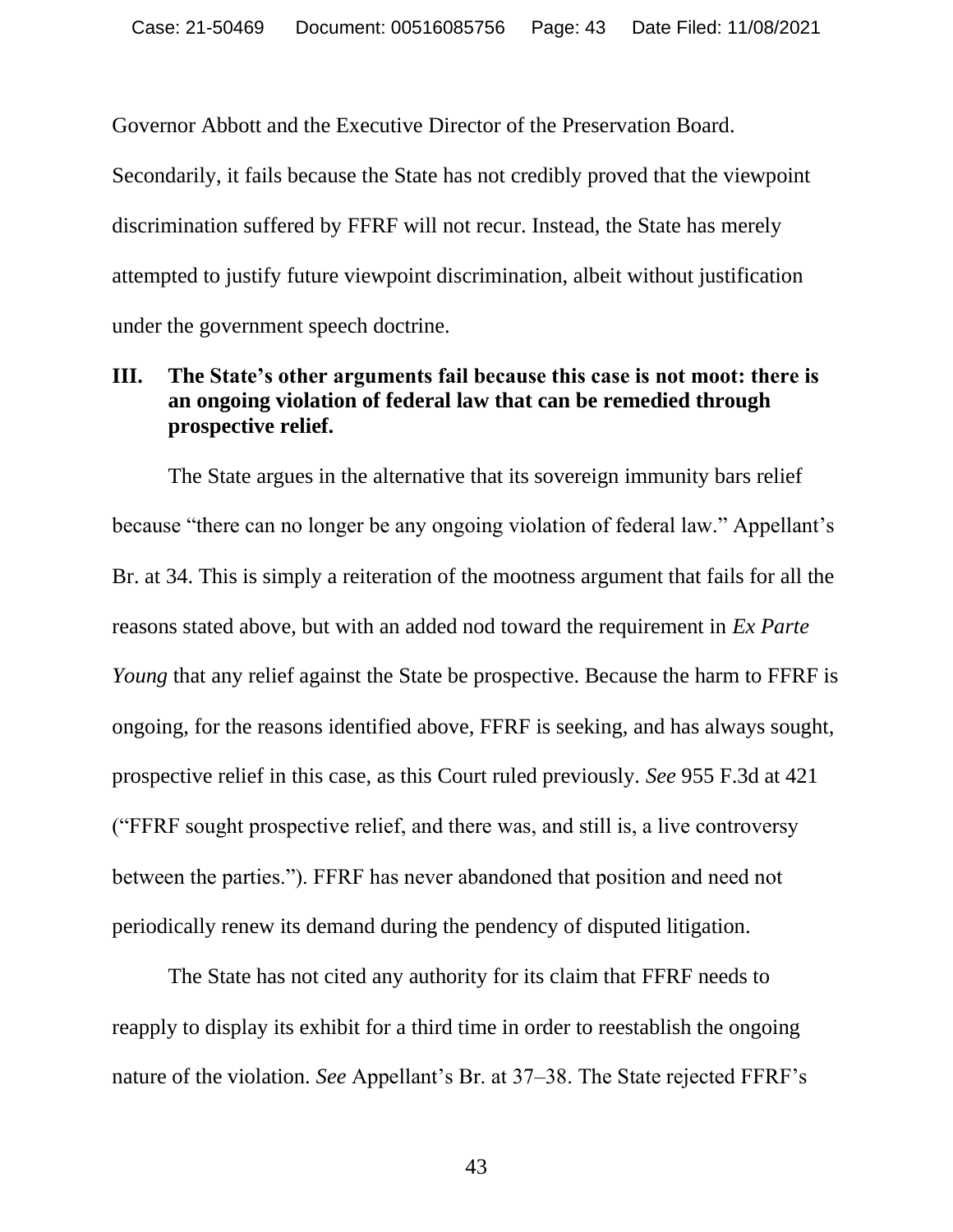second exhibit application for failing to meet the public purpose requirement in 13 Tex. Admin. Code § 111.13, in a formal letter that unambiguously established that all future applications would be rejected for the same reason. *See* 955 F.3d at 424– 25. It wrote this rejection letter after removing FFRF's original exhibit from display for the same reasons. *See id.* at 423. That same public purpose requirement exists today, albeit with two nominal alterations, *see* ROA.2218 ("As adopted, the definition of public purpose remains unchanged, except to remove the word 'morals' and to add the words 'and Capitol Extension' at the end of the sentence."), and the State has never rescinded its prior statements establishing its intent to reject FFRF's future applications. *See* 955 F.3d at 425 ("Importantly, [the Defendants-Appellants] have not retracted their previous statement to FFRF that future applications for the relevant display will be denied."). The State points only to statements made in litigation and the Supreme Court's decision in *Matal v. Tam* as reasons to reconsider whether this violation is ongoing, *see* Appellant's Br. at 37–38, but this Court previously rejected both of these arguments. *See id.* ("Even assuming that a sea change in the law would obligate FFRF to re-establish the ongoing nature of the violation, *Matal* did not constitute such a change;" "[O]ur precedent requires that we view attempts to obtain a vacatur of relief 'with a jaundiced eye . . . the controversy is ongoing."). This prior holding is the law of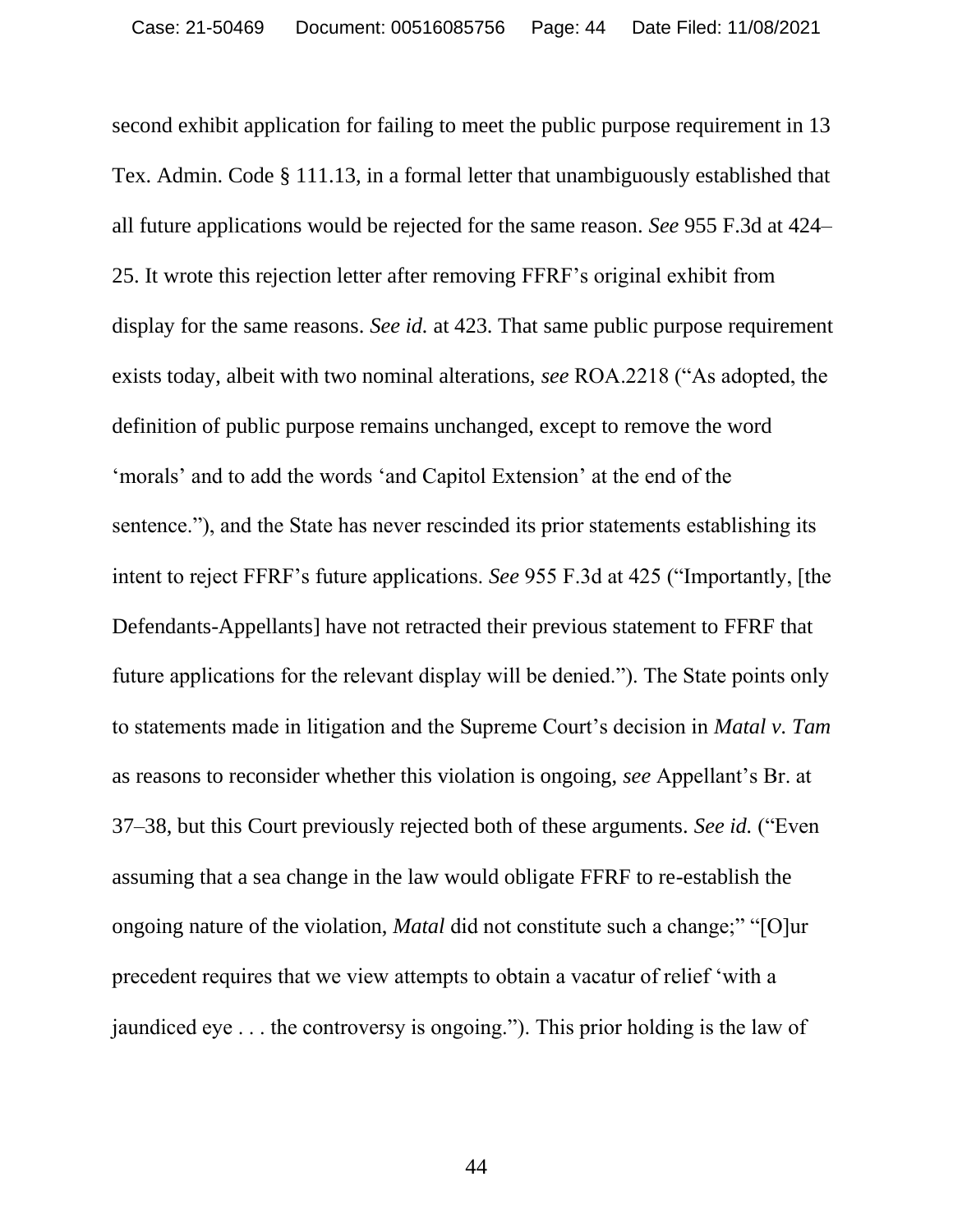this case. The State cannot make these same arguments anew on its subsequent appeal.

The State further repackages its mootness argument as an argument that the district court lacked jurisdiction to enter the injunctive relief. *See* Appellant's Br. at 38–42. Its analysis, however, only serves to highlight the differences between the present case, where the State has not unambiguously closed its limited public forum, and a situation where the government actually *has* closed a forum. The State relies on *Grossbaum v. Indianapolis-Marion County Building Authority*, 100 F.3d 1287 (7th Cir. 1996), which it characterizes as having "facts remarkably like [the present case]." Appellant's Br. at 41. But the building authority in *Grossbaum* had unambiguously closed its forum: it adopted a new rule that "[n]o displays, signs or other structures shall be erected in the common areas by any nongovernmental, private group or individual . . . ," 100 F.3d at 1291, which the Seventh Circuit characterized as, "unequivocally a prospective and generally applicable rule [that] bans all private displays henceforth." *Id.* at 1296. Conversely, the State has continued to display numerous third-party exhibits in the Texas Capitol under the modestly modified Revised Rule. *See* ROA.2315–25. This fact likewise distinguishes the present case from *Pennsylvania v. Wheeling & Belmont Bridge Co.*, 54 U.S. 518 (1851), and subsequent cases (*see* Appellant's Br. at 40 (citing cases)) applying the principle that changed circumstances can render an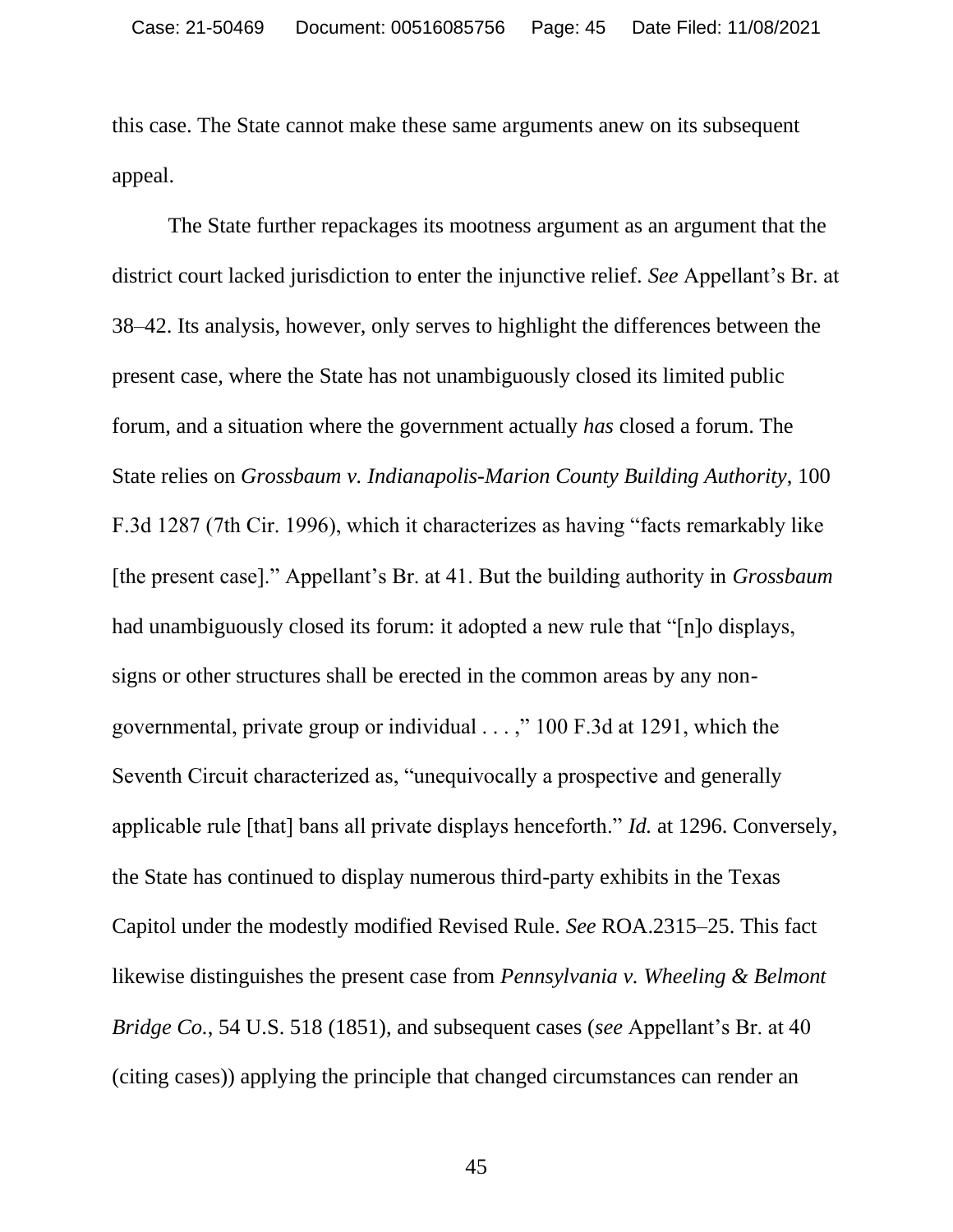injunction unenforceable. Here the public purpose requirement remains in effect and the State continues to accept third-party applications to place exhibits in the Texas Capitol. Thus, an injunction prohibiting the State from continuing to discriminate against FFRF's display remains quite relevant—and necessary given Governor Abbott's established disposition toward the Foundation.

#### **CONCLUSION**

The State does not argue as a basis for mootness that viewpoint discrimination against FFRF will not recur by Governor Abbott or the Executive Director of the State Preservation Board. Instead, the State pursues a strategy intended to "get away with it." The State's last-second effort, however, does not transform private speech into government speech, leaving FFRF's claim for prospective relief a most live controversy.

The precedent that the State seeks in this case, by purporting to simply adopt favored private speech as its own, is dangerous. The States invites this Court to disable the First Amendment as a means of prohibiting viewpoint discrimination against disfavored private speech.

For all the reasons stated herein, therefore, this Court should affirm the district court's order granting injunctive and prospective declaratory relief to FFRF.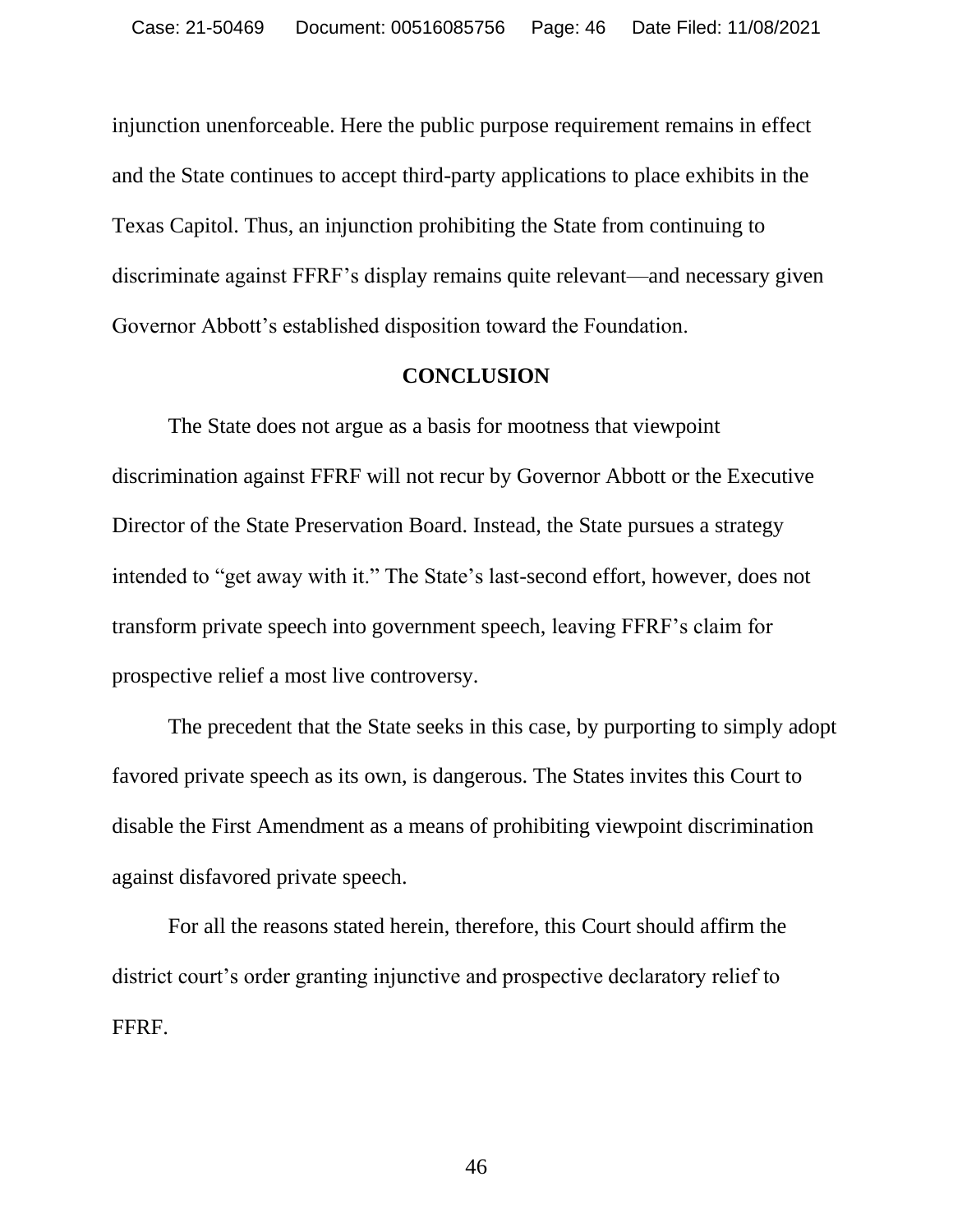Dated this 8th day of November 2021.

*/s/ Richard L. Bolton*

Richard L. Bolton Wisconsin State Bar No. 1012552 BOARDMAN AND CLARK, LLP 1 S. Pinckney St., Suite 410 P.O. Box 927 Madison, WI 53701-0927 (608) 257-9521

Samuel T. Grover Wisconsin State Bar No. 1096047 FREEDOM FROM RELIGION FOUNDATION, INC. P. O. Box 750 Madison, WI 53701

Attorneys for Appellee